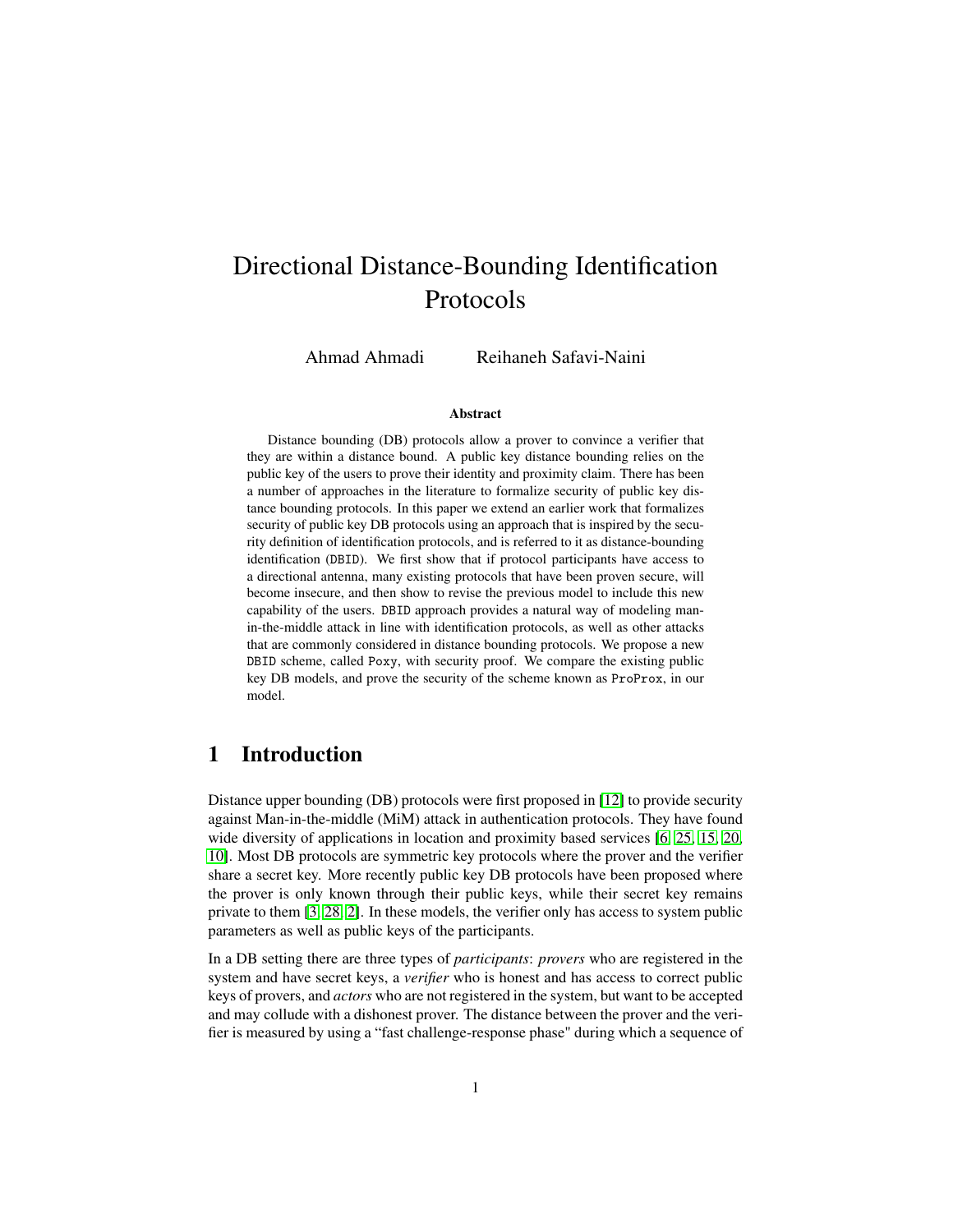one bit *challenges* are sent by the verifier to the prover, and the corresponding responses by the prover is recorded and used for distance estimation. A *challenge-response table* includes responses that are required for all possible challenges and is calculated by the prover before the fast challenge-response rounds start. The challenge-response table is constructed using the provers' secret key, and some nonces that are communicated during the slow phase of the protocol.

In symmetric key setting, the challenge-response table can also be constructed by the verifier and used for the verification of responses In public key setting however, the verifier only knows the prover's public key, and cannot calculate the challenge-response table. In this case, the verifier verifies the correctness of the prover's responses using their relation with the provers' public key.

For a DB protocol with distance bound D, we refer to participants whose distance to the verifier are less than D as *close-by* participants (set S) and those who are farther away than D, as *far-away* participants (set F).

Important attacks against DB protocols are:

- (A1) *Distance-Fraud [\[7\]](#page-39-4);* where a dishonest far-away prover tries to be accepted in the protocol. *Distance-Hijacking [\[10\]](#page-39-3)* is a special case of this attack, where a faraway prover takes advantage of the communication of honest close-by provers to succeed in the protocol.
- <span id="page-1-1"></span>(A2) *Mafia-Fraud (MF) [\[12\]](#page-39-0);* a close-by actor tries to use the communications of a far-away honest prover, to succeed in the protocol.
- <span id="page-1-2"></span>(A3) *Strong-Impersonation [\[2\]](#page-38-1);* a close-by actor learns from past executions of the protocol by a close-by honest prover and tries to impersonate the prover in a new execution when the prover is either inactive or is not close-by anymore.
- <span id="page-1-0"></span>(A4) *Terrorist-Fraud (TF) [\[12\]](#page-39-0);* a dishonest far-away prover colludes with a close-by actor to succeed in the protocol. In the *original TF*, it's assumed that the prover does not leak their secret key to the actor. In the *recent TF* [\[27\]](#page-40-3) this restriction is removed, but it is required that non-negligible success of TF attack results in non-negligible improvement in future impersonation attacks by the actor.

To prove security of the existing public key DB protocols, such as [\[3,](#page-38-0) [7,](#page-39-4) [8,](#page-39-5) [28,](#page-40-2) [17,](#page-39-6) [2,](#page-38-1) [16\]](#page-39-7), PoPoK [\[28\]](#page-40-2) proposed a formal security model that uses a cryptographic PoK system and considers distance bound as an additional property of the system. In DBID [\[2\]](#page-38-1) an alternative approach was proposed that follows the security formalization of identification protocols (using  $\Sigma$ -protocols), and includes distance-bound as an extra property. The ProProx scheme [\[28\]](#page-40-2) was first proven secure in the former model [\[28\]](#page-40-2), and later in the latter model [\[2\]](#page-38-1).

ProProx uses polynomial times more fast phase operations, compared to normal DB protocols. The communications of the fast phase of DB protocols are generally more expensive, less reliable and more noise sensitive compared to the slow phase, as the data is sent in plain form. This fact makes the ProProx protocol to be an inefficient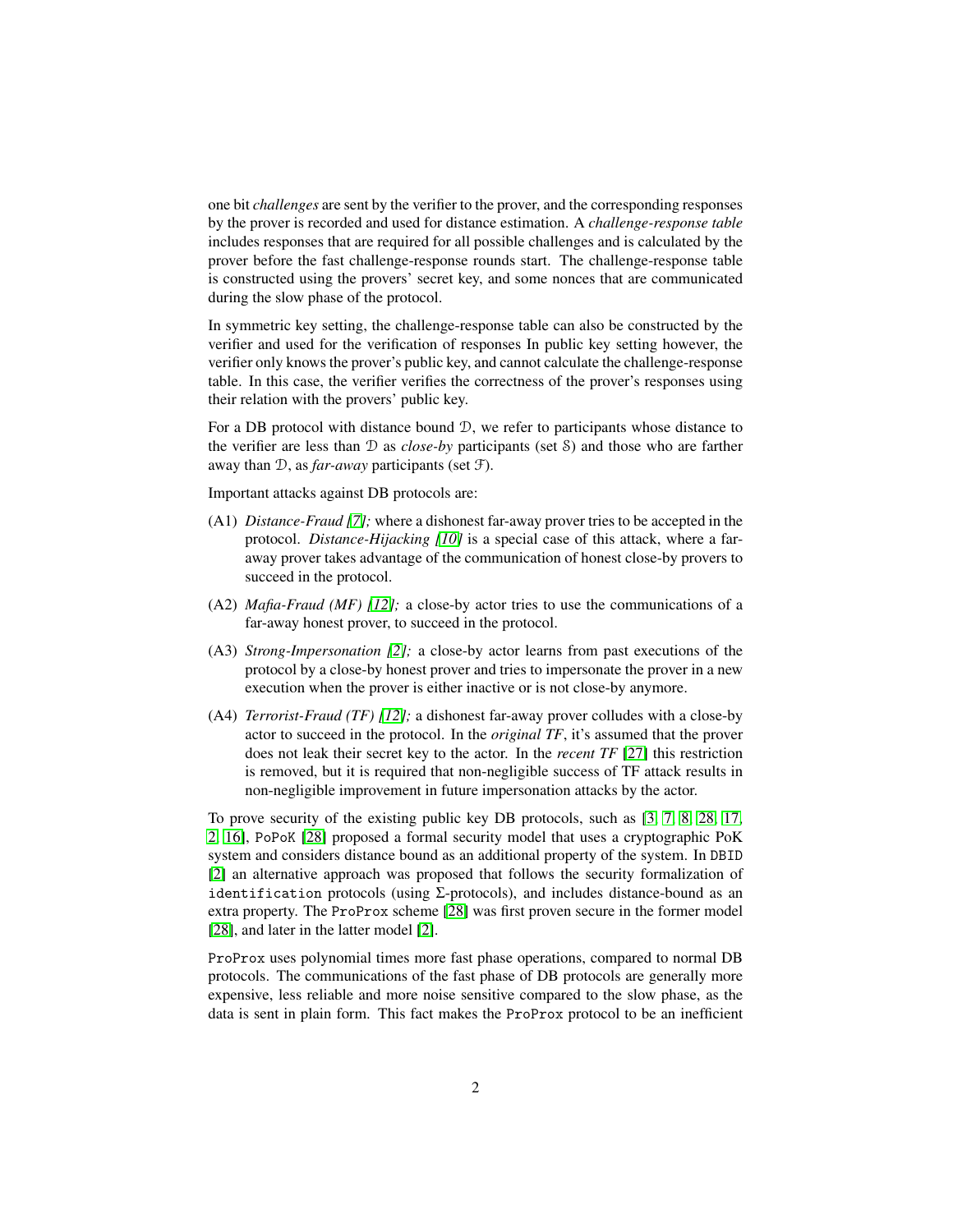scheme. DBPoK- $log$ <sup>+</sup> [\[3\]](#page-38-0) is another public key DB protocol that uses a different cryptosystem and uses the normal amount of fast phase communications, which makes it more efficient compared to ProProx. However, the security proof of this protocol has not been yet provided and it is not reliable in presence of noisy channel.

Our work: We consider provers that have access to directional antennas. Such antennas allow point to point communication with minimum interception by eavesdroppers who are outside the main transmission direction [\[1\]](#page-38-2). Advances in beamforming techniques and smart antennas in recent years [\[1\]](#page-38-2) has made these antennas readily accessible to users. Distance bounding protocols, during the fast challenge-response phase, rely on physical layer communication and so it is important to consider this extra attacking capability for protocol participants. We will show that indeed directional antenna affects the security evaluation of DB protocols, and in particular effectively allows a malicious prover to launch a successful TF attack against protocols that had provable security against this attack. In Section [3](#page-4-0) we show how this extra capability can be used by a malicious prover who is aided by a helper to break security of VSSDB [\[16\]](#page-39-7) and DBPoK- $log<sup>+</sup>$  [\[3\]](#page-38-0) schemes. Directional antennas had been previously considered for actors during MF attack. In this paper we consider a dishonest prover with access to this type of antenna. For distance fraud, a directional antenna does not appear to affect security. In TF however, the dishonest prover is aided by a helper and directional antenna and this affects the security definition.

We extend the DBID formal security model [\[2\]](#page-38-1) to include this new attacker's capability. The directional TF attack is captured in the revised TF-resistance (Property [4.4\)](#page-19-0). We propose a new DBID scheme, called Poxy, and provide the security proof. We also prove that the existing ProProx scheme is indeed secure in this new model.

This paper is the full version of conference paper [\[4\]](#page-38-3).

*Organization.* Section [2](#page-2-0) is preliminaries. Section [3](#page-4-0) shows directional TF attack on some public key DB protocols. Section [4](#page-11-0) presents our model, Section [5](#page-22-0) and Section [6](#page-30-0) describe the construction of Poxy and ProProx, respectively, and give security theorems and proofs. Section [7](#page-36-0) gives a summary of related works, and Section [8](#page-38-4) concludes the paper.

# <span id="page-2-0"></span>2 Preliminaries

In this section we introduce a primitive that will later be used in our model.

A Σ-protocol is a 3-round cryptographic protocol between a prover P and a verifier  $\mathcal V$ , in which the two parties interact, and at the end of the protocol,  $\mathcal V$  is convinced about validity of P's statement. P has a private input *x* that satisfies the relation  $\mathcal{R}(x, y)$ , where *y* is a public value that is also known to  $\mathcal V$ . A Σ-protocol is used in cryptographic systems such as proof-of-knowledge schemes [\[11,](#page-39-8) [18,](#page-39-9) [23,](#page-40-4) [19,](#page-40-5) [26\]](#page-40-6). The Σ-protocol [\[23\]](#page-40-4) is defined as follows;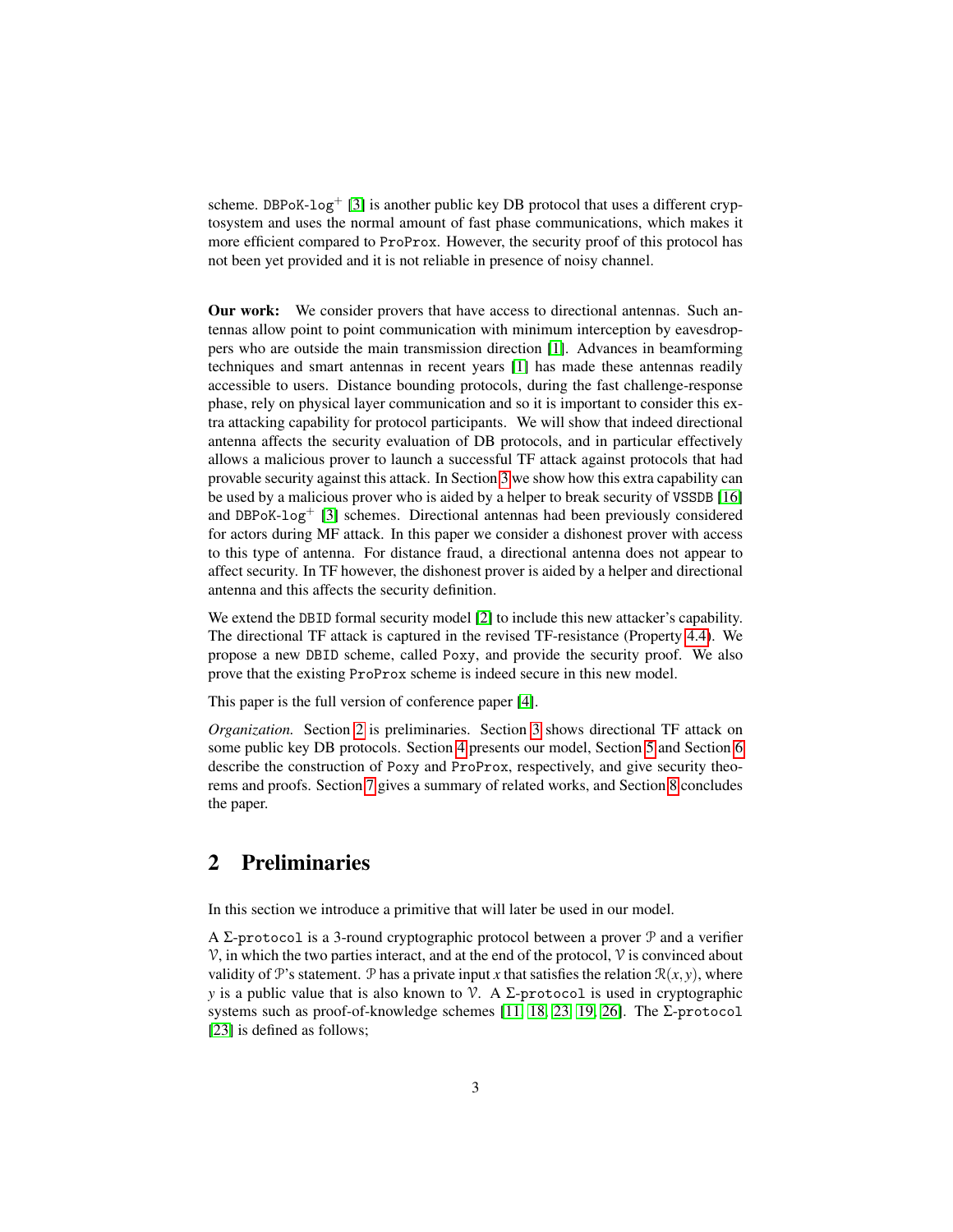<span id="page-3-0"></span>Definition 2.1. (Σ-protocol). *A prover P and verifier V execute three' algorithms* (Commit,Response,Check) *using inputs* (*x*, *y*) *and* (*y*)*, respectively in the following order. x is private and y is public.*

*Let* C*,* H *and* R *denote three sets defined as follows.* C *is the set of possible input that is chosen by the prover;* H *is the set of possible challenges chosen by the verifier; and* R *is the set of possible responses of the prover. The steps of the protocol are as follows:*

- *1. P* randomly chooses  $a \in \mathbb{C}$ , computes the commitment  $A = \text{Commit}(a)$ , and *sends A to V .*
- *2. Challenge and Response messages that are defined as follows:*
	- *(a) V* randomly chooses a challenge  $c \in \mathbb{H}$  and sends it to P,
	- *(b) P* computes  $r =$ Response $(x, a, c) \in \mathbb{R}$  and sends it to V,
- *3. V* calculates ret = Check(*y,c,r,A*)*, where ret*  $\in$  {*accept,re ject*}.

*At the end of the protocol, V outputs*  $Out_V = 1$  *if ret = accept, and*  $Out_V = 0$  *otherwise.*

In an *identification scheme* (ID), a prover P convinces a verifier V that they know a witness *x* related to a public value *y*. The scheme is given by the tuple ID=(KeyGen;Commit; Response; Check). KeyGen is a PPT algorithm that generates  $(x, y)$ . The PPT algorithms Commit, Response and Check specifying an interactive protocol between the prover  $\mathcal P$  and the verifier  $\mathcal V$  as a  $\Sigma$ -protocol (Definition [2.1\)](#page-3-0).

An identification scheme is <u>correct</u> if the Check function outputs *accept* if  $\mathcal{R}(x, y)$ holds, and *re ject* otherwise. An identification scheme is secure if an adversary with access to a set of valid transcripts  $\mathcal{T} = \{(A, c, r)\}\)$ , cannot generate a valid transcript  $(A', c', r')$  for a *c*' that has not appeared in T. Note that a transcript  $(A, c, r)$  is valid according to public key *y*, if the function  $\text{Check}(y, c, r, A)$  returns *accept*.

Here we define a more general form of  $\Sigma$ -protocols, called  $\Sigma^*$ -protocols, in which the verifier consecutively sends multiple challenges, each (except the first one) after receiving the response to the previous challenges.

<span id="page-3-1"></span>Definition 2.2. (Σ ∗ -protocol). *A prover P and verifier V run the following*

*Let*  $\mathbb C$ ,  $\mathbb H$  *and*  $\mathbb R$  *denote three sets defined as follows.*  $\mathbb C$  *is the set of possible input that is chosen by the prover;*  $\mathbb H$  *is the set of possible challenges chosen by the verifier; and* R *is the set of possible responses of the prover. The steps of the protocol are as follows:*

- *1. P* randomly chooses  $a \in \mathbb{C}$ , computes the commitment  $A = \text{Commit}(a)$ , and *sends A to V .*
- *2. Challenge and Response messages that are defined as follows:*
	- *(a) V* randomly chooses a challenge  $c \in \mathbb{H}$  and sends it to P,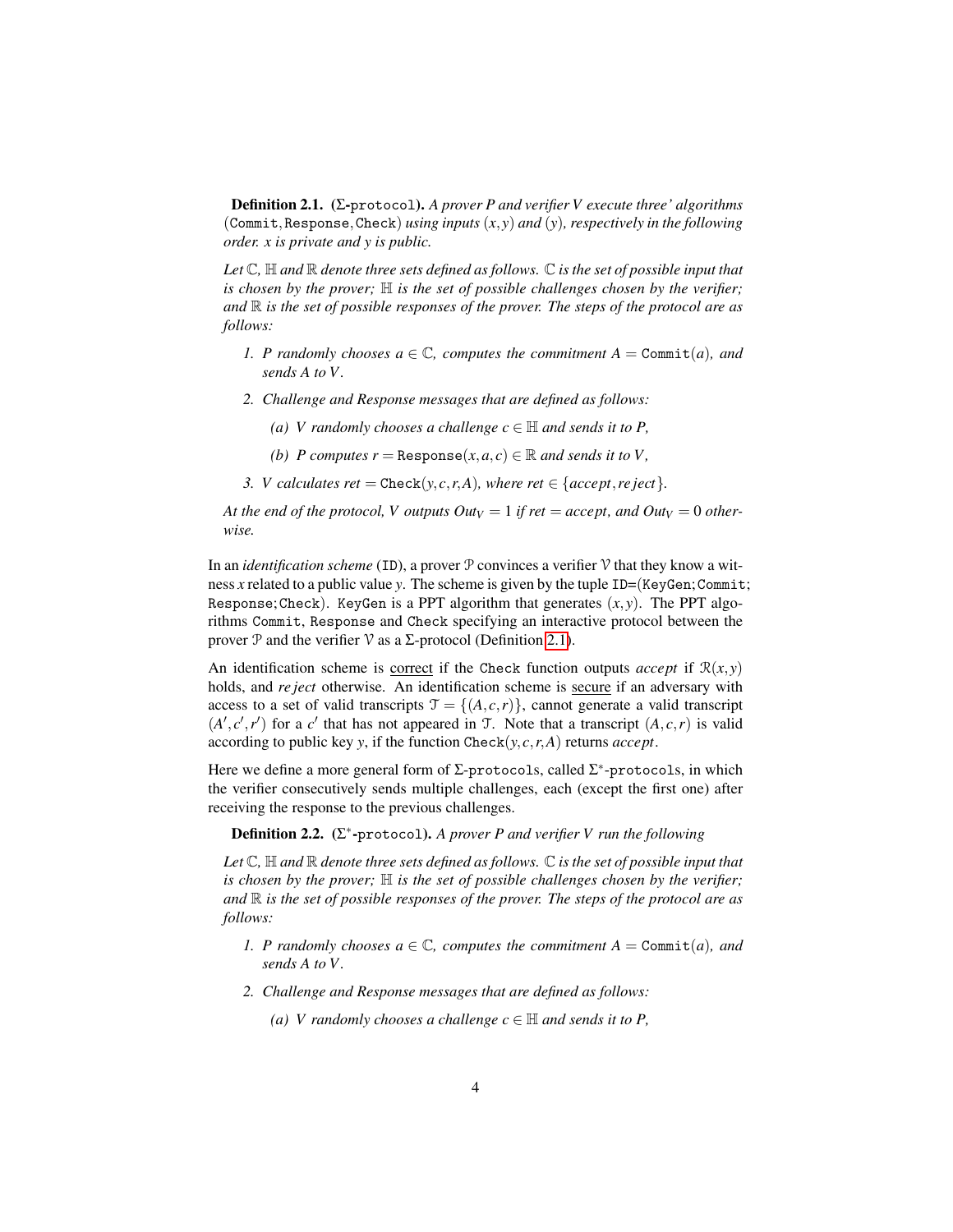*(b) P* computes  $r =$  Response $(x, a, c, \overline{c}) \in \mathbb{R}$ , where  $\overline{c}$  *is the list of previous challenges before c, and sends it to V ,*

*Steps 2-(a) and 2-(b) may be repeated a number of times.*

*3. V* calculates ret = Check(*y*,[*c*],[*r*],*A*)*, where ret*  $\in$  {*accept,re ject*} *and* [*c*] *and* [*r*] *are lists of all challenges and responses, respectively.*

*At the end of the protocol, V outputs*  $Out_V = 1$  *if ret = accept, and*  $Out_V = 0$  *otherwise.*

# <span id="page-4-0"></span>3 Directional Attacks on Public-Key DB Protocols

Directional attacks assume that participants have access to directional antennas that allow them to direct messages to specific participants, and prevent other participants from receiving them. Figure [1](#page-4-1) shows how such an antenna can be exploited by a malicious prover in a TF attack. The helper does not receive slow phase messages that are sent by the prover, as prover uses a directional antenna (orange ribbon in Figure [1\)](#page-4-1) for communication in this phase. Before the start of the fast-phase, the prover sends all fast-phase responses (*e.g.*, the fast challenge-response table) to the helper, making the helper in-charge of responding to the fast-phase challenges.

<span id="page-4-1"></span>This means that the adversary is able to separate the slow phase messages of the protocol from the fast-phase messages. In a vulnerable protocol, the prover may succeed in TF attack without leaking their long term key to the helper, using this separation technique. Therefore, the attacker's success in TF will not imply success in future impersonation.



Figure 1: Directional TF

In the following we describe how this setting helps a malicious prover to succeed in terrorist-fraud against VSSDB [\[16\]](#page-39-7) and DBPoK-log<sup>+</sup> [\[3\]](#page-38-0) schemes.

#### 3.1 Attack against VSSDB [\[16\]](#page-39-7)

Using Definition [4.1](#page-13-0) for a DB scheme, Figure [2](#page-6-0) presents the  $\Pi$  protocol (Definition [4.1\)](#page-13-0) of VSSDB scheme. This is a protocol between the prover and the verifier where the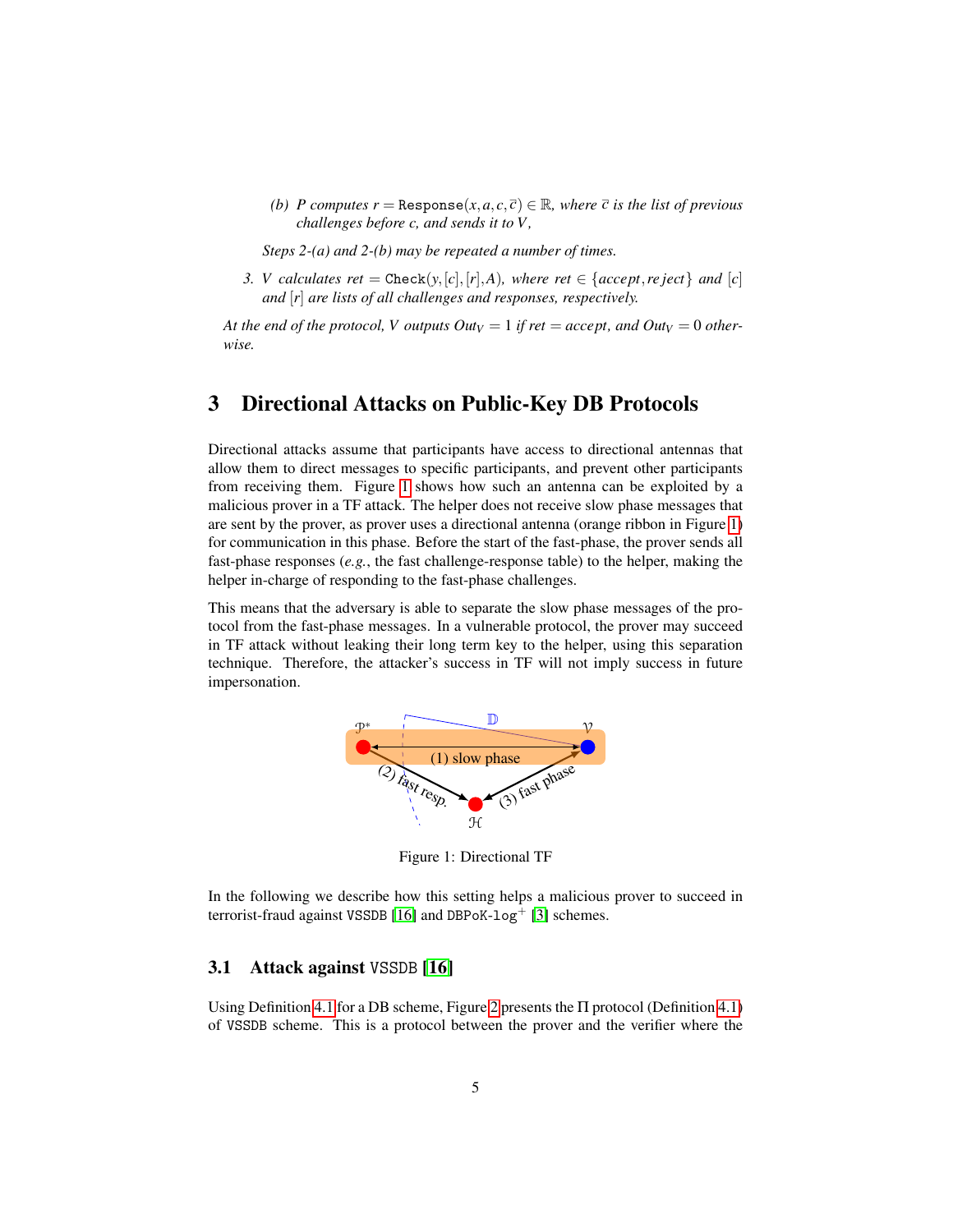prover has access to the public key of the verifier and their own secret key, and the verifier has access to their private key and the public key of the prover.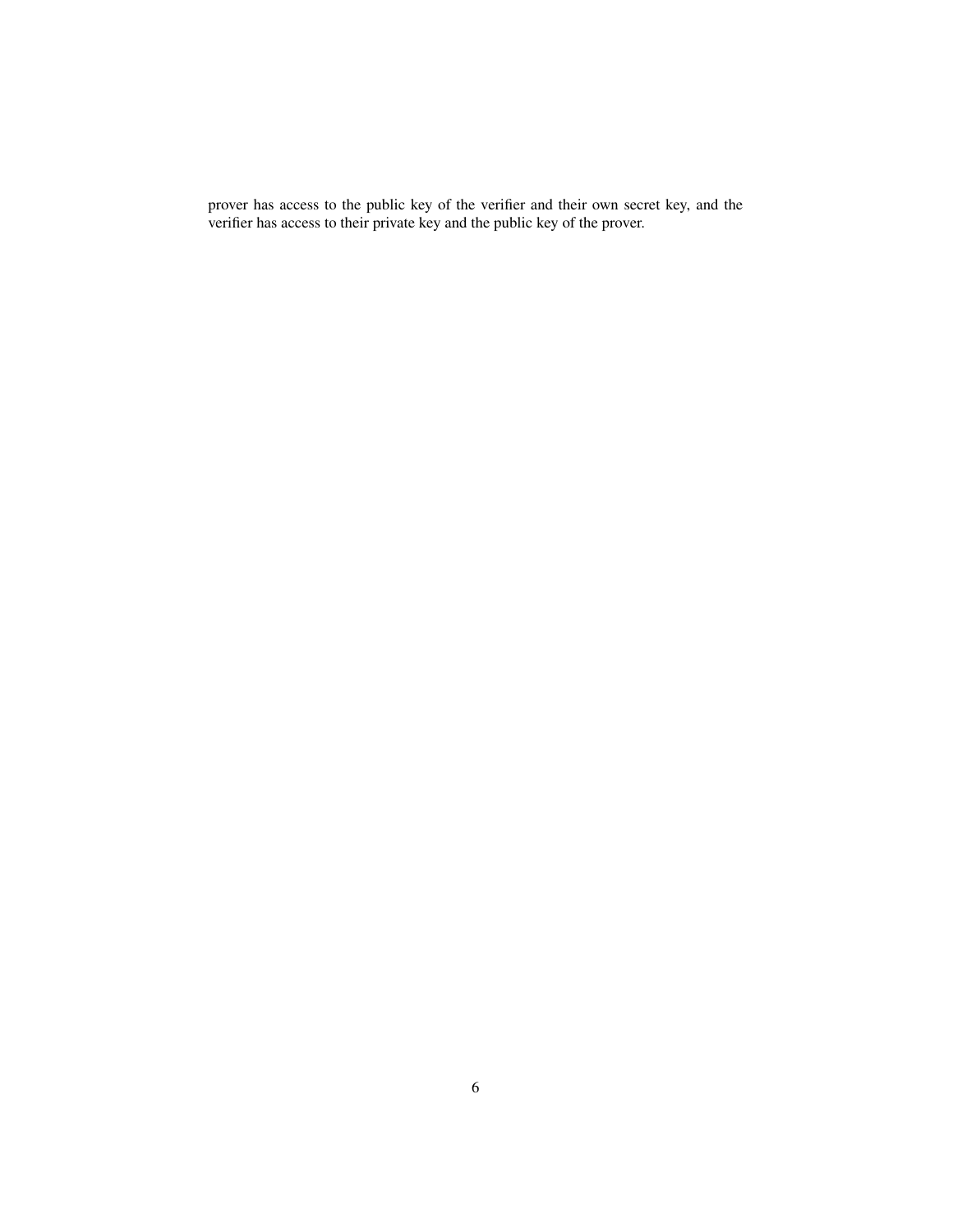<span id="page-6-0"></span>*P V* (secret:  $sk_{\mathcal{P}}$ ,  $x$ ,  $v = \{v_j\}_{j=1}^{\lambda}$ (secret:  $skv$ )(public: *pk*P,{*comj*} λ ) Initialization (slow phase)  $k, l \in_R \{0,1\}^{\lambda}, u, v \in_R \{\mathbb{Z}_N^*\}$  $N$ <sub>V</sub>,*M* ∈*R* {0,1}<sup>λ</sup> for  $j = \{1...\lambda\}$ : ■  $e_j = x_j \oplus k_j \oplus l_j, w_j = u_j^{-1} v_j^{-1} H^j(x) \pmod{N}$  $a_j = \text{Commit}(k_j, u_j), b_j = \text{Commit}(l_j, v_j), d_j = \text{Commit}(e_j, w_j)$ receive  $0, N'_{\gamma}, M'$   $\longrightarrow$   $0, N_{\gamma}, M$ •  $m_{\mathcal{P}} := \{a_j, b_j, d_j\}_{j=1}^{\lambda} ||N'_{\mathcal{V}}$ <br>•  $c_{\mathcal{P}} = \text{Enc}_{pk_{\mathcal{V}}}(m_{\mathcal{P}}||\mathbf{\sigma} = \text{Sign}_{sk_{\mathcal{P}}}(m_{\mathcal{P}}))$  $\bullet \quad \omega := \{x, k, l, e, u, v, w, a, b, d, v, sk_{\mathcal{P}}\}$ •  $\pi := \text{Prove}\{\omega : c_{\mathcal{P}} \text{ well formed } \wedge \text{ consistent with } \{com_j\}_{j=1}^{\lambda}\}\$  $c_\mathcal{P},\pi$ receive  $c'_{\mathcal{P}}, \pi'$  $(m'||N'_{\mathcal{V}}, \sigma') = \mathtt{Dec}_{\mathit{sk}_{\mathcal{V}}}(c'_{\mathcal{P}})$   $\bullet$  $\texttt{PVerify}(\pi', \sigma')$   $\bullet$ check  $N'_{\mathcal{V}} = N_{\mathcal{V}}$   $\bullet$ for  $j = \{1...\lambda\}$ : •  $f_j(0) \stackrel{\triangle}{=} \overline{M'_j}.e_j + M'_j.k_j;$  $\bullet$   $f_j(1) \stackrel{\triangle}{=} \overline{M'_j}.k_j \oplus l_j + M'_j.e_j \oplus l_j;$  $\bullet$   $\gamma_j(0,0) \stackrel{\triangle}{=} w_j; \quad \gamma_j(0,1) \stackrel{\triangle}{=} (k_j,u_j,l_j,v_j);$  $\bullet$   $\gamma_j(1,0) \stackrel{\triangle}{=} u_j; \quad \gamma_j(1,1) \stackrel{\triangle}{=} (e_j,w_j,l_j,v_j);$ Challenge/Response (fast phase)  $∀j ∈ {1, ..., λ}$   $c_j ∈_R {0, 1}$ *c<sup>j</sup>* start timer • receive  $c'_{j}$ •  $r_j = f_j(c'_j)$   $r_j$ stop timer • store  $\Delta t_i$  and  $r'_j$  • Verification (slow phase)  $\bullet \in$  Sign $_{sk_{\mathcal{P}}}(M'||{c'_j, r_j}_{j=1}^{\lambda}||N'_{\mathcal{V}})$ •  $φ = {γ<sub>j</sub>(M'_{j}, c'_{j})}^λ_{j=1}$  $\varsigma,$  φ receive  $\varsigma', \varphi'$  $\text{SVerify}_{pk_{\mathcal{P}}}(\zeta', M||\{c_j, r'_j\}_{j=1}^{\lambda}||N_{\mathcal{V}})$   $\bullet$ check  $\#\{i : \Delta t_i \text{ correct}\} = \lambda \bullet$  $\texttt{COpen}(a, b, d, r', \varphi')$   $\bullet$ If all checks succeed  $Out_V = 1$ , otherwise  $Out_V = 0$ *Out<sup>V</sup>*

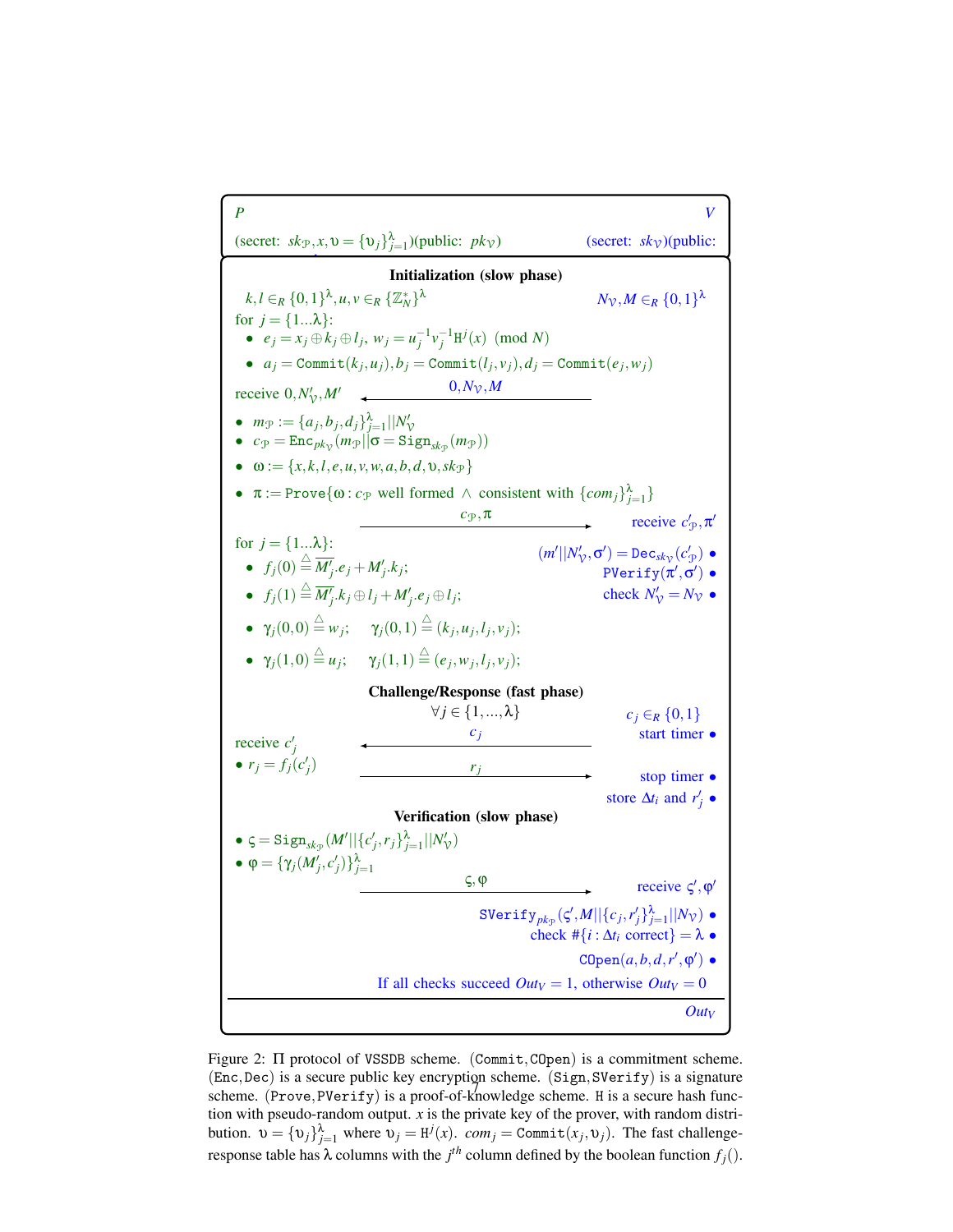<span id="page-7-0"></span>Lemma 1. *In the* Π *protocol of* VSSDB *scheme, the fast challenge-response table does not leak information about the secret value sk<sub>P</sub> of prover, assuming that sk<sub>P</sub> and x are independently chosen.*

*Proof.* The elements of the fast challenge-response table are calculated as  $r_j = f_j(c'_j)$  $\in \{0,1\}$  for  $j = \{1,..., \lambda\}$ . Therefore, by knowing the table, one can, at the most, extract the values of  $e_j, k_j, l_j$  for  $j = \{1, ..., \lambda\}$ . By finding these values, one can extract the value of *x* using the equation  $x_i = e_i \oplus k_i \oplus l_j$  for  $j = \{1, ..., \lambda\}$ . Since  $k_i$  and  $l_i$ are chosen randomly, therefore, this table only contains information about randomly chosen values *k* and *l*, and the value of *x*, which are independent of the secret value  $sk_{\mathcal{P}}$ .  $\Box$ 

Attack: In this attack, the prover sends the messages of the slow phase to the verifier using directional antenna. The prover then sends the fast challenge-response table (*i.e.*,  $\forall j \in \{1, ..., \lambda\}$ : either  $(e_j, k_j)$  or  $(k_j \oplus l_j, e_j \oplus l_j)$  to the helper before running the fast phase. Note that the fast challenge-response table does not leak the prover long-term secret  $sk_{\mathcal{P}}$  according to Lemma [1.](#page-7-0)

This allows the helper to respond to the verifier's challenges during the fast phase. The collusion of the prover and the helper will make the verifier to accept (*i.e.*,  $Out_V = 1$ ) and this is without the prover sending to the helper any information that is dependent on the secret key  $sk_{\mathcal{P}}$ . The secret  $sk_{\mathcal{P}}$  is required to generate a valid signature  $\sigma$  in the message  $\pi$ . This means that the helper's success chance in a future impersonation attack will not improve. This completes a successful TF.

## 3.2 Attack against DBPoK-log<sup>+</sup> [\[3\]](#page-38-0)

The presented model of [\[3\]](#page-38-0) follows the original definition of TF (Attack [4\)](#page-1-0), and so our attack can be seen as outside their model. However, we showed that the original definition of TF is not suitable for anonymous distance-bounding protocols. In this section we present a TF attack against DBPoK- $log<sup>+</sup>$ , using the more recent definition of TF (Attack [4\)](#page-1-0).

The  $\Pi$  protocol in DBPoK-log<sup>+</sup> scheme consists of the following four sub-protocols between the verifier  $(V)$  and the prover  $(P)$ . The prover takes secret-key  $(sk_i, r)$  as input, and the verifier takes prover's public-key  $pk_i = g_1^{sk_i} \cdot g_2^r$  as input. The following is an improved version of the scheme presented in [\[3\]](#page-38-0), in terms of being noise resistant.

Step (i) Bit Commitment is a commitment protocol, in which the prover uses the secret key  $sk_i$  as input. In this protocol, the prover decides on the "fast" challenge-response table" and commits to each bit in the table. The verifier learns the committed values of every single bit of the fast challenge-response table. This table consists of two rows:  $\{r_b[l]\}_{l=\{1,\dots,\lambda\}, b \in \{0,1\}}$ , where  $r_b[l]$  is the response in the *i th* fast challenge-response round. The corresponding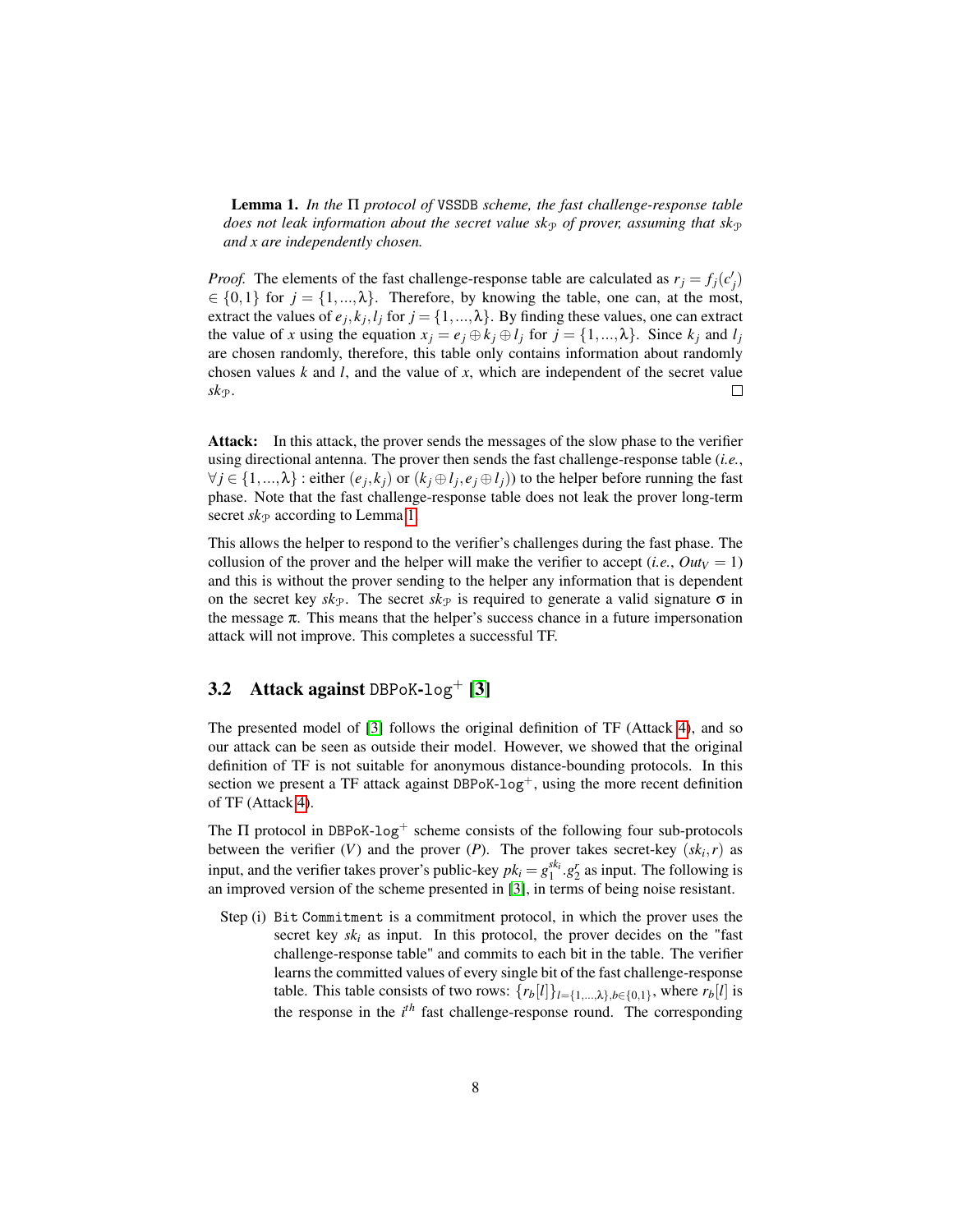committed values are  ${C_b[l]}_{l=\{1,\ldots,\lambda\},b=\{0,1\}}$ , and the corresponding randomness of commitments are indicated by  $\{v_b[l]\}_{l=\{1,\ldots,\lambda\},b=\{0,1\}}$ , where  $v_b[l] \in \mathbb{Z}_p^*$ . The commitment function is as follows:  $C_b[l] = g_1^{r_b[l]}$  $\int_1^{r_b[l]} h^{v_b[l]}$  for  $b \in \{0,1\}$ ,  $l = \{1...\lambda\}$ , and  $g_1, h \in \mathbb{Z}_p$ . The committed table and the randomness is kept secret at the prover, while the commitments are sent to the verifier. Figure [3](#page-8-0) shows the details of this step. The parts that are shown in a box, are sub-protocols whose details are omitted.

<span id="page-8-0"></span>

Figure 3: DBPoK-log<sup>+</sup> Step (i): Bit Commitment

Step (ii) Fast Challenge/Response is the protocol in which the prover uses the calculated "fast challenge-response table"  $\{r_b[l] : l = \{1...\lambda\}, b = \{0,1\}\},\$ generated in Bit Commitment step, as input. They run the protocol in Figure [4.](#page-9-0)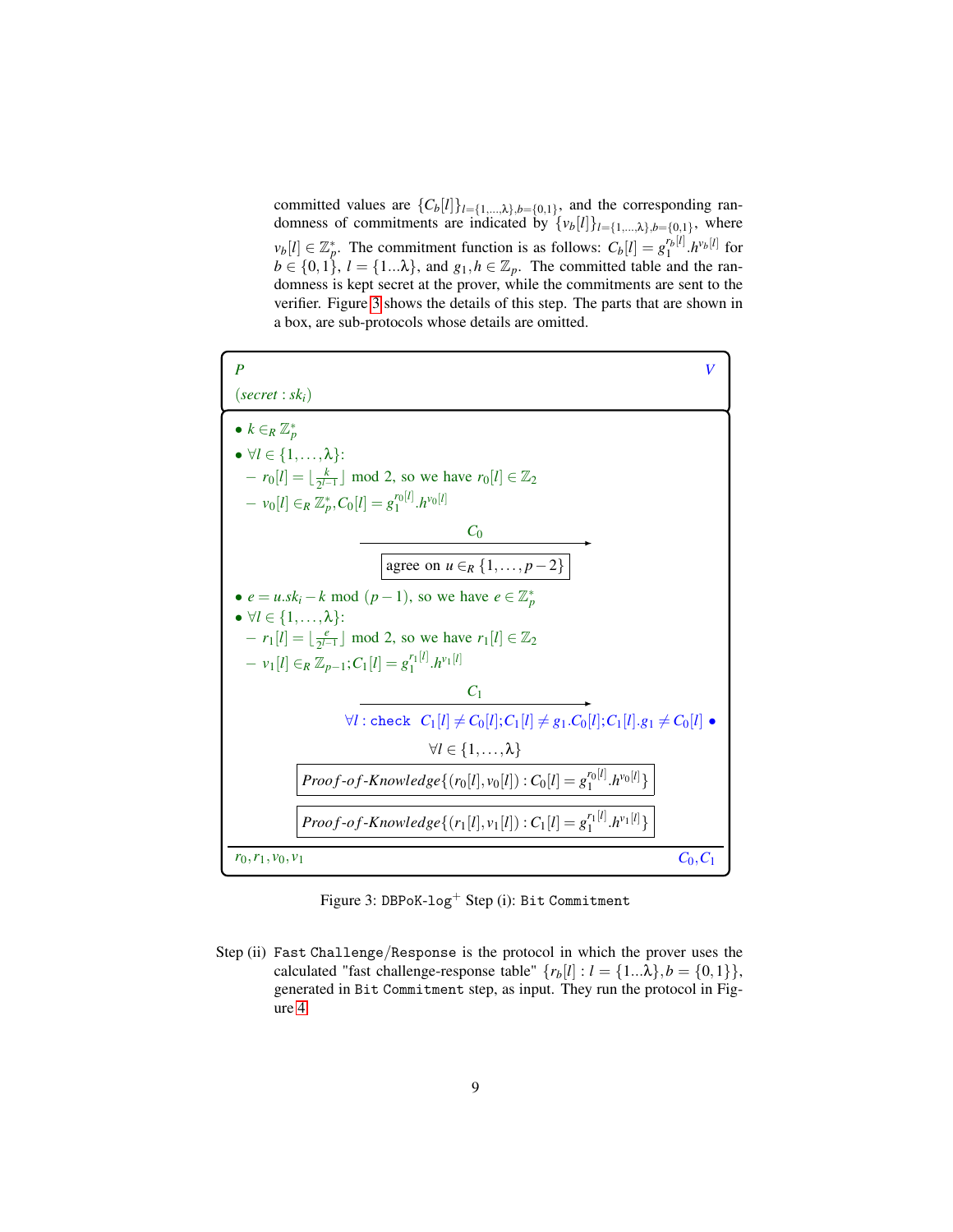<span id="page-9-0"></span>

Figure 4: DBPoK-log<sup>+</sup> Step (ii): Fast Challenge/Response

Step (iii) Commitment Opening is used to open half of the commitments, that correspond to the challenge bits sent by the verifier in Fast Challenge/Response step. In this step, the prover uses the secret commitment randomness (*i.e.*,  $\{v_b[l]: l = \{1...\lambda\}, b = \{0,1\}\}\$  and the challenge values of Fast Challenge/Response step (*i.e.*,  $c'$ ), and the verifier uses the committed values (*i.e.*,  ${C_b}[l]: l =$  ${1... \lambda}, b = {0,1}$  and the challenge and response values of step (iii)  $(i.e., c and r')$  as input. This protocol is shown in Figure [5,](#page-10-0) which improves the original PDB protocol [\[3\]](#page-38-0) by adding noise resistance to the protocol. This step succeeds, if the noise counter is less than the threshold (*i.e.*,  $count_{noise} < \tau$ ).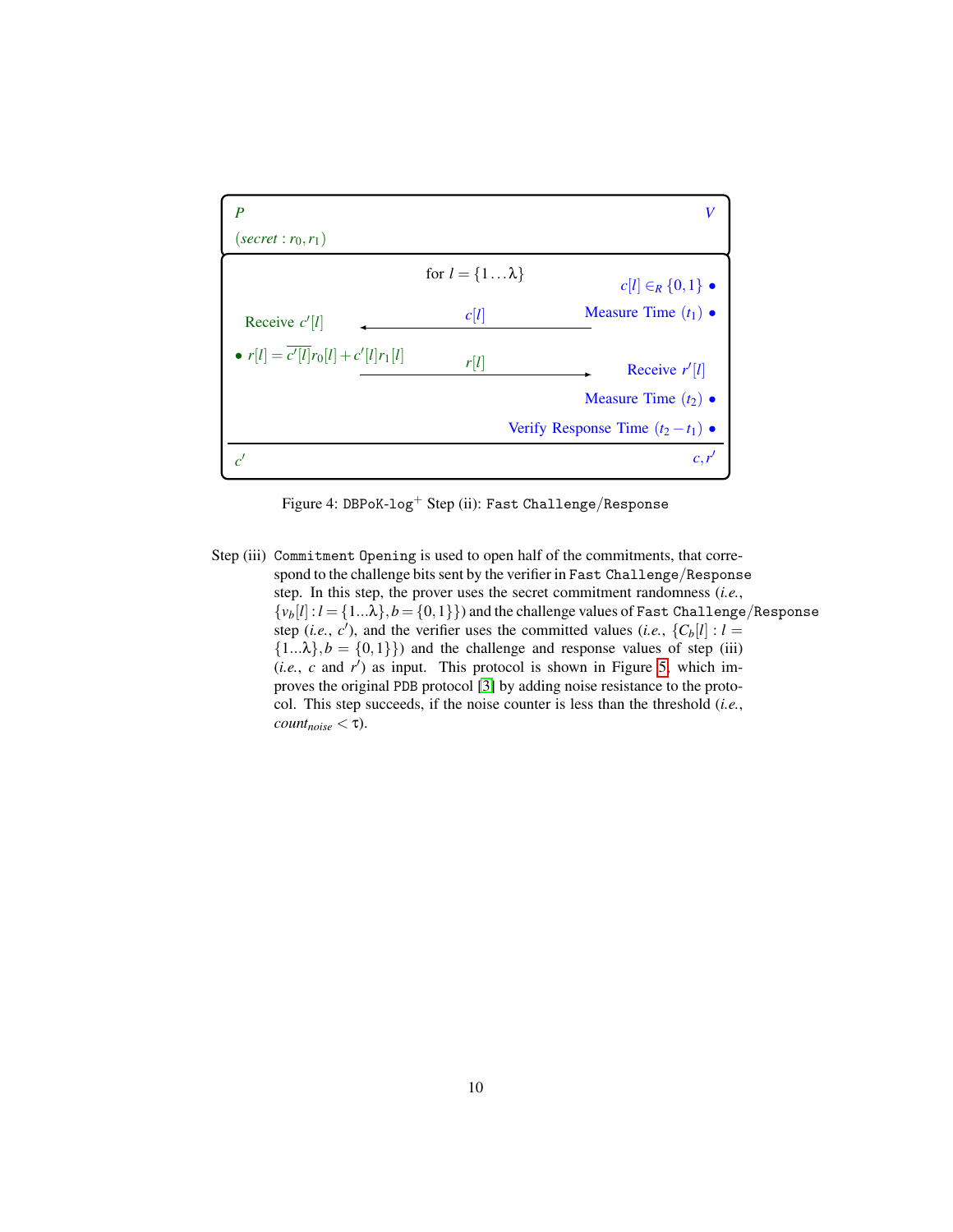```
P V
(\text{secret}: v_0, v_1, c')(public : c,r<sup>'</sup>, C<sub>0</sub>, C<sub>1</sub>, τ)
\forall l \in \{1, \ldots, \lambda\}• o[l] = \overline{c'[l]}v_0[l] + c'[l]v_1[l]o
                                                                                            ∀l ∈ {1,...,λ} •
                                        \mathrm{if}\,\, (\mathrm{check}(\overline{c[l]}C_0[l]+c[l]C_1[l]\stackrel{?}{=}g_1^{r'[l]}\binom{r'[l]}{1} \cdot h^{o[l]})
                                            Out_V = 1; terminate
                                      else
                                            \text{if} \,\, \text{(check}(c[l]C_0[l]+\overline{c[l]}C_1[l]\stackrel{?}{=} g_1^{\overline{r'[l]}}\int_{1}^{r}[l] h<sup>o[l]</sup>) or
                                            {\rm check}(\overline{c[l]}C_0[l]+c[l]C_1[l]\stackrel{?}{=}g_1^{\overline{r'[l]}}\binom{r'[l]}{1}.h^{o[l]}) or
                                             {\rm check}(\overline{c[l]}C_0[l]+c[l]C_1[l]\stackrel{?}{=}g_1^{r'[l]}\binom{r' [l]}{1} \cdot h^{o[l]})
                                                 count_{noise} = count_{noise} + 1else
                                                Out_V = 0; terminate
                                      if (count_{noise} > \tau)Out_V = 0else
                                           Out_V = 1OutV
```
Figure 5: DBPoK-log<sup>+</sup> Step (iii): Commitment Opening

Step (iv) Proof-of-Knowledge is a protocol for zero-knowledge proof of equality that shows the secret key and the bitwise committed secret key of Bit Commitment step are the same. In this protocol, the prover uses the secret key (*sk<sup>i</sup>* ,*r*) and the commitment randomness of Bit Commitment step, and the verifier uses the public-key and bit committed values of Bit Commitment step, as input. *z* is the accumulation of the committed values of Bit Commitment step as  $z = \prod_{l=1}^{\lambda} (C_0[l]C_1[l])^{2^{l-1}}$  mod *p*, and *v* is the accumulation of the commitment randomness of step (ii) as  $v = \sum_{l=1}^{\lambda} 2^l \cdot (v_0[l] + v_1[l]) \text{ mod } (p-1)$ .

This protocol runs *t* iterations of ZK proof where *z* and *C* satisfy the following relation:  $PoK[(sk_i, v, r) : z = g^{u, sk_i}.h^v \wedge pk_i = g^{sk_i}.g'_2].$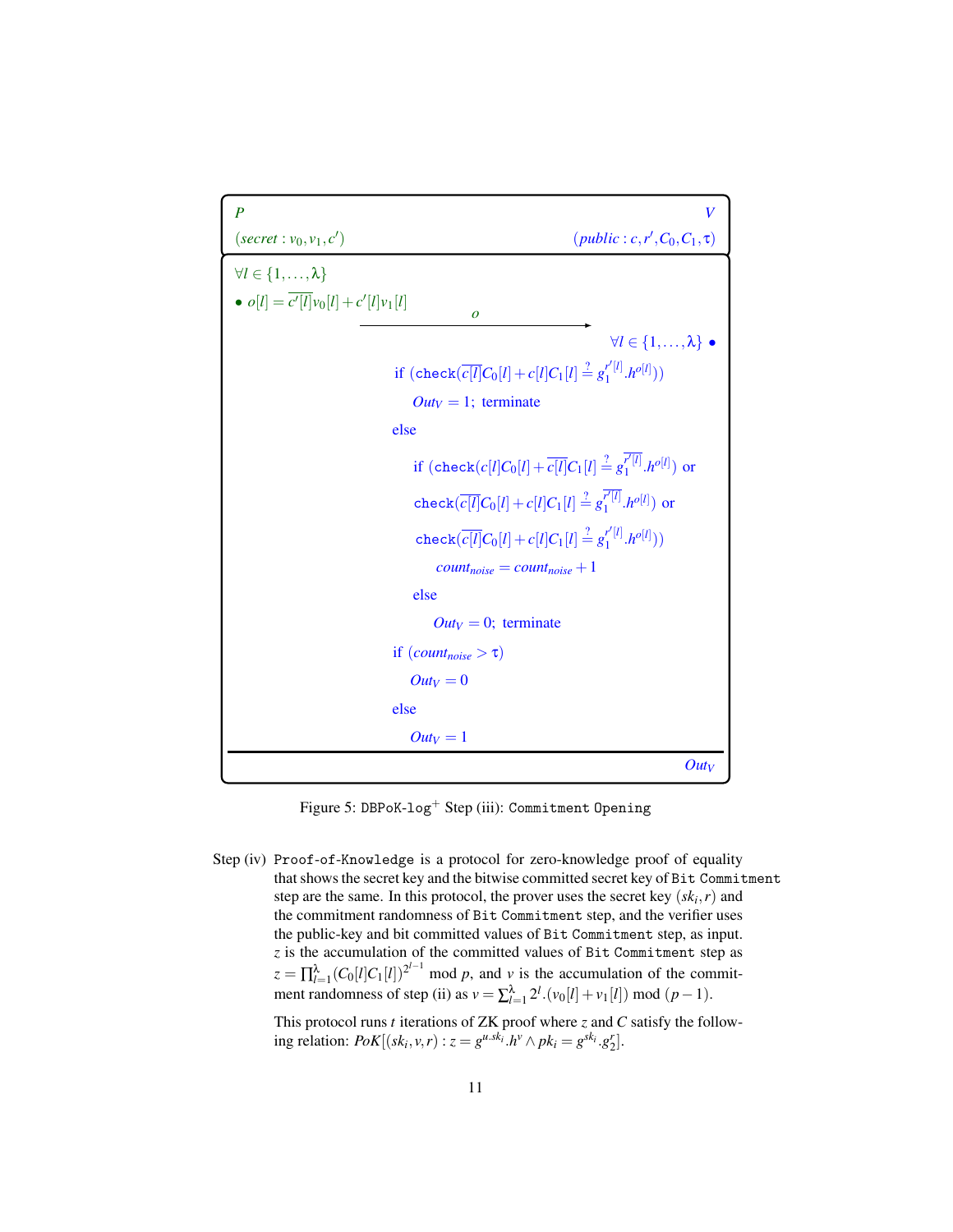If all steps terminate successfully, then the verifier outputs  $Out_V = 1$ .

<span id="page-11-1"></span>Lemma 2. *In* DBPoK-log<sup>+</sup> *scheme, the fast challenge-response table does not leak information about the randomness of secret-key of the prover (r), unless negligible probability.*

*Proof.* We know that by having the fast challenge-response table, we can calculate part of the secret-key of the prover, as  $sk_i = \frac{k+e}{u} \mod (p-1)$  where *k* is fresh randomness. Note that the fast challenge-response table is the output of random function that takes *sk<sup>i</sup>* as input. So it cannot leak any information about other independent secrets of the prover, including *r*.

If there is an adversary  $A$  that can calculate the randomness  $r$  from the secret-key  $sk_i$ and  $pk_i = g^{ski} \cdot g^r_2$ , then A can solve the discrete log problem for  $g^r_2$ . Therefore, since we assume discrete log is a hard problem, then the success chance of  $A$  is negligible.  $\square$ 

Attack: In directional TF attack (Figure [1\)](#page-4-1), a malicious far-away prover will use a directional antenna for the slow phase of DBPoK-log<sup>+</sup> protocol (all steps except step (ii)) to communicate directly with the verifier, without the helper being able to intercept the messages. The prover sends the fast challenge-response table to the helper before running step (ii). Note that the fast challenge-response table does not leak any information about *r*, according to Lemma [2.](#page-11-1) In this way, the helper can respond in time and correctly to the challenges of the verifier during the fast challenge-response rounds. This attack makes the verifier to accept the protocol.

Since the fast challenge-response table does not leak any information about the randomness  $r$ , the helper will not be able to pass step (iv) in future and so it cannot impersonate the prover. This completes a successful terrorist fraud on DBPoK-log<sup>+</sup>.

## <span id="page-11-0"></span>4 Model

First we define the settings of our system. This includes entities, their communication, their views, and the adversarial capabilities. Then we define distance-bounding identification scheme (DBID) and describe DBID experiment, which simulates an instance of DBID scheme. Finally we formalize four properties: (*Completeness*, *Soundness*, *DF-resistance*, and *TF-resistance* of distance-bounding identification schemes, using a game-based approach and described as a DBID experiment where adversary is active, and the game is between a challenger that sets up the system, taking into account the adversary's input. Finally in fundamental lemma, we discuss the relation between the location of participants, the timing of messages and their content.

**Entities.** We consider a set U of users. The user  $u \in U$  can have multiple provers that are denoted by the set P. This captures the scenario that a single user has multiple devices.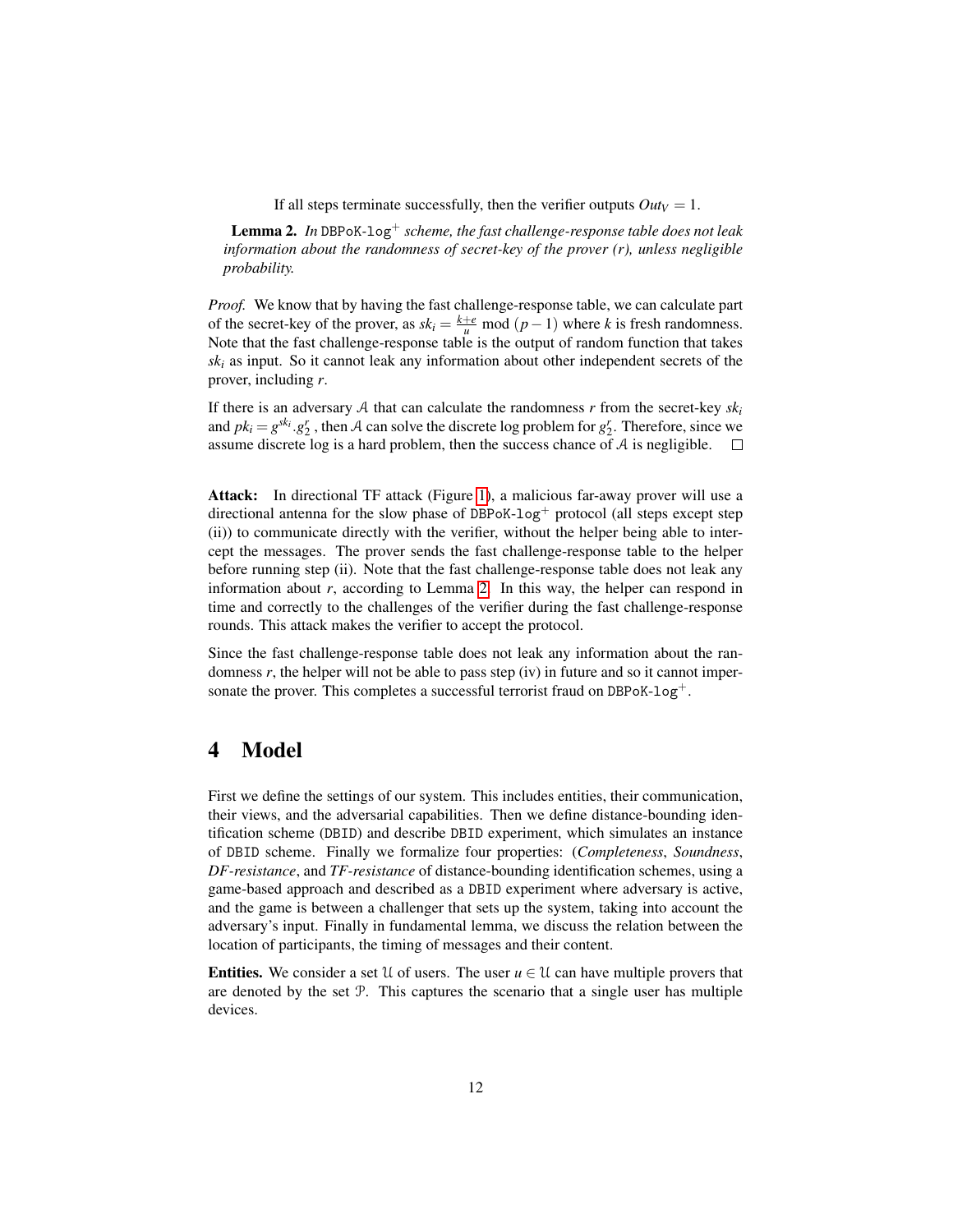A trusted group manger generates the public parameters of the system, and registers users and issues a key pair to each user. The user  $u$  is identifiable by its' private key. The private key, that must be kept secret, forms the secret input of the user in providing authentication proof. The private key of a user  $u$  is shared by all their provers  $\mathcal{P}$ . The corresponding public key of the user is published by the group manager.

There is a single verifier in the system, that for uniformity of notations, we refer to it as a set  $V$  that has a single member. The verifier only access to the public parameters of the system.

There is a set of *actors* (T) that only have access to the public parameters of the system. In this paper we refer to the members of the sets P, V and T as *participants.*

Each participant has a location  $loc = (x, y) \in \mathbb{R} \times \mathbb{R}$ , that is an element of a metric space equipped with Euclidean distance, and is fixed during the protocol. The distance function *d*(*loc*1,*loc*2) returns the distance between two locations. Message travel time between locations  $loc_1$  and  $loc_2$  is  $\frac{d(loc_1,loc_2)}{\mathcal{L}}$ , where  $\mathcal L$  is the speed of light. A bit sent over the channel may flip with probability  $p_{noise}$  ( $0 \le p_{noise} \le 1$ ).

Participants that are located within a predefined distance bound D from the verifier, excluding the verifier, are called *close-by* participants (set S), and those who are outside the distance bound from the verifier are called *far-away* participants (set F).

Communication Structure. All participants have access to directional antennas: a participant *A* in  $loc_A$  can send a message to participant *B* at  $loc_B$ , such that others who are not on the straight line connecting *loc<sub>A</sub>* and *loc<sub>B</sub>*, cannot intercept it. Using omni-directional antenna however allows a message to be seen and modified by other participants. A participant may have multiple antennas that can be either directional or omni-directional. We allow a participant to send multiple messages to multiple parties at the same time, each from a separate antenna. Multiple messages that are received at the same time on the same antenna are combined and received as a single message.

View. The view of an entity at a point of a protocol consists of: all the inputs of the entity (including random coin tosses) and the set of messages that they have received up to that point in the protocol.Receiving a message is called an *event. View*<sup> $\Gamma$ </sup><sub> $x$ </sub> (*e*) is a random variable that denotes the view of an entity (or a set of entities) *x* right after the event *e* in protocol Γ. The short notation  $View_x^{\Gamma}$  is used to indicate the view of *x* at the end of the protocol  $\Gamma$ , *i.e.*,  $View_x^{\Gamma} = View_x^{\Gamma}(e_{last})$  where  $e_{last}$  is the last event in the protocol Γ.

Adversary. An adversary can corrupt a subset of participants  $\mathcal{X}^* \subset \mathcal{P} \cup \mathcal{V} \cup \mathcal{T}$ . As we will see later in this section, for each security property,  $\mathfrak{X}^*$  will have certain restrictions; in *Completeness*  $\mathfrak{X}^* = \mathbf{0}$ , in *Soundness*  $\mathfrak{X}^* \subseteq \mathcal{T}$ , in *DF-resistance*  $\mathfrak{X}^* \subseteq \mathcal{P}$ , and in *TFresistance* X <sup>∗</sup> ⊆ P∪T.

When a prover of a user *u* is compromised, the user *u*'s secret private key is compromised and the adversary can choose devices with that key at locations of their choice. In other words, all the provers in  $P$  become compromised. This is because all the provers of a user share the same private key. We refer to them as *corrupted provers*,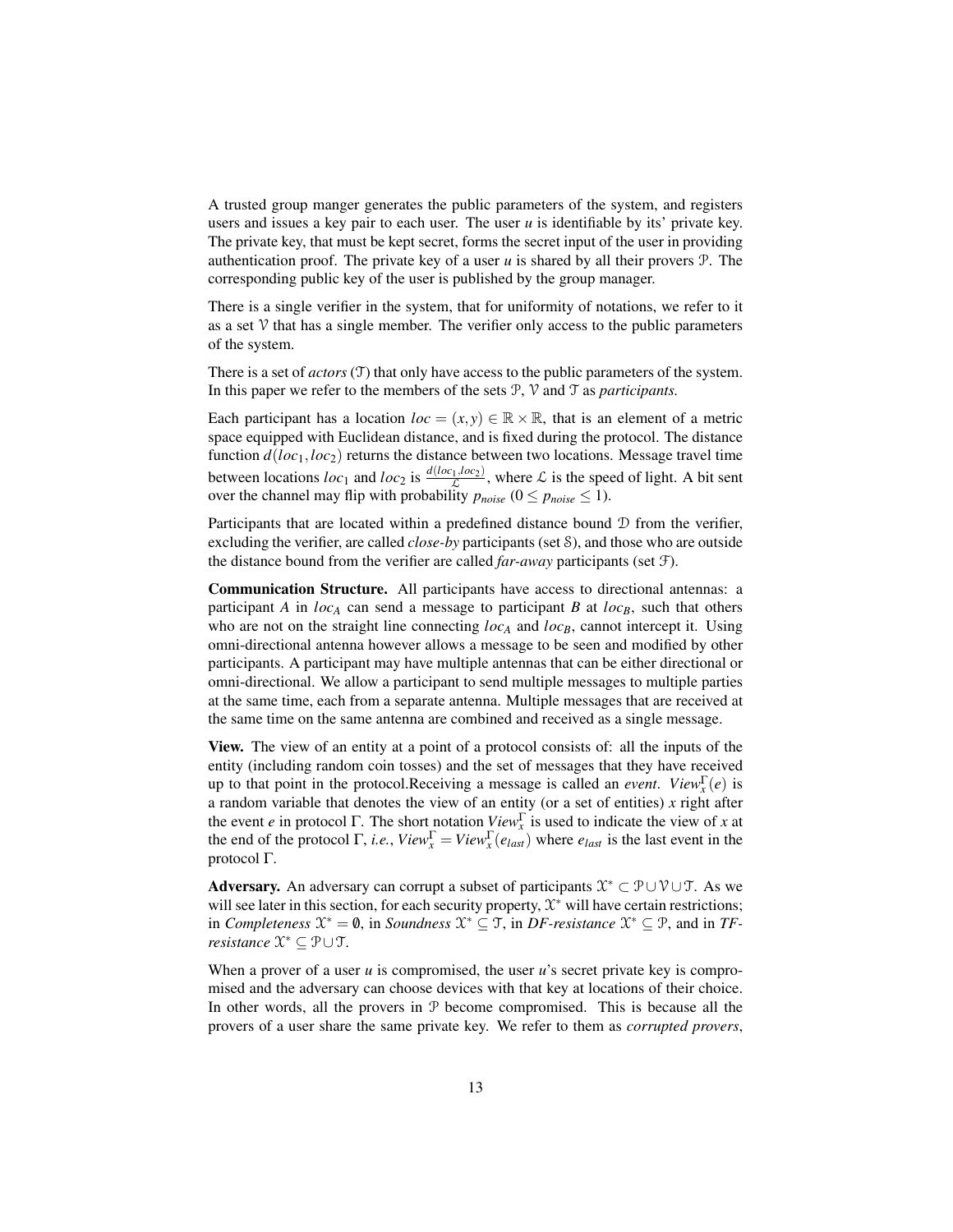who are controlled by the adversary and may be activated simultaneously. However, we assume the non-corrupted provers follow the protocol, and a user only uses one of its devices at a time (*i.e.*, the execution time of the provers P do not overlap). This is because an honest user does not use multiple devices simultaneously.

<span id="page-13-0"></span>Definition 4.1. (Distance-Bounding Identification Scheme). *For a security parameter* λ*, a distance-bounding identification scheme (*DBID*) is defined by a tuple* (X,Y,S,P,D, *pnoise*,Init,KeyGen,Π,Revoke)*, where*

- *(I)* X *and* Y *are the sets of possible master keys and public keys of the system, respectively, chosen based on the security parameter* λ*. The system master key*  $msk \in \mathbb{X}$ , and group public key gpk  $\in \mathbb{Y}$  are generated using  $(msk, gpk) \leftarrow \text{Init}(1^{\lambda})$  *algorithm*;
- *(II)* S *and* P *are sets of possible private keys and public keys of the users respectively, chosen according to the security parameter* λ*. The user private key sk*  $\in$  S, and public key pk  $\in$  Y are generated using either  $(sk, pk)$   $\leftarrow$  $\mathsf{KeyGen}(1^\lambda, msk, gpk) \ algorithm \ or \ \ \mathsf{KeyGen}\{U(1^\lambda, gpk) \leftrightarrow GM(1^\lambda, msk)\} \ proof$ *tocol;*

*The* KeyGen *algorithm is run by the group manager and the output is a user key pair and updated group public key. The user key pair is securely sent to* the user, and the public key is published by the group manager, *i.e.*,  $g p k' :=$ *gpk*∪ {*pk*}*. However, the* KeyGen *protocol is run between the group manager*  $GM(1^{\lambda},msk)$  and a user  $U(1^{\lambda},spk)$ . The user outputs a key pair (sk, pk), and  $the$  group manager outputs the updates group public key  $gpk' := gpk \cup \{pk\}$ .

- (III)  $\Pi$  *is a*  $\Sigma^*$ -protocol between a prover  $P(sk, pk, gpk)$  and the verifier  $V(pk, gpk)$ , *in which V verifies if the prover is authentic and is located within the distance bound*  $D \in \mathbb{R}$  *to the verifier.*
- *(IV) The transmitted bits of a fast challenge-response round in* Π *protocol are affected by noise where*  $p_{noise} \in [0,1]$  *is the probability of a bit flip on each fast challenge-response message.*
- $(V)$   $(gpk') \leftarrow$  Revoke $(msk, gpk, i)$  *is an algorithm that takes the master secret key, the group public key and the index of a user. The algorithm removes the cor*responding user u<sub>i</sub> from the system and updates the group public key accord $i$ *ngly, i.e.,*  $gpk \rightarrow gpk'$ *. The Revoke operation is optional in DBID scheme.*

Below we describe execution of an instance of the DBID scheme, which we call DBID experiment.

<span id="page-13-1"></span>Definition 4.2. (DBID Experiment). *A* DBID *experiment is defined by a tuple*  $(DBD; \mathcal{U}; \mathcal{P}; \mathcal{V}; \mathcal{T})$ *, where* 

- *(i)* DBID *is a distance-bounding identification scheme as defined in Definition [4.1.](#page-13-0)*
- *(ii)* U *is the set of users that are members of the group; each user*  $u_j \in U$  *has three attributes:*
	- *• u<sup>j</sup>* .*Key that is a secret key generated by the group manager,*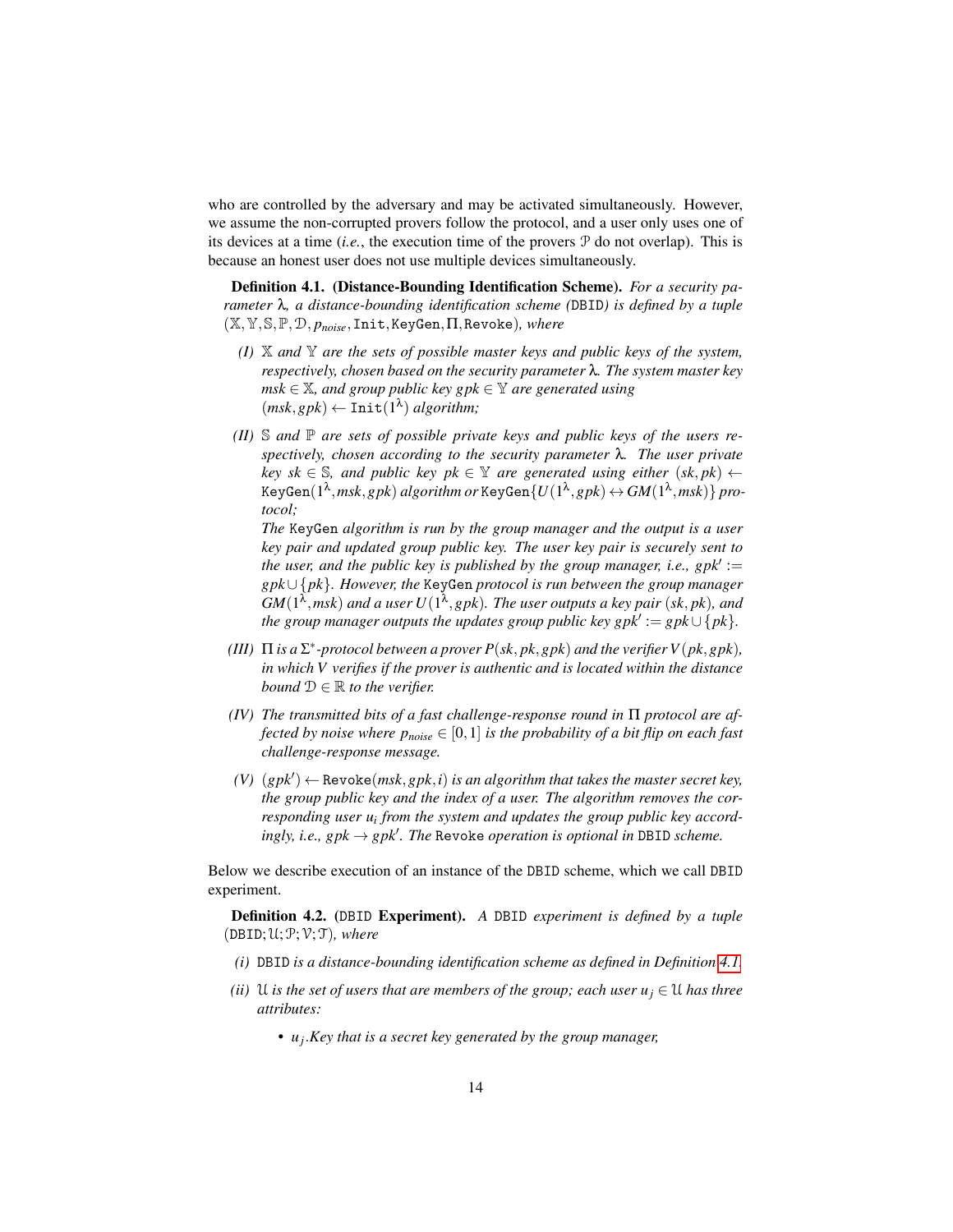- *• u<sup>j</sup>* .*RT that is the registration time of the user that can be any time, and*
- *• u<sup>j</sup>* .*Rev that is a flag that shows if the user is revoked.*
- *(iii)* P *is the set of provers; each prover has access to the secret key of a single user.*
- *(iv)* V *is the set of verifiers; that have access to the public parameters of the* DBID *system. We consider the case where* V *has a single member.*
- *(v)* T *is the set of actors; each actor has access to the public parameters of the* DBID *system.*

*Members of the set*  $\mathcal{X} = \mathcal{P} \cup \mathcal{V} \cup \mathcal{T}$  *are called participants of the system. Each of the participants*  $x \in \mathcal{X}$ *, has the following attributes:* 

- *a1. x*.*Loc is the location of the participant,*
- *a2. x*.*Code is the code to run by the participant,*
- *a3. x*.*St that is the start time of the x*.*Code execution, and*
- *a4. x*.*Corr is a flag indicating if the participant is corrupted or not.*

*In addition to these attributes, each prover*  $p \in \mathcal{P}$  *has one extra attribute:* 

*a5. p*.*Key that is the secret key of the corresponding user, i.e., p*.*Key* = *u<sup>j</sup>* .*Key for*  $user u_j \in \mathcal{U}$ .

*The start time of all provers is after registration time of the user, i.e.,*  $\forall u \in \mathcal{U}, \forall p \in \mathcal{U}$  $P: p.St > u.RT$ .

*The provers of a user are either all honest or all dishonest. Because of users' keys are independently chosen, we can only consider a single user and so for simplicity we omit other users. i.e.,*  $\forall p \in \mathcal{P}$ : *p.Corr* = *flag, where flag*  $\in \{true, false\}$ *. Honest provers p*  $\in \mathcal{P}$  *follow the*  $\Pi$  *protocol* (*i.e., p.Code* = DBID. $\Pi$ *.P(.))* and there is no *overlap in the execution time of the honest provers. If the verifier is honest, then it follows the*  $\Pi$  *protocol* (*i.e., v.Code* = DBID. $\Pi$ *.V*(*.) for*  $v \in \mathcal{V}$ *).* 

*The experiment is run by a* simulator *that sets the attributes of the participants, and interacts with the group manager to assign keys to the provers of a user. If there is an adversary in the system, the simulator interacts with the adversary and follow their requested operations, that will influence the experiment.*

*The experiment, without an adversary, proceeds as follows:*

- *1.* Setup.
	- (a) **Initiate:** *The group manager runs*  $(msk/gpk) \leftarrow \text{DBIDInit}(1^{\lambda}) \; algo$ *rithm to generate the master secret key and group public key.*
	- *(b)* Generate Players: *The simulator forms the sets* (U,V,P,T) *and sets their attributes. The simulator interacts with the group manager obtain and assign keys of the provers.*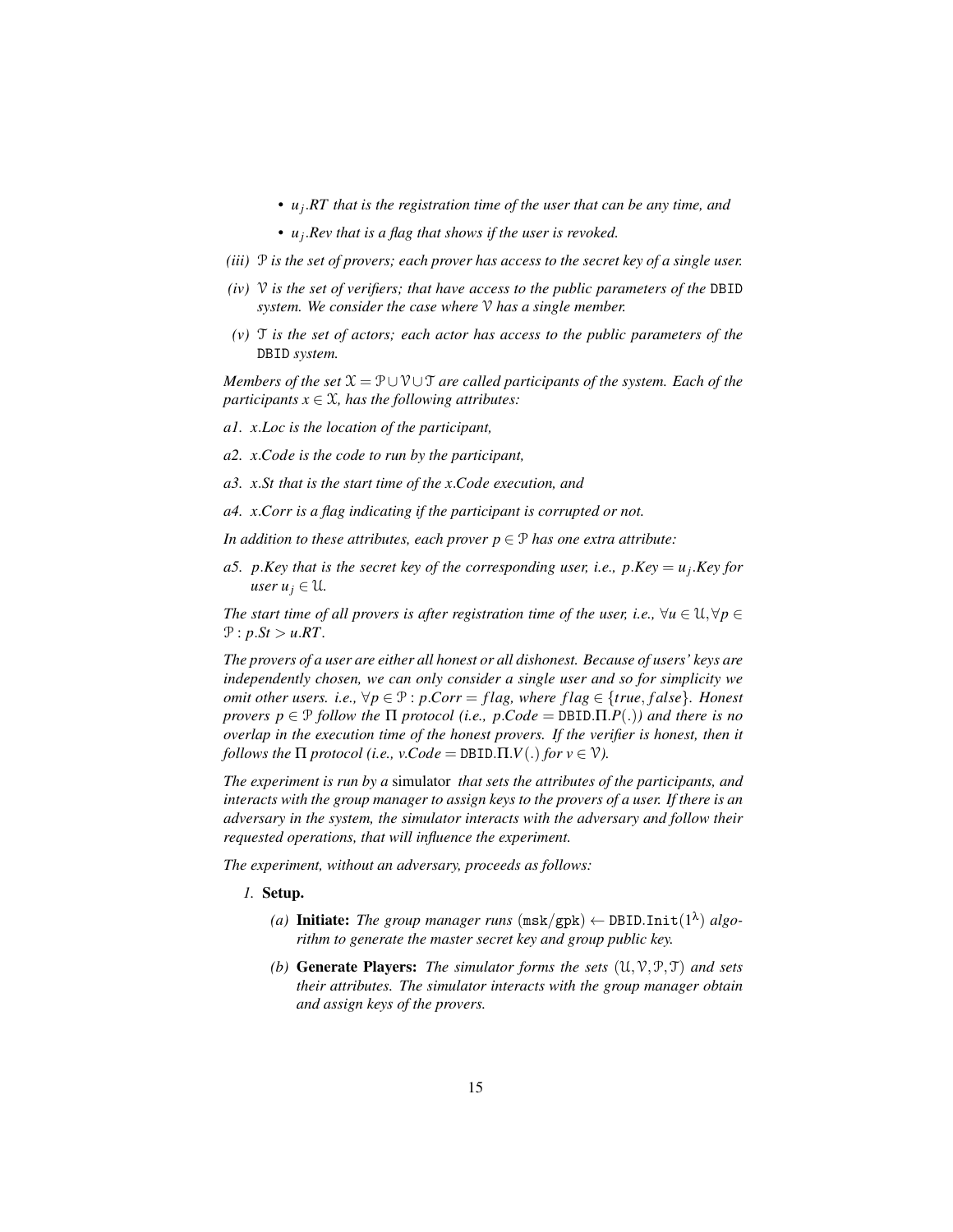2. **Run:** *The simulator starts the execution of x.Code for all participants*  $x \in \mathcal{X}$  = P∪V∪T *at time x*.*St.*

The simulation uses a clock. *Time*( $e$ ) indicates the time of event  $e$ . The start and finish time of a protocol  $\Gamma$  is indicated as  $stTime(\Gamma)$  and  $fshTime(\Gamma)$  respectively, which form the execution time  $exTime(\Gamma) = (stTime(\Gamma), fshTime(\Gamma))$  as the range of time and the execution time period *exLen*(Γ) = *f shTime*(Γ)−*stTime*(Γ). Different provers have different execution time period (*i.e.*, they participate in a protocol from time  $t_1$  to *t*<sub>2</sub>), and possibly different locations.

In the following, we define security properties of DBID scheme, using a game between a challenger and an adversary. This game is a DBID experiment that is run by the challenger who interacts with an adversary. In this game we only consider one user, *i.e.*,  $|\mathcal{U}| = 1$ . The challenger plays both roles of the simulator and the group manager in the DBID experiment (Definition [4.2\)](#page-13-1). The adversary's capabilities is modelled as access to a query that it presents to the challenger.

Definition 4.3. (DBID Game). *A* DBID *game between a challenger and adversary is a* DBID *experiment that is defined by a tuple* (DBID;  $\mathcal{U}; \mathcal{P}; \mathcal{V}; \mathcal{T};$  CorruptParties) *where*

- *•* DBID *is a distance-bounding identification scheme as defined in Definition [4.1.](#page-13-0)*
- U, P, V, T are the sets of users, provers, verifiers and actors as defined in Def*inition [4.2,](#page-13-1) that are determined through interaction of the challenger and the adversary.*
- *•* CorruptParties(*Q*) *is a query that allows the adversary to plan (program) their attack. Q is a set of participants, that may exist in the system or be introduced by the adversary.*

*The game setup phase is by the challenger while playing the roles of the simulator and the group manager, and interacting with the adversary.*

*In more details:*

- *1.* Setup.
	- (a) **Initiate:** Challenger runs  $(\text{msk/gpk}) \leftarrow \text{DBID}.\text{Init}(1^\lambda)$  and publishes *gpk. Note that the execution codes of an honest prover and verifier are known by the challenger and the adversary at this point, and are referred to as* DBID.Π.*P and* DBID.Π.*V , respectively.*
	- *(b)* Generate Players: *The sets* (U,V,P,T) *are formed through the interaction of the challenger and the adversary as follows:*
		- *i. The challenger creates the sets*  $(U, V, P, T)$  *as follows:* 
			- *Chooses a verifier*  $V = \{v\}$ *, with the following attributes:* 
				- $a1.$   $v.$ *Loc* =  $loc_0$ ,
				- $a2.$  *v*.*Code* = DBID. $\Pi$ *.V*.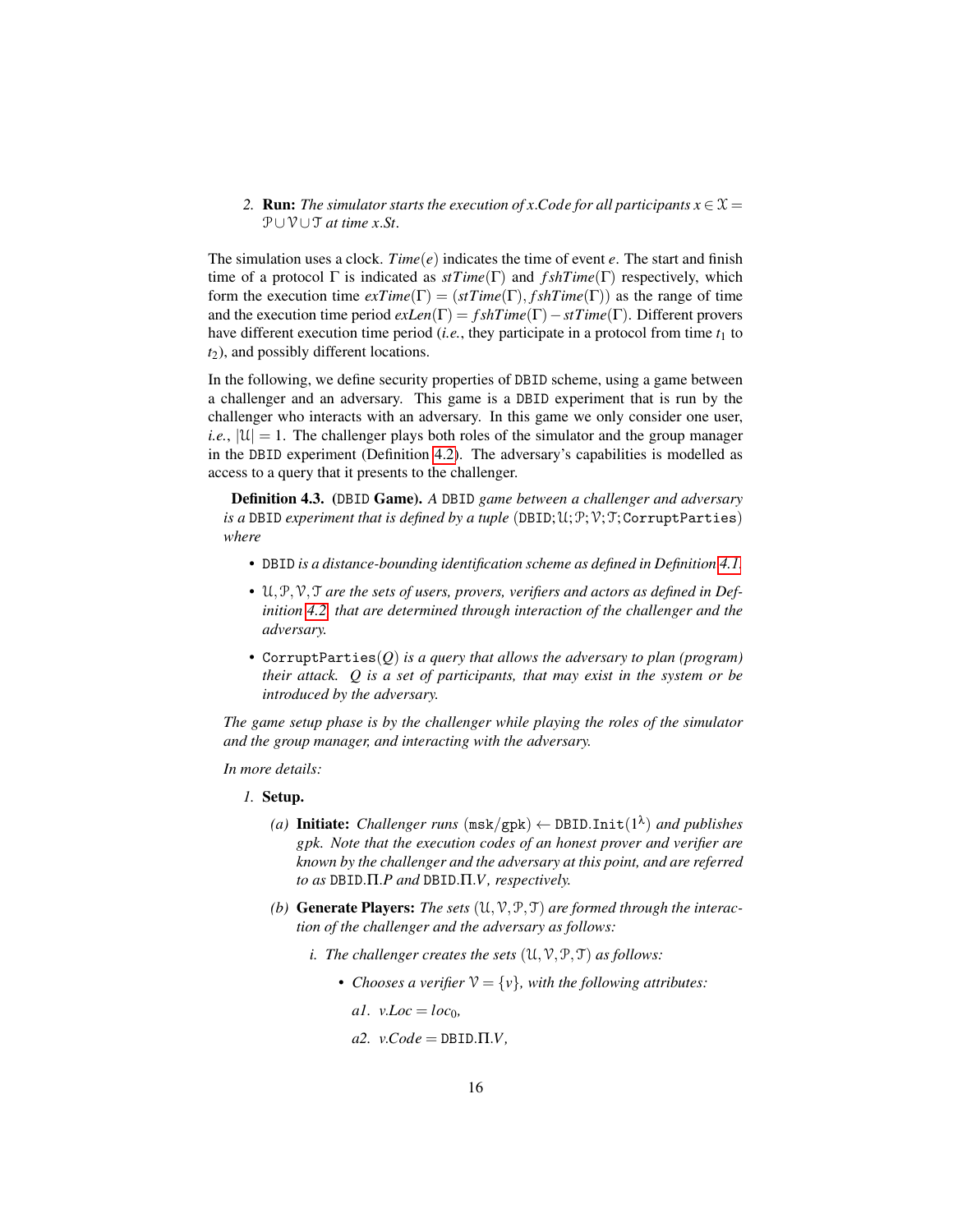*a3. v.St* = 0*, and* 

 $a4.$  *v*.*Corr* = *false.* 

- *• Runs* (*sk*, *pk*) ← DBID.KeyGen(1 λ ,*msk*,*gpk*) *once and forms the set*  $\mathcal{U} = \{u\}$ *. The user key is set as u.Key = sk, the registration time of the user is set as u*.*RT* = 0 *and the revocation flag is set as u*.*Rev* = *f alse. The group public key is updated as*  $gpk' := gpk \cup \{pk\}.$
- *• Creates a prover set* P *and for each member p of* P*, assigns their attributes as:*
	- *a1. p*.*Loc is set arbitrarily,*
	- $a2. p. Code = DBID. \Pi.P$
	- *a3. p*.*St is set arbitrarily such that there is no overlap in the execution time of the provers (i.e.,*  $\nexists p_1, p_2 \in \mathcal{P} : p_1 \cdot St$  $p_2$ *.St*  $\land$   $p_1$ *.St* + *exLen*(DBID. $\Pi$ ) >  $p_2$ *.St*),
	- *a4. p*.*Corr* = *f alse, and*
	- *a5. secret key*  $p$ *.Key* = *u.Key*.
- $\mathcal{T} = \emptyset$
- *ii. The challenger sends the attributes*  $(x.Loc, x. Code, x.St)$  *for all*  $x \in$ P∪V∪T *to the adversary. The size of the set* X *is n.*
- *iii. The adversary uses the published values to form their corruption query* CorruptParties(*Q*) *that is sent to the challenger. The secret information of the corrupted participants in Q is given to the adversary and the behaviour (Code) of the corresponding participants, is assigned according to the adversary instruction.*

*More specifically, the parameter of this query is*  $Q = \{q_1, ..., q_{n'}\}.$ *Each q<sup>i</sup> consists of the location, the execution start time and the execution code of a participant. i.e.,*  $q_i = (type, location, code, time)$ *, where type* ∈ {*veri fier*, *prover*,*actor*,*user*} *indicates the type of the*  ${\it partition}($ ,  ${{location}} \in \mathbb{R} \times \mathbb{R}$ ,  ${{\it code}} \in \{0,1\}^*$  *indicates the location of the participant and time* ∈ N *indicates the execution start time of the participant.*

*If*  $q_i \in \mathcal{X} = \mathcal{P} \cup \mathcal{V} \cup \mathcal{T} \cup \mathcal{U}$ , it determines the settings of an existing *participant, and if*  $q_i \notin \mathcal{X}$ *, it determines the settings of a new participant.*

- *iv.* Upon receiving the <code>CorruptParties( $Q$ )</code> where  $Q = \{q_1, ..., q_{n'}\}$ , *the challenger runs:*
	- *For a*  $q_i$  *that*  $q_i$ *,type* = *verifier, then v.Code* =  $q_i$ *code and v*.*Corr* = *true for*  $v \in V$ *.*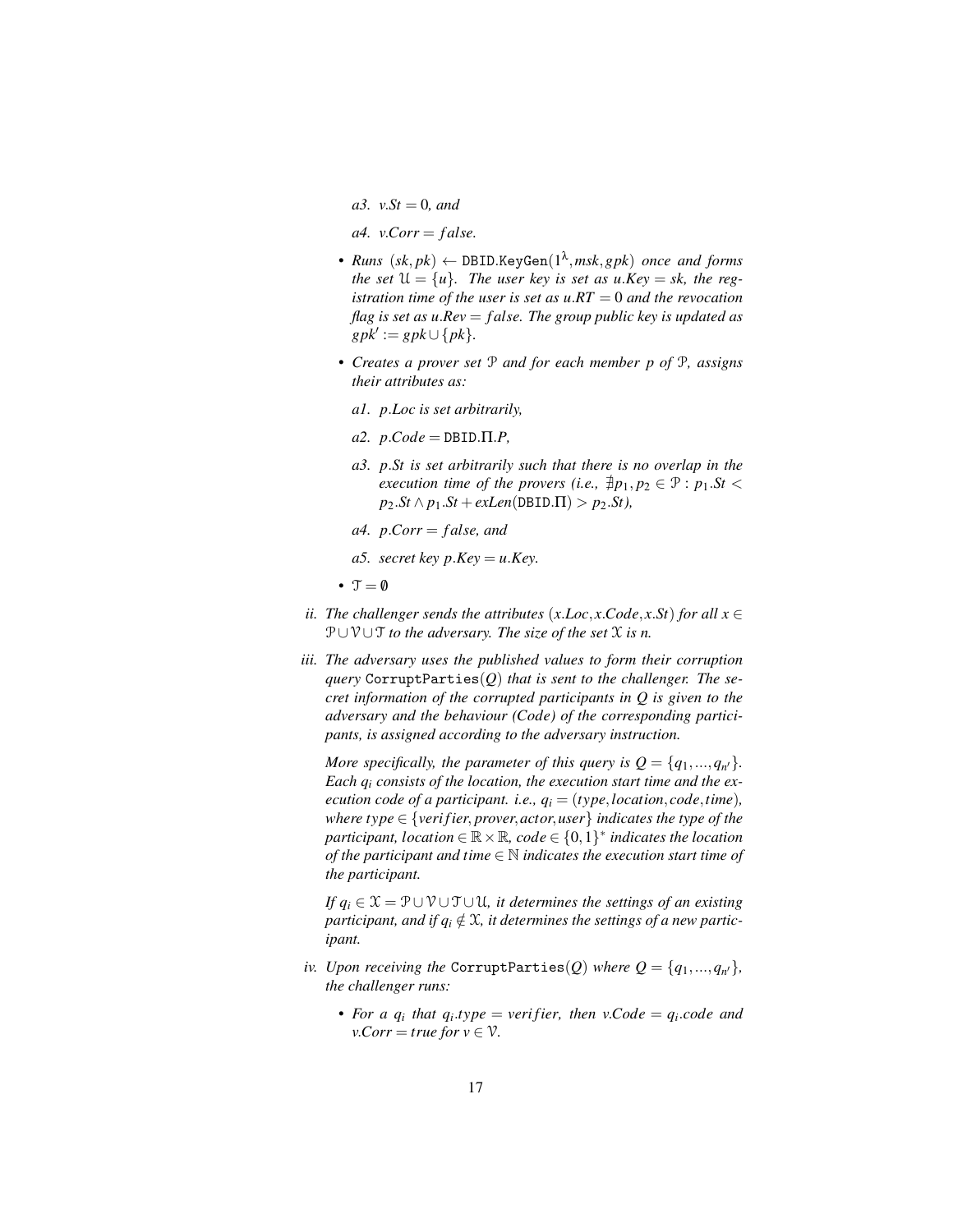- *• For each q<sup>i</sup> that q<sup>i</sup>* .*type* = *user , sets the users' revocation flag*  $as u. Rev = true$  where  $u \in U$ , runs  $(gpk') \leftarrow$  Revoke $(msk, gpk, 1)$ *, and then updates the group public key gpk* ← *gpk<sup>1</sup>*. This applies *only if the* DBID *scheme provides user revocation.*
- *• If there is a q<sup>i</sup> that q<sup>i</sup>* .*type* = *prover, then for each member p* of the set P, sets their corruption flag p. Corr = true. If  $q_i$ *is not corresponding to an existing prover, then create a new prover p and add it to the prover set* P*. Set the attributes of the participant p as follows:*
	- *a1. location p*.*Loc* = *q<sup>i</sup>* .*location,*
	- *a2. execution code p*.*Code* = *q<sup>i</sup>* .*code,*
	- *a3. start time*  $pSt = q_i.time$ ,
	- *a4. corruption flag p*.*Corr* = *true, and*
	- *a5. secret key*  $p$ *.Key* = *u.Key*.
- For each  $q_i$  that  $q_i$  *type* = *actor, add a new actor x to the set*  $\mathcal{T}$ *, and assign its attributes as follows:*
	- *a1. location*  $x$ *.Loc* =  $q_i$ *.location,*
	- *a2. execution code*  $x.Code = q_i.code$ ,
	- *a3. start time*  $xSt = q_i.time$ , and
	- *a4. corruption flag x*.*Corr* = *true.*
- *v. The challenger sends the key of the corrupted provers and the key of revoked user to the adversary, i.e., p.Key for all*  $p \in \mathcal{P}$  *such that p*. *Corr* = *true* and *u*. *Key for all*  $u \in \mathcal{U}$  *such that*  $u$ *. Rev* = *true.*
- 2. **Run:** *Challenger activates all participants*  $x \in \mathcal{X} = \mathcal{P} \cup \mathcal{V} \cup \mathcal{T}$  *at time x.St for execution of x*.*Code.*

*The game ends when the last participant's code completes its execution.*

Using the above game, we define four distinct properties for distance-bounding identification schemes. The winning condition of the above game, varies for each property.

Property 4.1. (DBID Completeness). *Consider a* DBID *scheme and a* DBID *game when*  $Q = \emptyset$  *in the* CorruptParties(*Q*) *query and the set*  $P$  *is not empty.* 

*The* DBID *scheme is*  $(\tau, \delta)$ -*complete for*  $0 \leq \tau, \delta \leq 1$ *, if the verifier returns OutV* = 1 *with probability at least* 1−δ*, under the following assumptions:*

- *• the fast challenge-response rounds are independently affected by noise and at least* τ *portion of them are noiseless, and*
- *•* τ > 1− *pnoise* −ε *for some constant* ε > 0*.*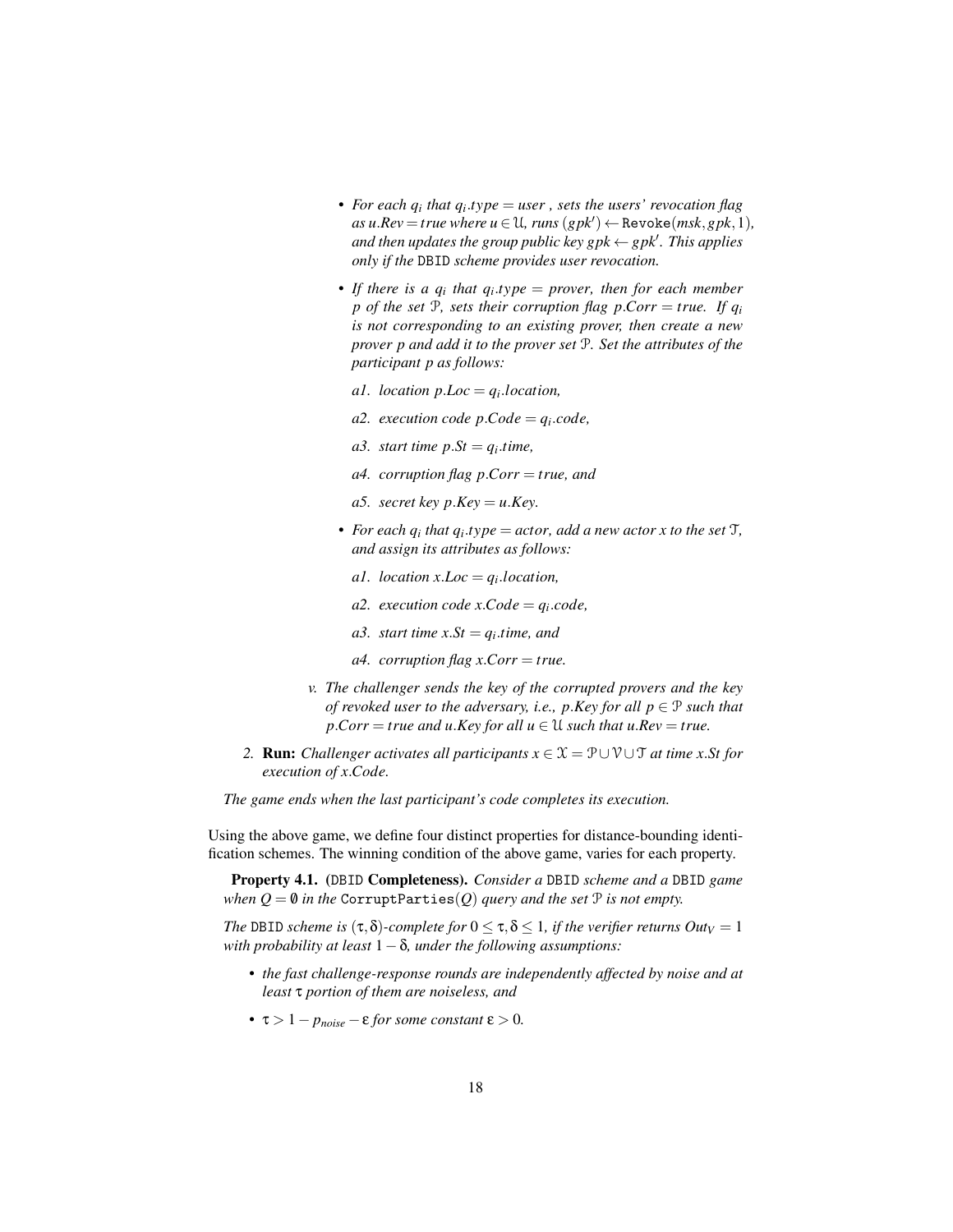A complete scheme must have negligible  $\delta$  to be able to function in the presence of communication noises.

<span id="page-18-0"></span>Property 4.2. (DBID Soundness). *Consider a* DBID *scheme and a* DBID *game with the following restrictions:*

- *•*  $P$  *is nonempty and*  $∀p ∈ P, v ∈ V : d(p. Loc, v. Loc) > DBD.D, and$
- *in the* CorruptParties $(Q)$  *query,*  $q_i.type \in \{actor, user\}$  *for all*  $q_i \in Q$ *.*

*In this game the verifier and provers are honest, while the adversary* A *corrupts a set of actors and sets their locations (and, if applicable) revokes some users. The corrupted actors are controlled by the adversary, and can simultaneously communicate with multiple provers and the verifier. They can receive a message m from a* prover and send m<sup>1</sup> to the verifier, and vice versa. The certificate of the revoked users *are sent to the adversary.*

*The* DBID *scheme is*  $\gamma$ *-sound if the probability of the verifier outputting Out* $V = 1$  *is at most* γ*.*

This general definition captures the following attacks by considering special values for the parameters of the game;

- *relay attack* [\[7\]](#page-39-4) where the MiM attacker only relays the messages between the honest verifier and a far-away honest prover. The MiM attacker tries to convince the verifier that the prover is located close to the verifier. This attack is achieved by adding extra restrictions on the adversary of Property [4.2](#page-18-0) as follows:
	- $\forall q_i \in Q$  we have  $q_i \cdot code$  = "relay messages".
- *mafia-fraud* [\[12\]](#page-39-0) is when there is an honest verifier, an honest far-away prover, and a close-by MiM attacker who tries to convince the verifier that the prover is located close to the verifier. The attacker listens to the legitimate communications for a while, before running the attack as the learning phase. This attack corresponds to adding extra restrictions on the adversary in Property [4.2](#page-18-0) as follows:
	- P is nonempty, and
	- $\forall q_i \in Q$  we have  $d(q_i, location, v. Loc) \leq \text{DBID}.\mathcal{D}$  for  $v \in \mathcal{V}$ .
- *impersonation attack* [\[5\]](#page-39-10) happens when there is an honest verifier and a single close-by attacker who tries to convince the verifier that the prover is located close to the verifier. The attacker can have a learning phase before running the attack. We can achieve this attack by adding extra restrictions on the adversary of Property [4.2](#page-18-0) as follows:
	- $\mathcal P$  is nonempty, and
	- $\forall q_i \in Q$  we have  $d(q_i \cdot location, v \cdot Loc) \leq \text{DBID} \cdot \mathcal{D}$  for  $v \in \mathcal{V}$ , and
	- among all the successful DBID.Π protocols (Π*succ* set) during the game, ∃π ∈  $\Pi^{succ}, \forall p \in \mathcal{P} : t = fshTime(\pi), t \notin [p.St, p.St + exLen(p.Code)].$
- *strong-impersonation* [\[2\]](#page-38-1) happens when either *mafia-fraud* or *impersonation* hap-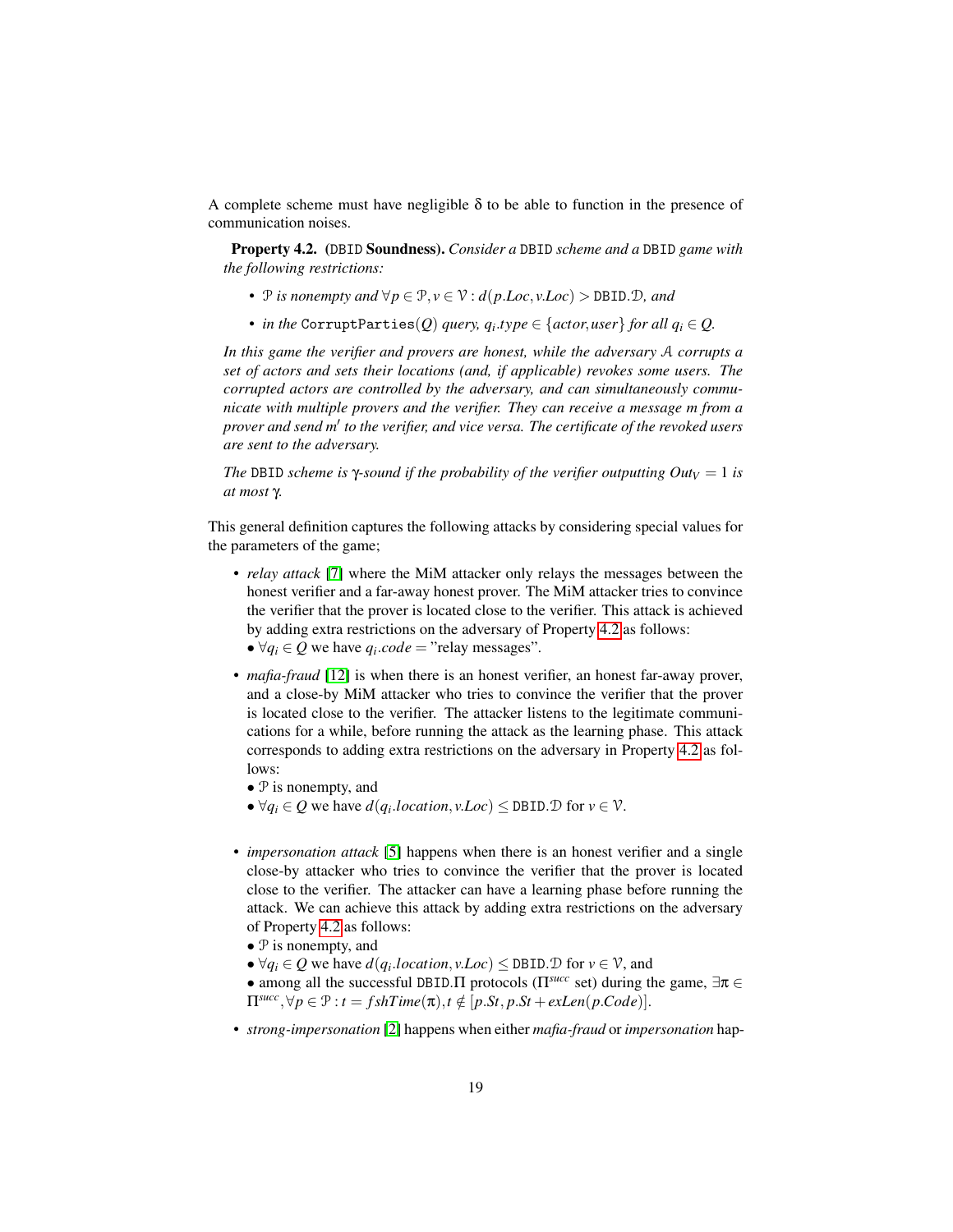pens. We can achieve this attack by adding extra restrictions on the adversary of Property [4.2](#page-18-0) as follows:

- $\mathcal P$  is nonempty, and
- $\forall q_i \in Q$  we have  $d(q_i \cdot location, v \cdot Loc) \leq \text{DBID} \cdot \text{D}$  for  $v \in V$ , and

• among all the successful DBID.Π protocols (Π*succ* set) during the game, at least one of the following conditions hold:

- (i)  $\exists \pi \in \Pi^{succ}, \forall p \in \mathcal{P} : t = fshTime(\pi), t \notin [p.St, p.St + exLen(p.Code)]$
- (ii) ∃*p* ∈ P,∃π ∈ Π*succ* , *v* ∈ V : *t* = *f shTime*(π),*t* ∈ [*p*.*St*, *p*.*St*+*exLen*(*p*.*Code*)]  $\wedge d(p.Loc, v. Loc) > \text{DBID}.\mathcal{D}.$

We consider two types of attacks by a dishonest prover: far-away dishonest provers (Property [4.3\)](#page-19-1), and far-away dishonest provers with a close-by helper (Property [4.4\)](#page-19-0).

<span id="page-19-1"></span>Property 4.3. (DBID Distance-Fraud). *Consider a* DBID *scheme and a* DBID *game with the following restrictions:*

- *•* P *is nonempty and* ∀*p* ∈ P, *v* ∈ V : *d*(*p*.*Loc*, *v*.*Loc*) > DBID.D*, and*
- *in the* <code>CorruptParties(*Q*) *query, <code>q</code><sub>i</sub>.type = prover and <code>d(* $q$ *</code><sub>i</sub>.location,v.Loc) ></code>* DBID.  $\mathcal{D}$  *for all*  $q_i \in Q$  *and*  $v \in \mathcal{V}$ *.*

*The* DBID *scheme is* α*-DF-resistant if, for any* DBID.Π *protocol in such game, we have*  $Pr[Out_V = 1] < \alpha$ *.* 

In the following we define the TF-resistance of DBID protocols.

<span id="page-19-0"></span>Property 4.4. (DBID Terrorist-Fraud). *Consider a* DBID *scheme and a* DBID *game with the following restrictions:*

- *•*  $\mathcal{P}$  *is nonempty and*  $\forall p \in \mathcal{P}, v \in \mathcal{V}$ : *d*( $p. Loc, v. Loc$ ) > DBID. *D*, *and*
- *in the* <code>CorruptParties(*Q*) *query, <code>q</code><sub>i</sub>.type*  $\in$  *{ prover, actor} and <code>d(* $q$ *</sup><sub>i</sub>.location,*</code></code> *<i>Loc*) > DBID. $D$  *for all*  $q_i \in Q$  *that*  $q_i$ *,type* = *prover and*  $v \in V$ *.*

*The* DBID *scheme is µ-TF-resistant, if the following holds about the above game:*

• *If the verifier returns Out*<sub>*V*</sub> = 1 *in the*  $\Pi$  *protocol of game*  $\Gamma$  *with non-negligible probability* κ*, then there is an impersonation attack as a* DBID *game* Γ <sup>0</sup> *with honest verifier, no prover and one close-by actor that takes the view of close-by participants (View*<sup>Γ</sup> S *) as input, and makes the verifier return Out<sup>V</sup>* = 1 *with probability at least*  $\kappa - \mu$  *in the*  $\Pi$  *protocol of*  $\Gamma'$  *game.* 

Note that this is a formal definition of the terrorist-fraud resistance ([A4\)](#page-1-0) that is based on the recent definitions (such as [\[27\]](#page-40-3)) and is different from the definition of TF in [\[12\]](#page-39-0), which is the original version of this work. This change in the definition of TF is necessary because here we consider directional antennas. With this new capability, a malicious prover can use directional communication with the verifier and the helper, such that although the TF succeeds, the leaked information does not allow a response generator to be constructed. Using the original approach, and removing contribution of the verifier's view, allow us to define TF security.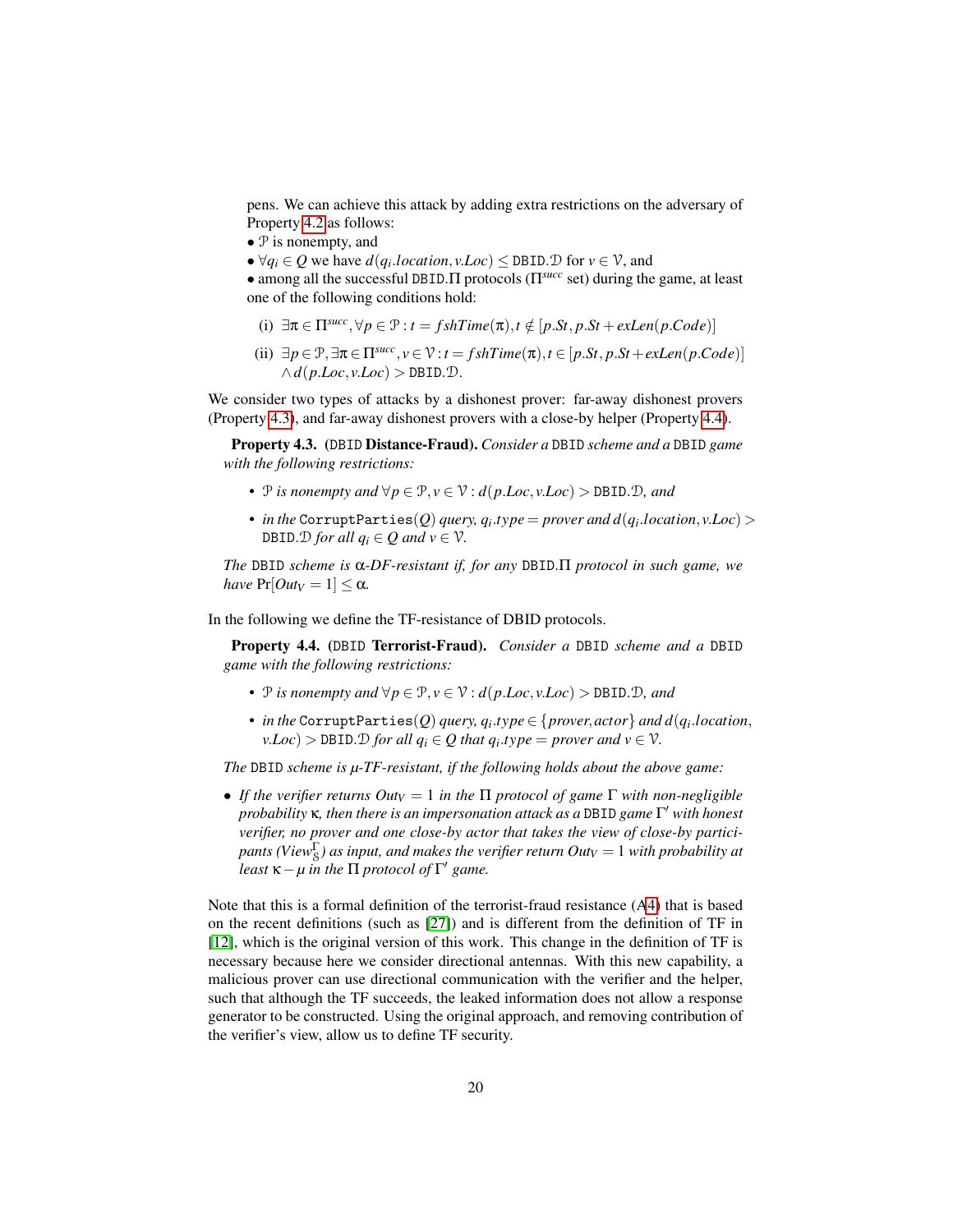In Lemma [3](#page-20-0) we show that if a DBID scheme is TF-resistant (Property [4.4\)](#page-19-0), using a directional antenna (as in Figure [1\)](#page-4-1) will not affect its security. We only provide an informal proof because a formal proof needs formalizing properties of directional antennas.

<span id="page-20-0"></span>Lemma 3. *If a* DBID *scheme is TF-resistant (Property [4.4\)](#page-19-0), it is directional TFresistant.*

*Proof.* The main observation is that in a TF attack (Property [4.4\)](#page-19-0), all close-by participants, except the verifier, are controlled by the adversary. So, using a directional antenna to communicate with close-by participants such that the verifier is excluded, adds the transmitted message to the view of adversary, and replacing the directional antenna with an omni directional one, does not change this view.

The messages that are sent to the verifier using directional antenna, will not be included in the impersonation adversary view, *i.e.*, *View*<sup>Γ</sup><sub>S</sub>.

Using property [4.4,](#page-19-0) if there is a successful TF attack against a DBID scheme, the *TFresistant* property guarantees existence of an impersonation attacker with non-negligible probability that takes the *View*<sup>Γ</sup> S as input. Since the view of actors in a directional TF attack will include this view, therefore, in a *TF-resistant* DBID scheme, having a successful directional TF attack implies future impersonation attack.  $\Box$ 

In fundamental lemma, we relate (i) the local timing of a received message at the verifier, (ii) physical distances traveled by the message, and (iii) the message content. It shows that any response  $r$  for the challenge  $c$ , that is received by the verifier  $\mathcal{V}$ , can be split into two parts  $r_S$  and  $r_F$  based on the distance of the sender, and each part can be computed from two separate inputs; (a)  $r<sub>S</sub>$  from the challenge *c* and the views of closeby participants before seeing c, and (b)  $r_F$  from the views of far-away participants before seeing *c*.

The difference between our fundamental lemma compared to the proposed fundamental lemma of [\[28\]](#page-40-2) is twofolds: we allow a received message to be combination of multiple sent messages which is more realistic in wireless communications, and we do not require a global clock.

<span id="page-20-1"></span>Lemma 4. (Fundamental Lemma). *Consider a multi-party protocol execution* Γ *with a distinguished participant*  $v \in V$  *that measures the local time of events, the set of far-away participants* F *and the set of close-by participants* S*. At local time t, v broadcasts a random message c and waits for a response r.* Acc *denotes the event that r was received by v at local time t'*  $\leq t + \frac{2D}{L}$ *. The message from a participant x is independent from c, if it is the result of running the participant algorithm with View*<sup> $\Gamma$ </sup><sub> $(\bar{c})$ </sub> *as input.* 

*If* Acc *occurs, then r consists of two components (r<sub>F</sub>,r<sub>S</sub>) (i.e., r = <i>sum(r<sub>F</sub>,r<sub>S</sub>) for a deterministic function summation* : M<sup>∗</sup> → M*, where* M *is the set of all possible messages that v may receive), where*  $r<sub>F</sub>$  *is sent from members of*  $F$  *and r<sub>S</sub> is sent from*  $m$ embers of  $\mathcal{S}$  that:  $r_{\mathcal{F}} = Msg_{\mathcal{F} \to v(t')}(\vec{c})$  and  $\exists \mathcal{J}' : r_{\mathcal{S}} = \mathcal{J}'(View_{\mathcal{S}}^{\Gamma}(\vec{c}), c, Msg_{\mathcal{F} \to \mathcal{S}}(\vec{c})).$  $Msg_{\mathcal{F}\rightarrow\mathcal{S}}(\overline{c})$  *is all messages from any member of*  $\mathcal F$  *to any member of*  $\mathcal S$  *that are* independent of  $c$ , and  $\overline{Msg}_{\mathcal{F}\rightarrow v(t') }(\vec{c})$  is the summation of all messages from members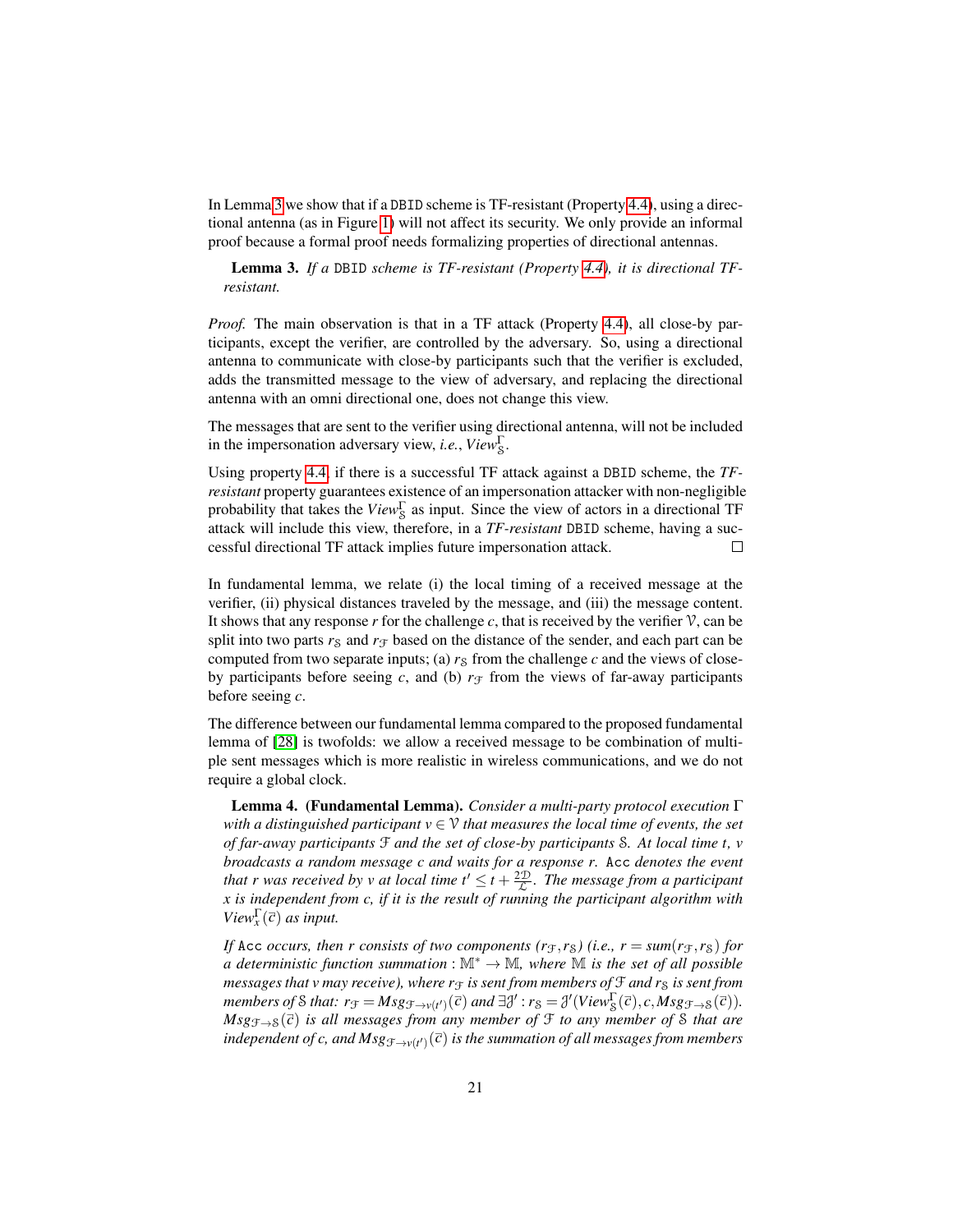of  $\mathfrak f$  that get received by the verifier at time t<sup>*l*</sup>, which are independent of c. Note that  $Msg_{\mathcal{F}\to v(t')}(\vec{c}) \in \mathbb{M}.$ 

*Proof.* We consider three cases for possible sources of the response *r*, received by *v*; (i) *r* is solely sent by a subset  $F \subseteq \mathcal{F}$ , (ii) *r* is solely sent by a subset  $C \subseteq \mathcal{S}$ , or (iii) otherwise. In this proof, we show that the response can be generated according to the lemma in all the cases.

**Case (i)** In the first case, let's consider the received message  $r = r_f$  by the verifier, as the summation<sup>[1](#page-21-0)</sup> of multiple messages  $(r_1,...,r_l)$  that are sent by participants  $F =$  $\{F_1, ..., F_l\}$  at time  $\{t'_1, ..., t'_l\}$ , respectively. All these messages arrive at the verifier at the same time, so the sending times are according the mutual distance between the sender and the verifier. Without lose of generality, we assume that for  $i = \{1...l - 1\}$ , the participant *F<sub>i</sub>* is closer to *v* than participant *F<sub>i+1</sub>*, and so  $t'_i \geq t'_{i+1}$ .

If Acc occurs, we have  $t'_1 \leq t + 2\mathcal{D} - \frac{d(v,F_1)}{\mathcal{L}}$ , and since  $d(v,F_1) > \mathcal{D}$ , then we have  $t'_1 < t + \frac{d(v, F_1)}{L}$  which is before the time  $F_1$  could see the challenge *c*. We have the same inequality for other participants, so  $r = r_f = Msg_{f \to v(t')}(\vec{c}) = \text{sum}(r_1, ..., r_l)$  is independent of *c*.

**Case (ii)** In the second case, let's consider the received message  $r = r_S$  by the verifier, as the summation of multiple messages  $(r_1,...,r_l)$  that are sent by participants  $C =$  $\{C_1, ..., C_l\}$  at time  $\{t'_1, ..., t'_l\}$ , respectively. All these messages arrive at the verifier at the same time, so the sending times are according the mutual distance between the sender and the verifier. Without lose of generality, we assume that for  $i = \{1...l - 1\}$ , the participant *F<sub>i</sub>* is closer to *v* than participant *F<sub>i+1</sub>*, and so  $t'_i \geq t'_{i+1}$ .

We make the algorithm  $\mathcal{J}'$  simulate all close-by participants  $x \in \mathcal{S}$  in the time range  $[t + \frac{d(v,x)}{f}]$  $\frac{L(x,x)}{L}$ ,  $t + \frac{2D-d(v,x)}{L}$  $\left[\frac{a(v,x)}{c}\right]$  (*i.e.*, from the event of seeing *c*, until before it's too late to send a message to the verifier and make Acc occur). The simulation is in parallel and in chronological order. The output of  $\mathcal{J}'$  is the message  $r = r_S$  delivered to *v* as the summation of messages sent from  $C \subseteq S$  at time  $t' \leq t + \frac{2D-d(v,C_1)}{L}$ , where  $C_1$  is the closest responder.

Here we claim that the input  $(m)$  of each responder  $x \in C$  is either part of the input of J 0 in the lemma. In order to prove it, we consider four cases about the source of *m*;

- *m* comes from the internal view of *x* before seeing *c*, *i.e.*,  $View_x^{\Gamma}(\overline{c})$ ; since  $x \in \mathcal{S}$ , then  $View_x^{\Gamma}(\overline{c}) \in View_s^{\Gamma}(\overline{c})$  that is included in the input of the simulator.
- *m* comes from far-away participants; in this case it must be independent from *c* due to the distance constraints, and so  $m \in Msg_{\mathcal{F}\to S}(\overline{c})$ , that is included in simulator's input.

<span id="page-21-0"></span><sup>&</sup>lt;sup>1</sup>The summation of multiple messages that are received at the same time, depends on the physical properties of the communication channel. In this model, we just assume that it is a deterministic function.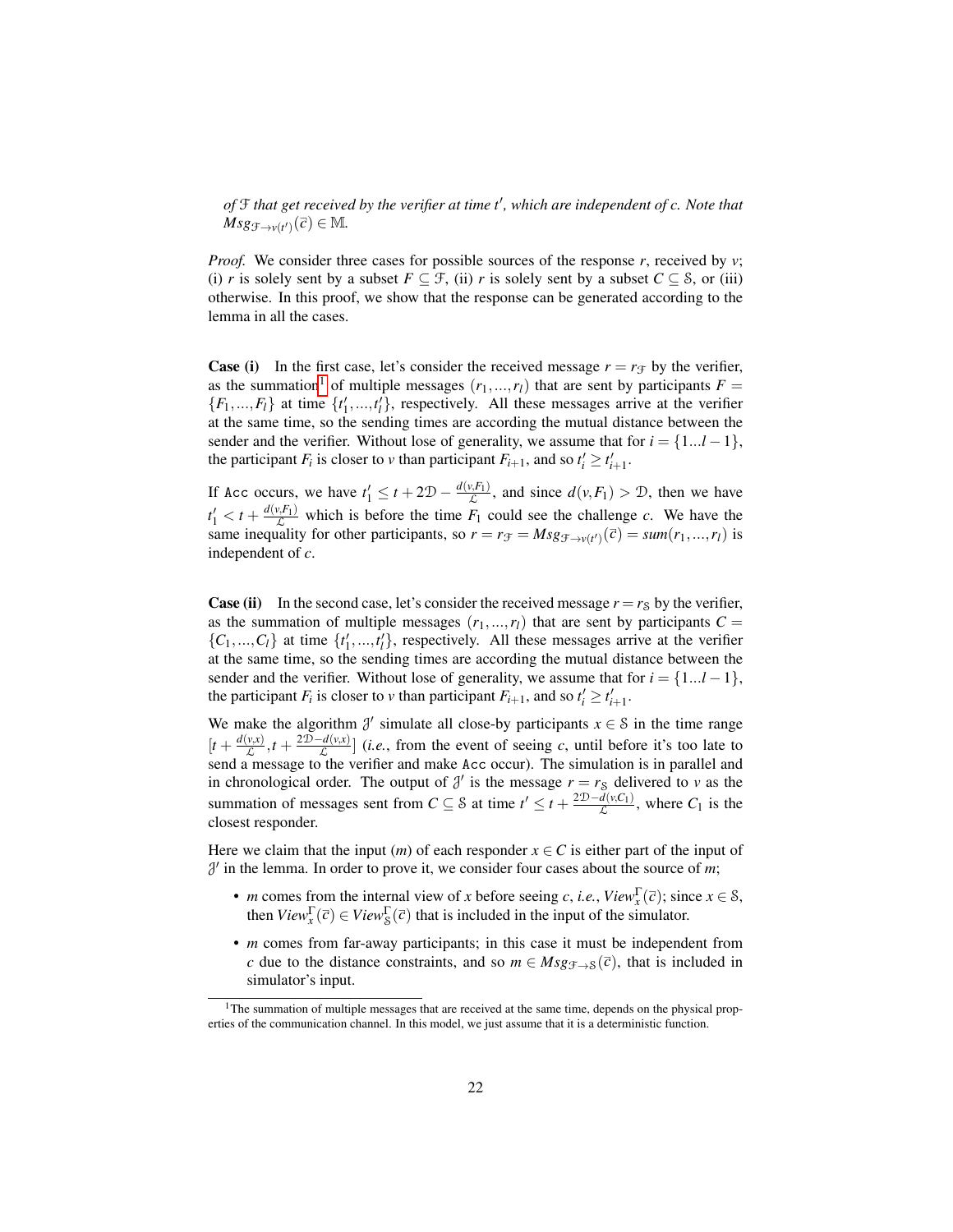- *m* comes from *v*; since *v* only sends *c* before *r*, then the message *m* can be either *c*, or already is in the view of the close-by participants before *c*, *i.e.*,  $View_{S}^{\Gamma}(\overline{c})$ .
- *m* comes from a close-by participant  $y \in S$ ; then the above three cases about *x*, applies to *y* too. This part is a recursive argument till these is no close-by participant left to send the message.

Case (iii) In the third case, let's consider the received message *r* by the verifier, as the summation of messages sent from close-by participants  $(r<sub>S</sub>)$  and messages sent from far-away participants  $(r_f)$ . Note that all messages are delivered at the same time  $t'$  to *v*. We have thus showed that there are algorithms that can generate  $r_S$  and  $r_F$  separately. Therefore by applying the summation function  $r = \text{sum}(r_{\rm S}, r_{\rm T})$ , the algorithm can compute the response message *r* with correct timing.  $\Box$ 

## <span id="page-22-0"></span>5 Poxy Scheme

In this section we present a new DBID construction as an extension of DBPK-log<sup>+</sup> [\[3\]](#page-38-0) and DBPK-log [\[8\]](#page-39-5). This protocol uses Pedersen [\[24\]](#page-40-7) cryptosystem. As a DBID (X;Y;S;Init;KeyGen;Π;D; *pnoise*) protocol, Poxy consists of all of the operations in the scheme as follows;

 $(msk, gpk) \leftarrow \text{Init}(1^{\lambda})$  The group manager initializes a Pedersen commitment with  $\lambda$  bit security: chooses a large  $\lambda$ -bit strong prime p, such that  $p = 2q + 1$  for a prime q. It also chooses the group generator g for  $\mathbb{Z}_p^*$  and a random element  $h \in_R \mathbb{Z}_p^*$ .

The group manager initiates a certificate mechanism for validating the public key of the user, *i.e.*, creates a certificate key pair (*skCert* , *pkCert*). We omit this mechanism from the rest of this section for simplicity. So we have  $msk = (sk^{Cert}})$  and  $gpk =$  $(p, q, g, h, pk^{Cert}}, \Xi)$  where  $\Xi = \emptyset$ .

 $(k, pk) \leftarrow \text{KeyGen}(msk, gpk)$  Assume *l* − 1 users have joined the group and their public keys are in the set  $\Xi = \{pk_1, ..., pk_{l-1}\}\$  that is published by the group manager. For the  $l^{th}$  user, the group manager generates a key pair  $(sk, pk)$ , such that *sk* ∈*R*  $\mathbb{Z}_{p-1}$  and  $pk = \text{Commit}(sk; 0) = g^{sk} \pmod{p}$ , where Commit $(u; v)$  is Pedersen commitment  $(= g<sup>u</sup>h<sup>v</sup> \pmod{p}$ . The group manager securely sends the key pair to the new user and adds the public key *pk* to the set Ξ.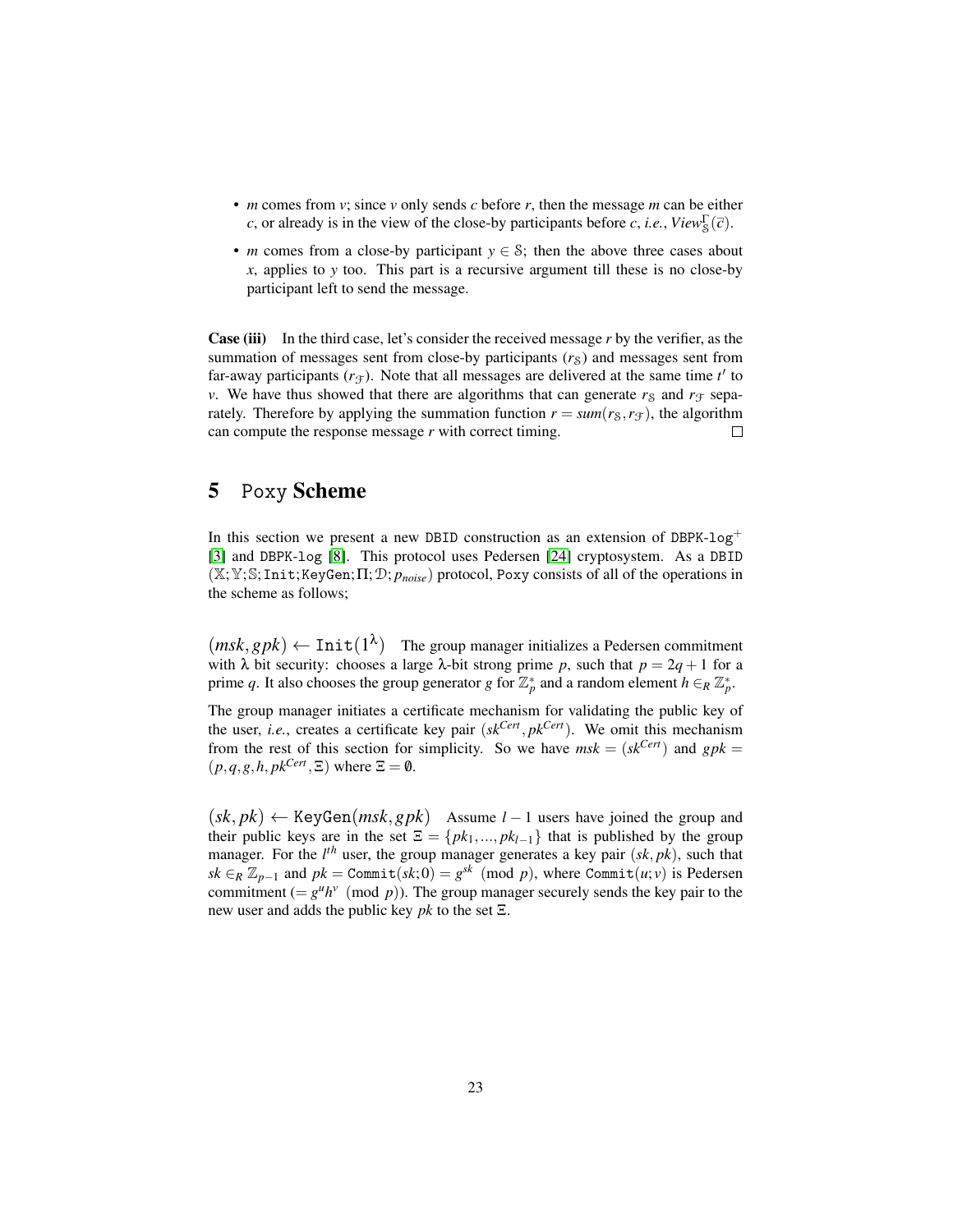<span id="page-23-0"></span>

Figure 6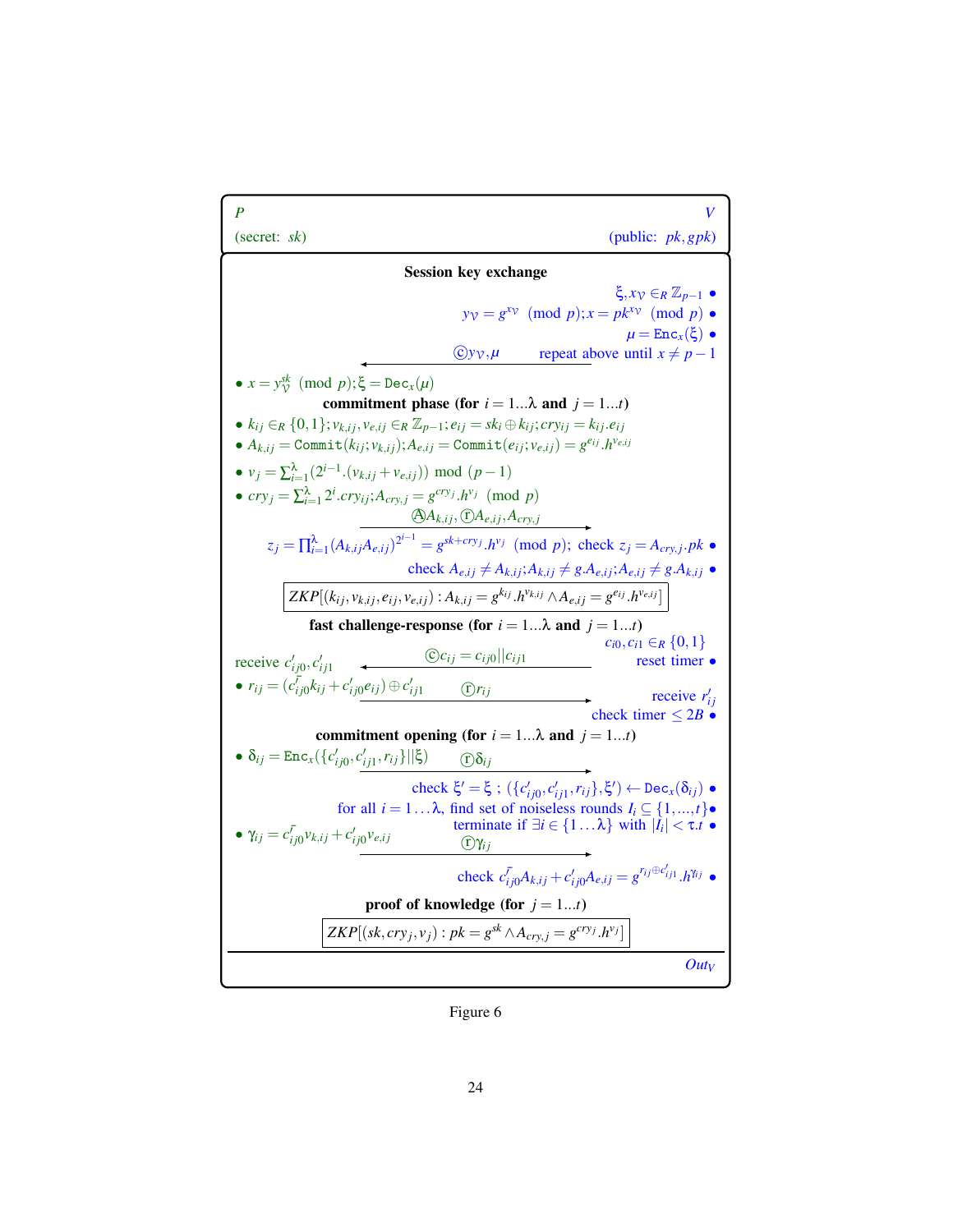Figure 6 *(previous page)*: Π protocol of Poxy scheme. Commit is Pedersen commitment scheme. (Enc,Dec) is a secure symmetric encryption scheme. *ZKP* is a zeroknowledge proof-of-knowledge protocol. The notation A by a message, indicates that the message is considered as commitment of  $\Sigma^*$ -protocol. The notations  $\odot$  and  $\odot$ indicate the challenge and response messages of  $\Sigma^*$ -protocol, respectively. *cry<sub>j</sub>* is the vector of carry ons in adding the two vectors  $k_j$  and  $e_j$ .

 $\text{accept}/\text{re}\text{ject} \leftarrow \Pi\{P(\text{sk}, \text{pk}) \leftrightarrow V(\text{pk})\}$  When a prover of a registered user wants to run the DBID.Π protocol with the verifier, they will follow the protocol described in Figur[e6.](#page-23-0)

The current form of the protocol is for better readability. However, the actual order of the messages is in the order of  $\Sigma^*$ -protocol, that consists of three type of messages: commitment, challenge and response. In Figur[e6,](#page-23-0) the messages are mark by three signs;  $\textcircled{A}$  as commitment,  $\textcircled{c}$  as challenge, and  $\textcircled{r}$  as response of a  $\Sigma^*$ -protocol. If we rearrange the messages (including the messages of ZKP sub-protocols) based on the type, according to Definition 2.2, then Poxy.  $\Pi$  becomes a  $\Sigma^*$ -protocol.

 $(msk', gpk') \leftarrow \text{Revol}(msk, gpk, i)$  The group manager removes the *i*<sup>th</sup> public key from the set  $\Xi$ . *i.e.*,  $\Xi := \Xi \setminus \{pk_i\}.$ 

## 5.1 Security Analysis

In this section we provide the security analysis of Poxy protocol.

Theorem 1. *Assuming ZKP is a* κ*-sound (Definitio[n.1\)](#page-40-8) and* ζ*-zero-knowledge authentication protocol (Definitio[n.4\)](#page-41-0) for negligible values of* κ *and* ζ*, and* (Enc,Dec) *is an IND-CCA symmetric encryption scheme;*

Poxy *is*(τ,δ)*-complete, µ-TF-resistant,* γ*-sound,* α*-DF-resistant and zero-knowledge (Definitio[n.4\)](#page-41-0)* DBID *scheme for negligible values of* δ*, µ,* γ *and* α*, when t is linear in security parameter*  $\lambda$ , and  $\lambda$ . $(1 - p_{noise} - \varepsilon) > \lambda \cdot \tau \geq \lambda - (\frac{1}{2} - 2\varepsilon) \lceil \frac{\lambda}{2} \rceil$  for some *constant*  $\varepsilon > 0$ *.* 

Lemma 5. (Completeness). Poxy *is a* (τ,δ)*-complete* DBID *protocol for negligible value of*  $\delta$ *, assuming*  $1 - p_{noise} - \epsilon > \tau$  *for some constant*  $\epsilon > 0$  *and* (Enc,Dec) *is an IND-CCA symmetric encryption scheme.*

*Proof.* Consider a DBID game with Poxy scheme, in which there is no actor, and the provers and the verifier are honest, *i.e.*,  $\forall x \in \mathcal{P}$  :  $x.Code = \text{Poxy}.\Pi.P(.) \land d(x.Loc, v.Loc) \le$ D for *v* ∈ V : *v*.*Code* = Poxy.Π.*V*(.). The verifier has access to the correct public key of provers. In this proof, we calculate the success chance of an honest prover in a Π protocol.

let's assume the verifier sends the challenge sequence  $[c] = ([a], [b])$ , where  $[a] =$  $[a^1...a^\lambda]$ , and  $[b] = [b_1...b_m]$  for  $m \ge 0$ . The prover receives  $[c'] = ([a'], [b'])$  such that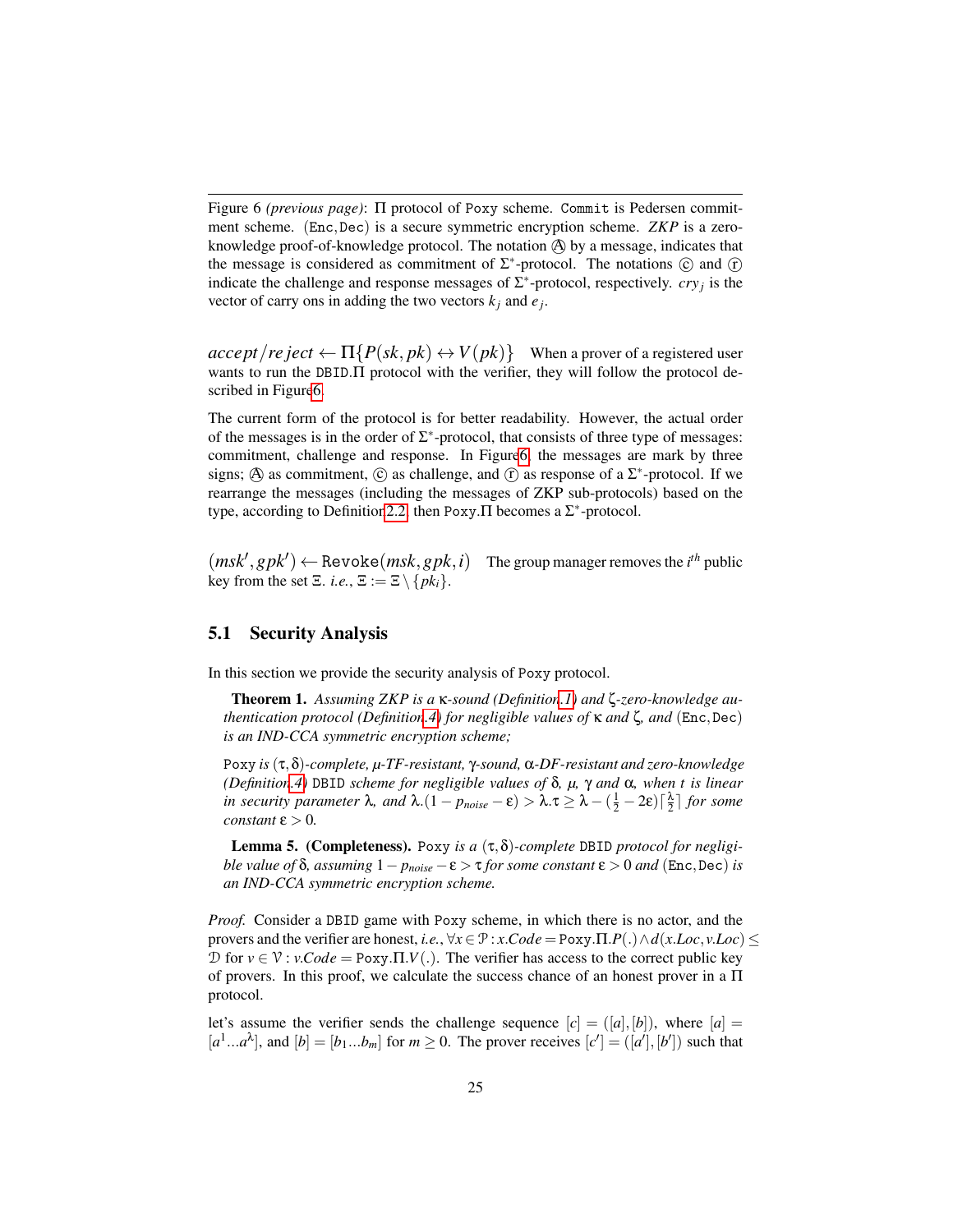$\forall i \in \{1, ..., \lambda\}, j \in \{1, ..., t\}$ :  $\Pr[a_{ij} = a'_{ij}] = 1 - p_{noise}$ . Correspondingly, the prover sends the response sequence  $[r] = ([d], [e])$  and the verifier receives  $[r'] = ([d'], [e'])$ , where  $\forall j$  ∈ {1, ..., λ},  $\forall j$  ∈ {1, ..., *t*} : Pr[ $d_{ij} = d'_{ij}$ ] = 1 − *p*<sub>noise</sub>.

After the commitment opening phase, the verifier is able to find the noisy rounds (except with probability  $Adv_{Corr}^{Enc}$  that is negligible). The probability of having at least  $\tau$ noiseless fast challenge-response rounds for each  $j \in \{1, ..., t\}$  is  $Tail(\lambda, \tau.\lambda, 1 - p_{noise}).$ As a result, the failure chance of the protocol is*t* times 1−*Tail*(λ, τ.λ,1− *pnoise*), which is less than  $e^{-2\epsilon^2 \lambda}$  based on Chernoff bound (Lemm[a14\)](#page-41-1). And we have  $t.e^{-2\epsilon^2 \lambda}$  < *negl*( $\lambda$ ) if *t* is linear to  $\lambda$ .  $\Box$ 

Lemma 6. (Distance-Bounding). Poxy *is an* α*-DF-resistant* DBID *protocol for negligible value of*  $\delta$ *, assuming*  $\tau.\lambda \ge \lambda - (\frac{1}{2} - \varepsilon) \lfloor \frac{\lambda}{2} \rfloor$  for some constant  $\varepsilon > 0$ *, Diffie-Hellman key exchange is computationally unforgeable, ZKP is a* κ*-sound (Definitio[n.1\)](#page-40-8), and* ζ*-zero-knowledge authentication (Definitio[n.4\)](#page-41-0) for negligible* κ *and* ζ*.*

*Proof.* Consider a DBID game of Poxy scheme with no actors (*i.e.*,  $\mathcal{T} = \mathbf{0}$ ), honest verifier (*i.e.*,  $v \in \mathcal{V}$  : *v.Code* = Poxy. $\Pi.V(.)$ ) and far-away corrupted provers (*i.e.*,  $\forall x \in$  $\mathcal{P}: d(x, Loc, v, Loc) > \mathcal{D} \wedge x. Code \neq \text{Poxy.}\Pi.P(.)$  that might overlap in their execution time  $(i.e., x, y \in \mathcal{P} : y.St < x.St + exLen(x.Code) \leq y.St + exLen(y.Code)$ .

In a successful  $\Pi$  protocol, the verifier gets  $\xi' = \xi$  at the end of commitment opening phase, which implies that the prover has the correct value of *x*, unless negligible probability  $Adv_{forge}^{DH}$ , as the forgery chance of the semi-fresh Diffie-Hellman key exchange protocol [\[13\]](#page-39-11), which is used in session key exchange phase. If the adversary succeeds in commitment and proof-of-knowledge phases, then they know a certain  $\{(e'_j, k'_j)\}_{j=1...t}$  that satisfies " $e'_j \oplus k'_j = sk$ " for all  $j \in \{1,...,t\}$ . Therefore, they can efficiently find *sk*, unless negligible probability  $(2\lambda + t)Adv_{sound}^{ZKP} + Adv_{forget}^{DH}$  $(2\lambda+t)\kappa+A d\nu_{forge}^{DH}$ .

Since the value of *sk* is chosen randomly, then we have  $Pr[e_{ij} = k_{ij}] = \frac{1}{2}$  for  $i = 1...\lambda$ and  $j = 1...t$ . In a DF attack, any collaboration of far-away provers in sending the response  $r_i$  is independent from the challenge bit  $c_i$ , according to the fundamental lemma (Lemma [4\)](#page-20-1). Therefore, for the cases that  $e_{ij} \neq k_{ij}$  (*i.e.*, half of the rounds), the success chance of adversary in sending the correct  $r_{ij}$  is  $\frac{1}{2}$ . As a result, the success chance of adversary in guessing the correct responses is limited by  $Tail(\lfloor \frac{\lambda}{2} \rfloor, \tau.\lambda - \lceil \frac{\lambda}{2} \rceil, \frac{1}{2})^{\lambda}$ ,  $\Box$ which is negligible based on Chernoff bound (Lemm[a14\)](#page-41-1).

We prove TF-resistance of Poxy in Lemma [8](#page-28-0) that uses the following lemma.

<span id="page-25-0"></span>Lemma 7. (Extractor). *Consider a* DBID *game* Γ *with TF attack (Property [4.4\)](#page-19-0), for* Poxy *scheme. If there is a* Π *protocol in the game* Γ *in which, the verifier returns*  $Out_V = 1$  with non-negligible probability p, then there is a PPT extractor  $\mathcal{E}$ , that *takes the view of all close-by participants, except the verifier (View*<sub>S</sub>) as input, and *outputs sk<sup>* $′$ *</sup> = <i>sk with probability p* − *µ for negligible value of µ. This holds assuming that ZKP is* κ*-sound (Definition [.1\)](#page-40-8).*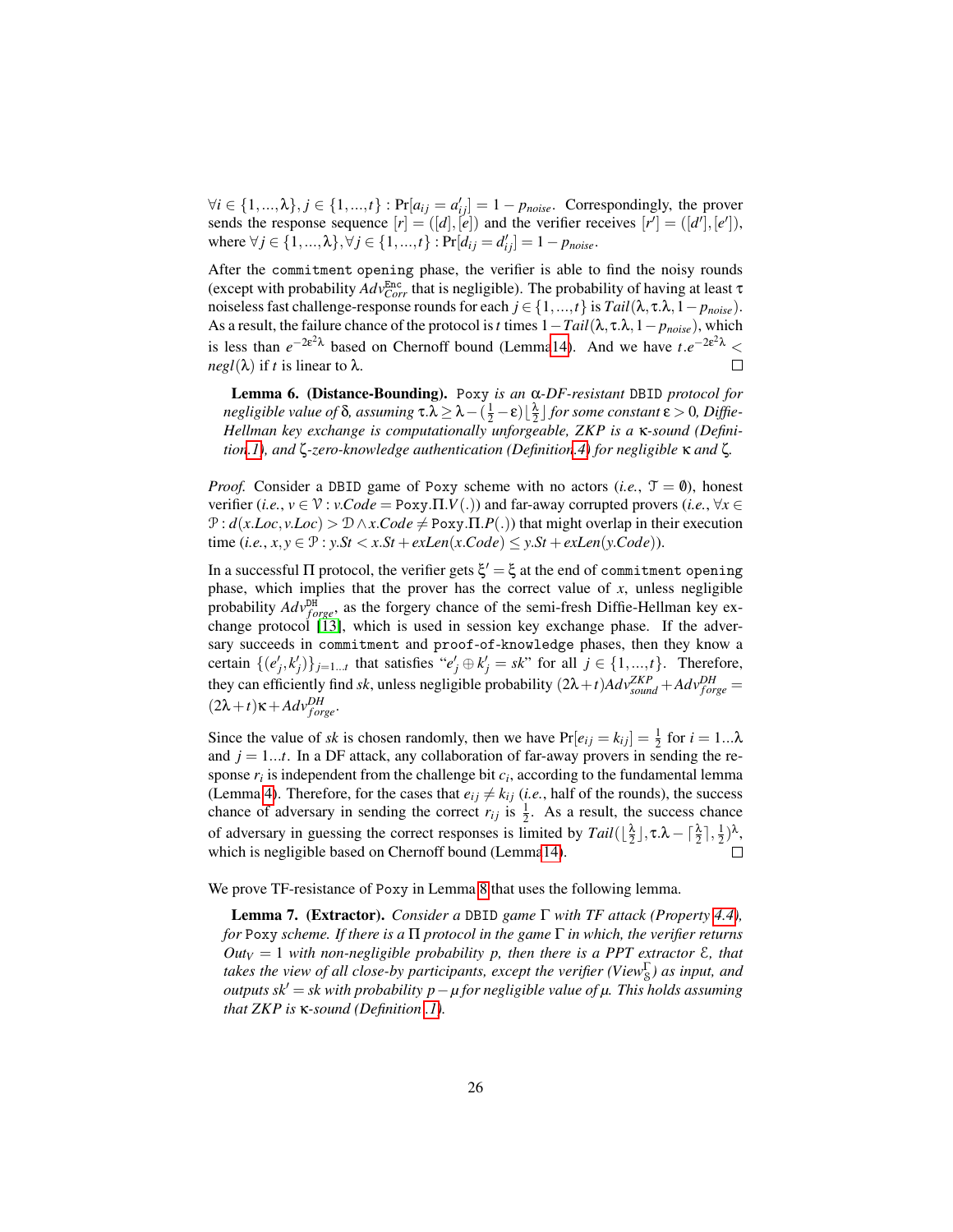*Proof.* (Extractor). Let's assume there is a TF adversary A that succeeds in  $\Pi$  protocol with non-negligible probability *p*, *i.e.*, generates a transcript  $\xi = (A, [c], [r])$  that is accepted by the verifier with probability *p*. We construct a PPT extractor algorithm  $\epsilon$ for the secret key.

In a  $\Pi$  protocol from game  $\Gamma$ , the sequence of all challenges  $[c]$  (slow and fast) is chosen randomly and broadcasted by the honest verifier. We define  $[r] = [r]^{fast} | [[r]^{slow}$  and  $[c] = [c]$ <sup>*fast*</sup> $||[c]$ <sup>*slow*</sup> where the superscripts show the type of the phase of the challenges.

Let *S* be the event that for all  $i = \{1...\lambda\}$ , and  $j \in I_i$ , the verifier's check  $r_{ij} \oplus c_{ij1} =$  $c_{ij0}c_{ij} + c_{ij0}(sk_i \oplus k_{ij})$  hold true, where  $c_i = c_{i0}||c_{i1}$ . This can be verified by checking success of all *ZKP*'s in commitment phase, all the *ZKP*'s in PoK phase and all the checks in commitment opening phase. In other words, when in commitment opening phase all checks succeed, we have  $r_{ij} \oplus c_{ij1} = c_{ij0} \cdot k_{ij} + c_{ij0} \cdot (e_{ij})$ . And when all *ZKP*'s of commitment phase succeed, we have the commitment to every bit of  $k_{ij}$  and  $e_{ij}$  for  $i = \{1...\lambda\}$  and  $j = \{1...t\}$ , that builds  $z_j$  as the commitment to  $e_j \oplus k_j$ . And when all *ZKP*'s of commitment phase succeed, we have  $sk = e_j \oplus k_j$  for all  $j = \{1...t\}$ . This implies the occurrence of *S*.

Since *ZKP* is κ-sound, we conclude that at least for one *ZKP* we have Pr[succ *ZKP*|¬*S*]  $\leq$  **K** and then Pr[succ *ZKP*,  $\neg S$ ]  $\leq$  **K**, where  $\neg S$  indicates negation of *S*. So we have Pr[valid ξ,¬*S*] ≤ κ.

Based on the fundamental lemma (Lemma [4\)](#page-20-1), any valid response  $r_{ij}$  that is received by the verifier consists of two parts  $r_F$  and  $r_S$  that  $r_F = Msg_{\mathcal{F} \to \nu(t')}(c_{ij})$  and  $\exists \mathcal{J}'$ :  $r_S = \mathcal{J}'(View_S^{\Gamma}(c_{ij}), c_{ij}, Msg_{\mathcal{F}\rightarrow S}(c_{ij})).$  We have  $r_{ij} = sum(r_{\mathcal{F}}, r_S)$ , for a deterministic function *sum*() that is determined by the physical communication channel. We assume there exist a deterministic subtraction function  $sub()$  such that for any  $x = sum(z, y)$ , we have  $z = sub(x; y)$  and  $y = sub(x; z)$ .

We consider the view of close-by participants before sending the response  $r_{ij}$ , *i.e.*, *View*<sub>S</sub> $(\neg r_{ij})$ , relative to the view of the close-by participants before seeing the challenge  $c_{ij}$ , *i.e.*,  $View_{\mathcal{S}}^{\Gamma}(\neg c_{ij})$ . In the time period between receiving the challenge  $c_{ij}$ and sending  $r_i$ , the close-by participants can receive messages from two different sources: the verifier, and the far-away participants. The only message from the verifier in this period is  $c_{ij}$  and we indicate the messages from the far-away participants as  $Msg_{\mathcal{F}\to\mathcal{S}}(\neg c_{ij})$  which is independent from  $c_{ij}$ . So we have  $View_{\mathcal{S}}^{\Gamma}(\neg r_{ij})$  =  $View_{\mathcal{S}}^{\Gamma}(\neg c_{ij})||c_{ij}||Msg_{\mathcal{F}\rightarrow\mathcal{S}}(\neg c_{ij}).$ 

We conclude that there is an algorithm  $\mathcal{J}'$  that takes  $View_S^{\Gamma}(\neg r_{ij})$  and generates  $r_S$ , such that the correct response  $r_{ij}$  is calculated as  $r_{ij} = \text{sum}(Msg_{\mathcal{F}\to v(t')}(c_{ij}^{\cdot}), r_{\mathcal{S}})$ . Note that *View*<sub>S</sub> $(\neg r_i)$  includes the challenge  $c_{ij}$ .

Since there is an algorithm  $\mathcal{J}'$  that generates  $resp_{ij} = \mathcal{J}'(View_S^{\Gamma}(\neg c_{ij})||c_{ij}||Msg_{\mathcal{F}\rightarrow\mathcal{S}}(\neg c_{ij})),$ then we construct the algorithm  $\beta$  that calls  $\beta'$  four times for different values of  $c_{ij}$  with the following inputs:  $resp_{ij}^d = \frac{\partial'}{(View_S^{\Gamma}(\neg c_{ij})||d||Msg_{\mathcal{F} \rightarrow S}(\neg c_{ij}))}$  for  $d = \{00,01,10,11\}.$ As a result,  $\mathcal{J}$  returns  $\{resp_{ij}^d\}_{d=\{00,01,10,11\}}$  such that the output of the function  $sum(resp_{ij}^d)$ ,  $r_{\mathcal{F}}$ ) is the correct answer when the challenge is  $c_{ij} = d$ , which makes correct  $resp_{ij}^d$ .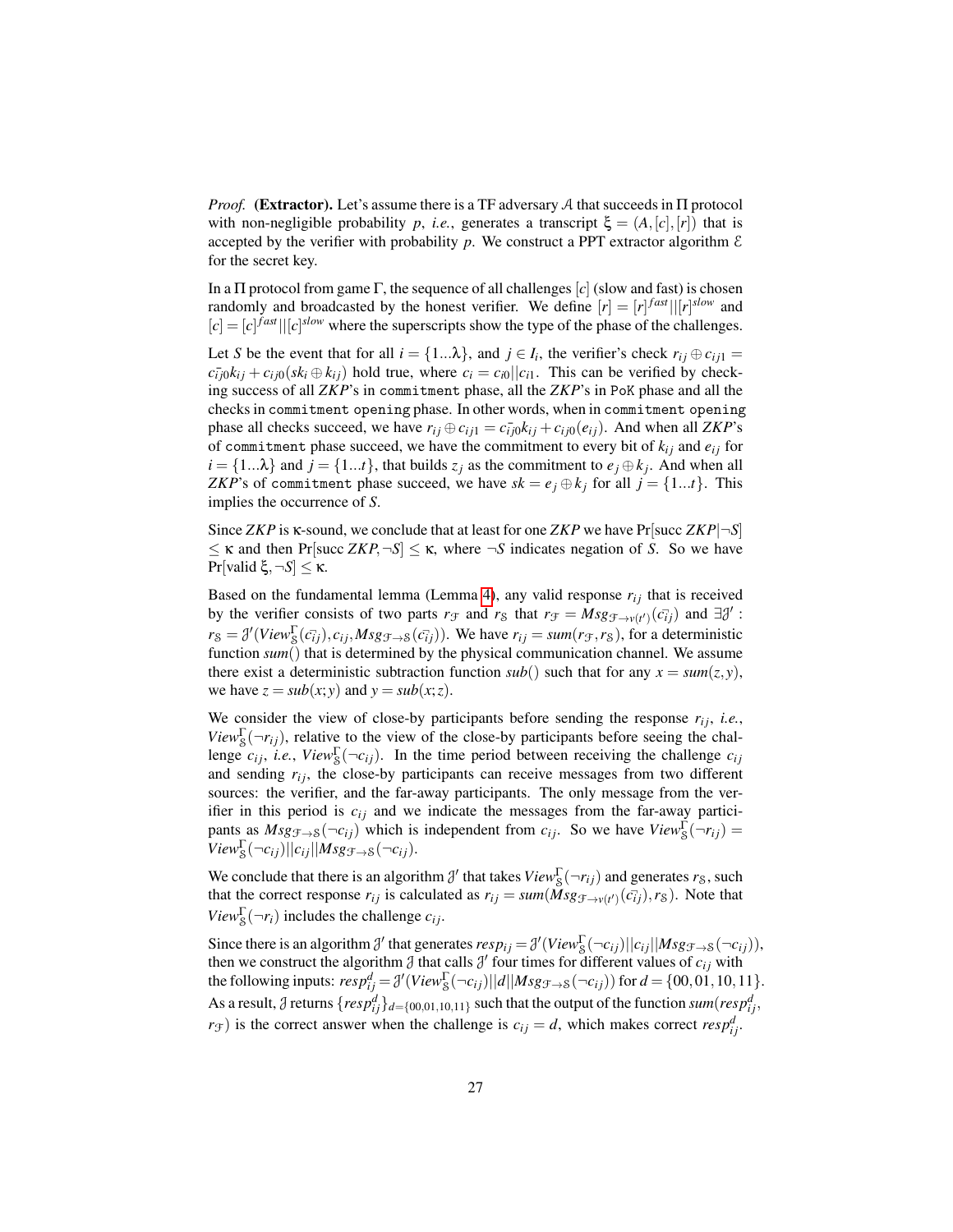Note that the value of  $r_F$  is not known to the extractor.

From the final view of the close-by participants, we can find their partial view at the time of sending response  $r_{ij}$  for all  $j = 1 \dots \lambda$  and  $i = 1 \dots t$ , and then call the algorithm  $\beta$ . So we can calculate  $(resp_{ij}^{00}, resp_{ij}^{01}, resp_{ij}^{10}, resp_{ij}^{11})$  for all  $i = 1... \lambda$  and  $j = 1...t$ , from the final view of the close-by participants.

Since we have  $sub(sum(resp_{ij}^{11}, r_{\mathcal{F}}); sum(resp_{ij}^{01}, r_{\mathcal{F}})) = sub(resp_{ij}^{11}; resp_{ij}^{01}),$  and  $sub(sum(resp^{10}_{ij},r_{\mathcal{F}});sum(resp^{00}_{ij},r_{\mathcal{F}}))=sub(resp^{10}_{ij};resp^{00}_{ij}),$  then for all values of  $resp^{00}_{ij},$ *resp*<sup>01</sup>, *resp*<sup>10</sup>, *resp*<sup>11</sup></sup>, *and r<sub>T</sub>*, calculating the difference between the two correct responses for both values of the challenge bit  $c_{ij0}$  given  $c_{ij1}$ , is equal to the difference between  $resp_{ij}^{1||c_{ij1}}$  and  $resp_{ij}^{0||c_{ij1}}$ , which are computable from the final view of closeby participants (*View*<sup>Γ</sup> S ). In the following, we use function *sub*⊕(.;.) that is defined as:  $sub<sup>\oplus</sup>(a;b) := 0$  if  $sub(a;b) = 0$ , and  $sub<sup>\oplus</sup>(a;b) := 1$  otherwise.

We build the extractor  $\mathcal E$  as follows:  $\mathcal E$  runs  $(resp_{ij}^{00}, resp_{ij}^{10}) \leftarrow \mathcal J(View_8^{\Gamma})$  for all  $i = 1... \lambda$  and  $j = 1...t$ , and finds  $\xi_{ij} = sub^{\oplus}(resp_{ij}^{10}; resp_{ij}^{00})$ , and then calculates the  $key \text{ bits } sk_i' = majority(\xi_{ij}) \text{ over } j = \{1...t\}.$ 

Note that in a simple case that the received message at receiver is sent from a single source, we have  $sub^{\oplus}(resp_{ij}^{10}; resp_{ij}^{00}) = resp_{ij}^{10} \oplus resp_{ij}^{00}$  and also for all  $d = \{0, 1\}$  we have  $resp_{ij}^{\{d\}} = resp_{ij}^{\{d\}} \oplus 1$ . In the following we calculate the success chance of this extractor.

A received response  $r_{ij}^{d||b}$  for  $d, b \in \{0, 1\}$  is correct if  $r_{ij}^{d||b} = (\bar{d}.k_{ij} + d.e_{ij}) \oplus b$ . For succeeding in the  $\Pi$  protocol (event *S*), for at least  $\tau$ .*t* values of  $j \in \{1...t\}$  the received response should be correct for all values of  $i \in \{1, ..., \lambda\}$ . Since the challenge  $c_{i,i}$ is chosen randomly and we assume the secret *sk* is chosen randomly too, then the distribution of a correct response is uniform. So the messages of far-away provers, *i.e.*, *r*<sub>F</sub>, have at most  $\frac{1}{2}$  chance of being the correct response. Therefore, for at least  $\tau$ .*t* values of  $j = \{1...t\}$ , the close-by actors help the prover.

An extracted response  $resp_{ij}^{d||0}$  for  $d \in \{0,1\}$  is correct if  $sum(resp_{ij}^{d||0}, r_{\mathcal{F}}) = \bar{d}$ . $k_{ij}$  + *d*.*e*<sub>*i*</sub>. We define  $R_{ij} \in \{0, 1, 2\}$  as the number of challenge bits  $d \in \{0, 1\}$  for which the extracted response  $resp_{ij}^{d||0}$  is correct. If we have  $R_{ij} = 2$  then  $\xi_{ij} = sk_i$ , but if  $R_{ij} = 1$ then we might have  $\xi_{ij} \neq sk_i$ .

Consider  $R = (R^1, ..., R^{\lambda})$  for vector  $R^i = (R_{i1}, ..., R_{it})$ , where  $R_{ij}$  is defined as above and calculated by comparing the  $(resp_{ij}^{00}, resp_{ij}^{10})$  with correct responses for all  $i = 1... \lambda$ and  $j = 1...t$ . We define the set R as all vectors in  $\{0, 1, 2\}^t$  such that at least  $\lfloor \frac{t}{2} \rfloor + 1$ values are 2. For a vector  $R^i \in \mathcal{R}$  we have  $\xi_{ij} = sk_i$ .

Since the verifier selects the challenges randomly, then knowing  $R_{ij}$  allows us to find the probability that the response  $r_{ij} = \text{sum}(\text{resp}_{ij}, r_{\mathcal{F}})$  is correct: if  $R_{ij} = 2$  then this probability is 1, otherwise this probability is at most  $\frac{1}{2}$  (a response can always be guessed randomly). For any  $R^i \notin \mathcal{R}$ , at least  $\lceil \frac{t}{2} \rceil$  values of  $R_{i,j} \neq 2$ , and at least  $\tau.t - \lfloor \frac{t}{2} \rfloor$ of them have to be guesses randomly for success. Therefore, the probability of success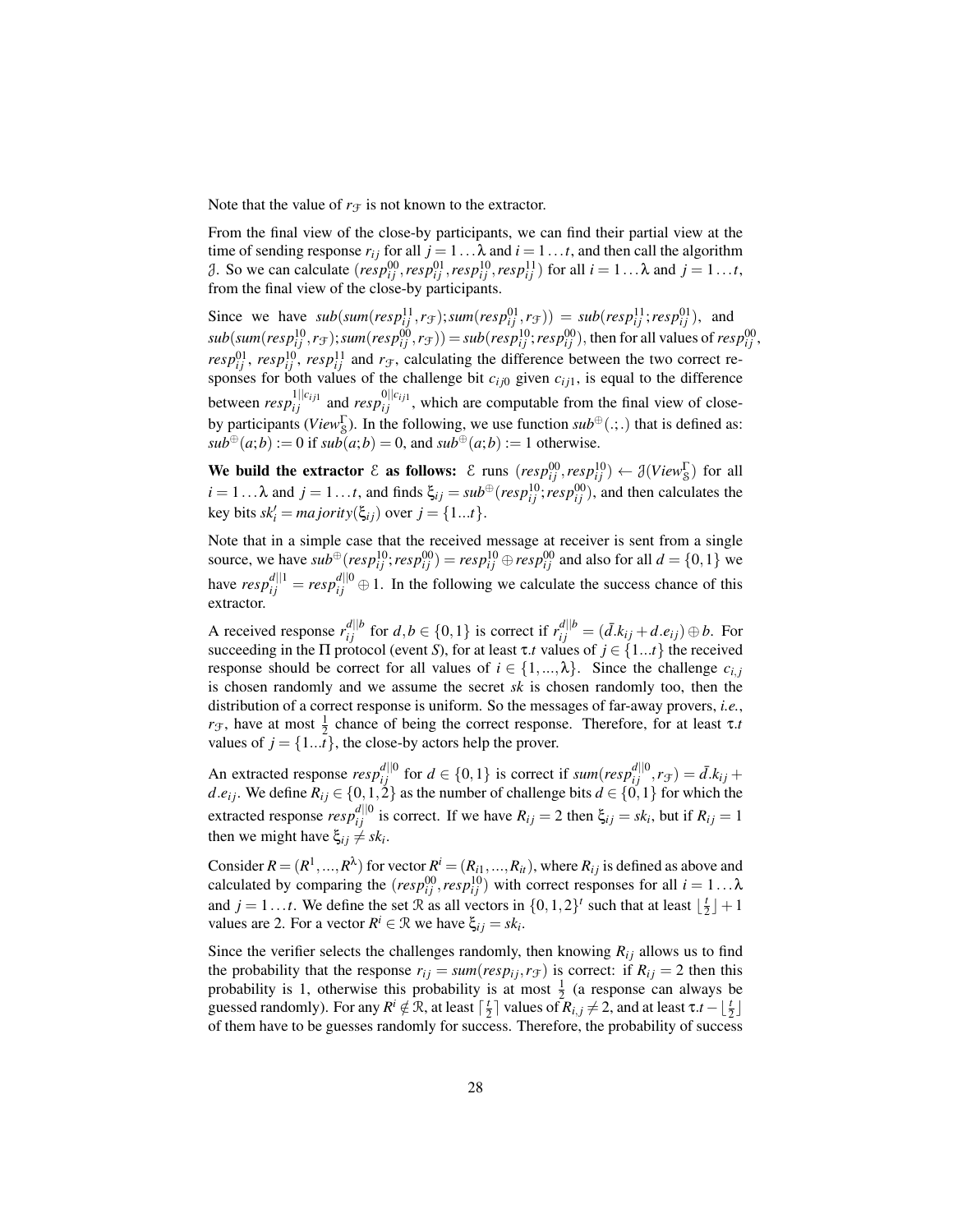in the *i*<sup>th</sup> round by having  $R^i \notin \mathcal{R}$  is limited by  $p_B = Tail([\frac{t}{2}], \tau.t - [\frac{t}{2}], \frac{1}{2})$ , where  $Tail(n, k, \rho) := \sum_{n=1}^{n}$ ∑ *i*=*k*  ${n \choose i} \rho^{i} (1-\rho)^{n-i}$ .

We define *W* as the random variable showing the number of *i*'s that vector  $R^i \notin \mathcal{R}$ . So we have  $Pr[S|W = w] \le p_B^w$ . So  $Pr[S, W = w] \le p_B^w Pr[W = w]$  and then  $Pr[S, W \ge w] \le$  $p_B^w$ . As a result, we have:

$$
Pr[W \geq w, \text{valid } \xi] \leq Pr[\neg S, \text{valid } \xi] + Pr[S, W \geq w] \leq \kappa + p_B^w
$$

Each index *j* where  $sk_j \neq sk'_j$ , corresponds to  $R_j \notin \mathcal{R}$ . Therefore, having the verifier outputting *Out<sup>V</sup>* = 1 (*i.e.*, ξ is valid) and the extractor giving at least *w* errors occurs with probability bounded by  $\mu = \kappa + p_B^w$ . This implies that we can build a key extractor from *View*<sub>S</sub> that follows the success chance of the TF attack (*i.e.*, *p*), except with probability  $\mu$ , which is negligible due to Chernoff bound (Lemm[a14\)](#page-41-1).  $\Box$ 

#### <span id="page-28-0"></span>Lemma 8. (TF-resistance). Poxy *is a µ-*(TF-resistance) DBID scheme for negligible value of *µ*.

*Proof.* Consider a DBID game with single limitation of having honest verifier (*i.e.*,  $\mathcal{V}.\mathcal{C}ode = \text{ID.V}(.)$ . Based on the TF definition (Propert[y4.4\)](#page-19-0), here we show that if there is a non-negligible TF attacker, then these existence impersonator that take the view of close-by actors and succeeds with same chance, except negligible probability *µ*.

If there is a TF attacker that succeeds with probability  $p$ , then based on Lemma [7,](#page-25-0) there is an extractor that takes the view of close-by actors and returns the secret key of prover  $sk' = sk$  with success chance *p* − *µ* for negligible *µ*.

Therefore, the impersonator first runs the extractor and gets prover's secret key  $sk'$ , and then runs the prover protocol  $P(s k')$  with the verifier. The success chance of the impersonator is at least *p*−*µ*.  $\Box$ 

<span id="page-28-1"></span>Lemma 9. (Zero-Knowledge). *By assuming ZKP and* Enc *operations are computationally negl-zero-knowledge, then* Π *protocol of* Poxy *scheme with honest prover is a computationally* ζ*-zero-knowledge protocol according to Definitio[n.4,](#page-41-0) where*  $\zeta = negl$ .

*Proof.* Here we show that in  $\Pi$  operation, given two participants  $P(sk)$  and  $V^*(pk, gpk)$ , there exists a simulator  $S(pk, gpk)$  such that the view of  $V^*(pk, gpk)$  in the interaction  $V^*(pk, gpk) \leftrightarrow P(sk)$  is computationally indistinguishable from the output of *S*(*pk*,*gpk*). We basically show that there is a simulator that consist of some smaller simulators for each part of the protocol.

The view of adversary at the end is as follows:  $\forall j \in \{1, ..., t\}, i \in \{1, ..., \lambda\}, b \in \{``k", "e"\}$ :  $(View_{\mathcal{V}}(\text{ZKP})^{t,\lambda+t}, x_{\mathcal{V}}, y_{\mathcal{V}}, \mu, \xi, A_{b,ij}, r_{ij}, c_{ij}, \delta_{ij}, \gamma_{ij})$  for  $\forall j \in \{1, ..., t\}, i \in \{1, ..., \lambda\}$ , where the adversary chooses values  $x_V$ ,  $y_V$ ,  $\xi$ ,  $\mu$ ,  $\{c_{ij}\}$ .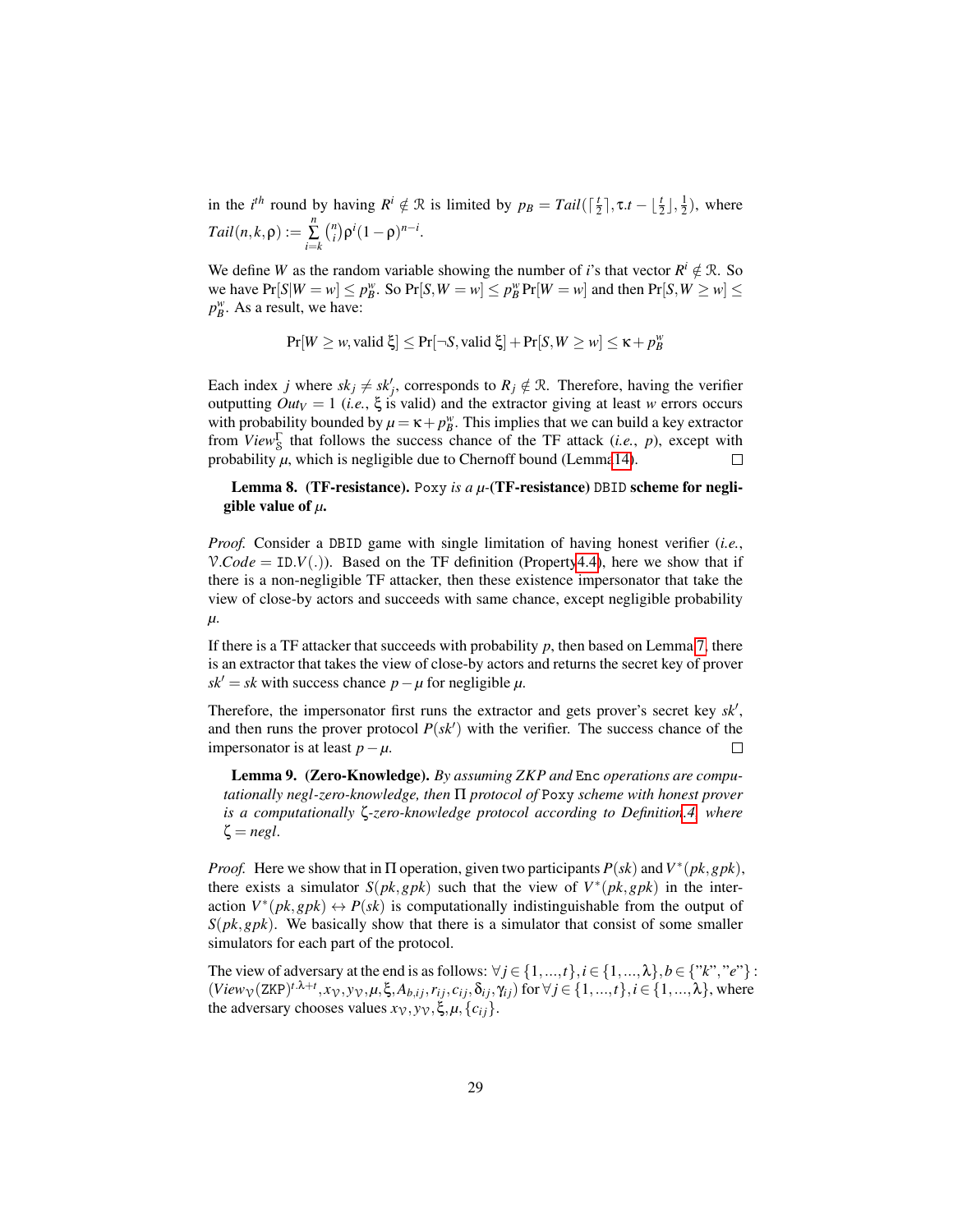Since *ZKP* and Enc operations are assumed to be computationally *negl*-zero-knowledge, then by definition there is a simulator for the view of  $V^*$  after these operations, that only takes the view of  $V^*$  as input and returns an indistinguishable output from the normal case. Now we can remove the prover side of *ZKP* operations. The same thing applies to the Diffie-Helman key exchange session. Therefore, the view of adversary is reduced to:  $\forall j \in \{1, ..., t\}, i \in \{1, ..., \lambda\} : (A_{k,ij}, A_{e,ij}, r_{ij}, \gamma_{ij}, c_{ij})$ , where the adversary chooses the values  $\{c_{ij}\}.$ 

Since the relation between *e* and *k* is no longer checked by the above removals, then we can make their mutual relation to be random on the prover side. *i.e.*, choose *e* randomly. Therefore both values of *e* and *k* will be random and the view of verifier in this case is indistinguishable from the case when *e* is computed as  $e_{ij} = sk_i \oplus k_{ij}$  for  $j \in \{1, ..., t\}, i \in \{1, ..., \lambda\}$ . In this modified case, the value of *sk* is no longer used. Therefore, we can replace *sk* at the prover with randomness and still be indistinguishable at the verifier. As a result, we built a simulator that doesn't use the secret of prover (*sk*) and produces indistinguishable output from the output of verifier while it's interacting with real prover.  $\Box$ 

Lemma 10. (Soundness). Poxy *is a* γ*-sound* DBID *(Pro[p4.2\)](#page-18-0) protocol for* γ = *negl, under the following assumptions; t is polynomial,*  $\tau > \frac{1}{2} + \varepsilon$  *for some constant*  $\varepsilon$ *, ZKP is a* κ*-sound (Definitio[n.1\)](#page-40-8) and* ζ*-zero-knowledge authentication (Definitio[n.4\)](#page-41-0) for negligible* κ *and* ζ*, and* Enc *is* ζ*-zero-knowledge.*

*Proof.* According to the DBID game settings, we have some lists of provers  $\mathcal{P}^j \in \mathcal{P}$  that there is no overlap in the execution time of any list  $\mathcal{P}^j$ , however the provers of two different lists  $\mathcal{P}^j \neq \mathcal{P}^i$  can run simultaneously. The corrupted actors  $\mathcal T$  are controlled by the adversary. In this game, the adversary succeeds if any of the following is true;

- (i) ∃*t* ∈ N,  $\forall p \in \mathcal{P} : t = Time(Out_{\mathcal{V}} = 1), t \notin [p St, p St + exLen(p.Code)],$  or
- (ii)  $\exists (p,t) \in (\mathcal{P}, \mathbb{N}) : t = Time(Out_{\mathcal{V}} = 1), t \in [p St, p St + exLen(p.Code)], d(p, \mathcal{V}) >$  $\mathcal{D}$

In this proof, we calculate the success chance of the adversary in both conditions.

Here we introduce two time periods: the learning phase is from the beginning of the game till the beginning of the first session that makes the adversary to win, and the attack session, that is right after the *learning phase* till end of the ID operation that makes the adversary to win.

Let's assume the adversary uses  $\{A_{e,ij}\}\$  and  $\{A_{k,ij}\}\$  in the commitment phase of the attack session, which are the bit commitments of *e* and *k*. Let's assume the response table used in fast phase is  $e'$  and  $k'$ , which is known by the close-by participant.

In the first condition (*i.e.*, no active prover during attack session), since there is ZKP for all 2λ*t* of the committed values ( ${A_{e,ij}}$  and  ${A_{k,ij}}$ ), the adversary should know the committed values *e* and *k*, unless with negligible probability 2λ.*t*.*Adv*<sup>*ZKP*</sup><sub>*sound*</sub> = 2λ.*t*.κ. If *e* and *k* are correct (*i.e.*,  $e_{ij} = sk_i \oplus k_{ij}$  for all  $j \in \{1, ..., t\}$ ,  $i \in \{1, ..., \lambda\}$ ), then the adversary can efficiently calculate the value of *sk*, which is in contradiction with Lemm[a9](#page-28-1) unless with probability  $\zeta = Adv_{ZKP}$ . If *e* and *k* are incorrect, then the adversary would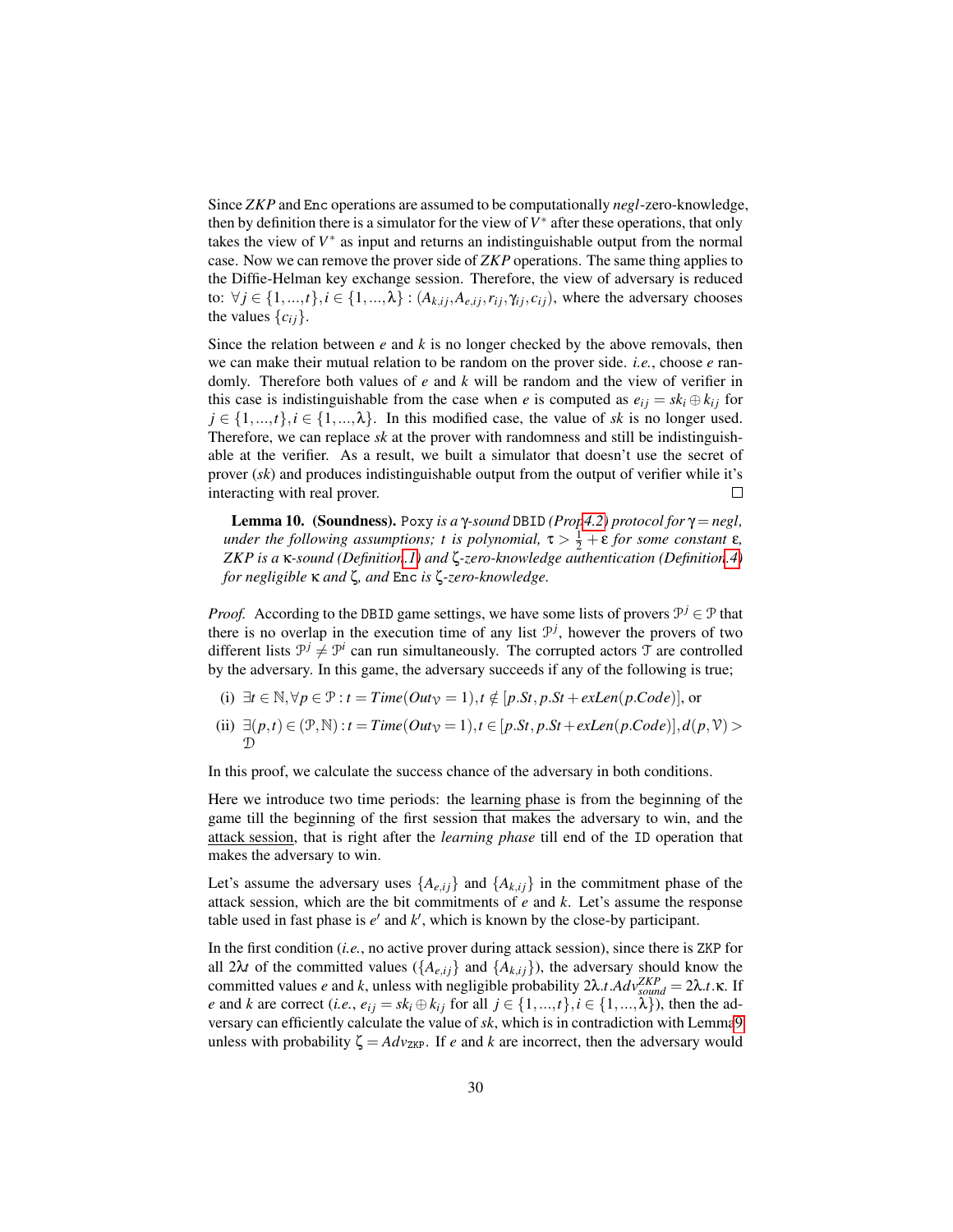not be able to pass the ZKP of proof-of-knowledge phase, unless with negligible  $\text{probability } t \cdot \text{Adv}_{sound}^{\text{ZKP}} = t \cdot \kappa.$ 

In the second condition (all active provers are far-away from verifier during attack session), based on Lemm[a9,](#page-28-1) we know that the close-by participants (actors) have negligible information about *sk*. In this case, for each row of the response table (*i.e.*, the two bits  $e'_{ij}$  and  $k'_{ij}$ ) there is one bit uncertainty (Pr[ $e_{ij} = e'_{ij}$ ,  $k_{ij} = k'_{ij}$ ] =  $\frac{1}{2}$ ). Otherwise, the adversary would gain some information about *sk<sup>i</sup>* . Therefore, by assuming that the challenge bits of fast phase are chosen randomly, then for half of the fast rounds, the verifier sends the challenge value that the actor needs to make a guess for the correct answer. As a result, for each value of  $i \in \{1, ..., \lambda\}$  the success chance of related round  $\frac{t}{2} - (1 - \tau)t = \frac{1}{2}$  $(\tau-\frac{1}{2})t$ . Therefore, the success chance of the adversary is in fast phase is  $\frac{1}{2}$  $(\tau-\frac{1}{2})t.\lambda + \zeta$ , which is negligible. limited by  $2\lambda \cdot t \cdot \kappa + t \cdot \kappa + \frac{1}{2}$  $\Box$ 

## <span id="page-30-0"></span>6 ProProx Scheme [\[28\]](#page-40-2)

ProProx scheme is a public key DB protocol [\[28\]](#page-40-2) that fits our DBID model. We also prove security of the protocol in this model. The details of the operations of ProProx is given below. Let  $\lambda$  and *n* be the security parameters that are linearly related.

 $(msk, gpk) \leftarrow \text{Init}(1^{\lambda})$  The group manager initializes a Goldwasser-Micali cryptosystem with  $\lambda$  bit security: chooses  $N = p.q$  and chooses  $\theta$  that is a quadratic residue modulo *N*. It also chooses chooses  $b \in \{0,1\}^n$  with Hamming weight of  $\lfloor \frac{n}{2} \rfloor$ . The group master key is  $msk = (p,q)$ ; the group public key is  $gpk = (N, b, \theta, \Xi)$  where  $\Xi = \emptyset$ .

 $(k, pk) \leftarrow \text{KeyGen}(msk, gpk)$  Assume *l* − 1 users have joined the group and their public keys are in the set  $\Xi = \{pk_1, ..., pk_{l-1}\}\$  that is published by the group manager. For the  $l^{th}$  user, the group manager generates a key pair  $(sk, pk)$ , such that  $sk \in R$  $\{0,1\}^{\lambda}$  and *pk* is the output of a homomorphic and deterministic commitment scheme  $Com_H()$  on  $sk = (sk_1...sk_\lambda)$ ; that is  $pk = Com_H(sk) = (Com(sk_1; H(sk, 1)), ..., Com(sk_\lambda;$  $H(sk, \lambda))$ , where  $Com(u; v)$  is Goldwasser-Micali encryption (=  $\theta^u v^2 \pmod{N}$ ) and *H* is a one-way hash function. The group manager securely sends the key pair to the new user and adds the public key *pk* to the set Ξ.

 $accept / reject \leftarrow \Pi\{P(sk, pk) \leftrightarrow V(pk)\}$  When a prover  $(\mathcal{P}_l)$  of a registered user wants to run the DBID.Π protocol with the verifier, they will follow the protocol described in Figur[e7.](#page-31-0)

In the verification phase, the prover and the verifier agree on a list  $I = (I_1, ..., I_\lambda)$ , where each *I<sub>j</sub>* consists of  $[\tau.n]$  indices from 1 to *n*. Both parties believe  $\forall j = \{1...\lambda\}, i \in$  $I_j$ :  $c_{i,j} = c'_{i,j}$  and  $r_{i,j} = r'_{i,j}$ . The verifier then checks whether responses are within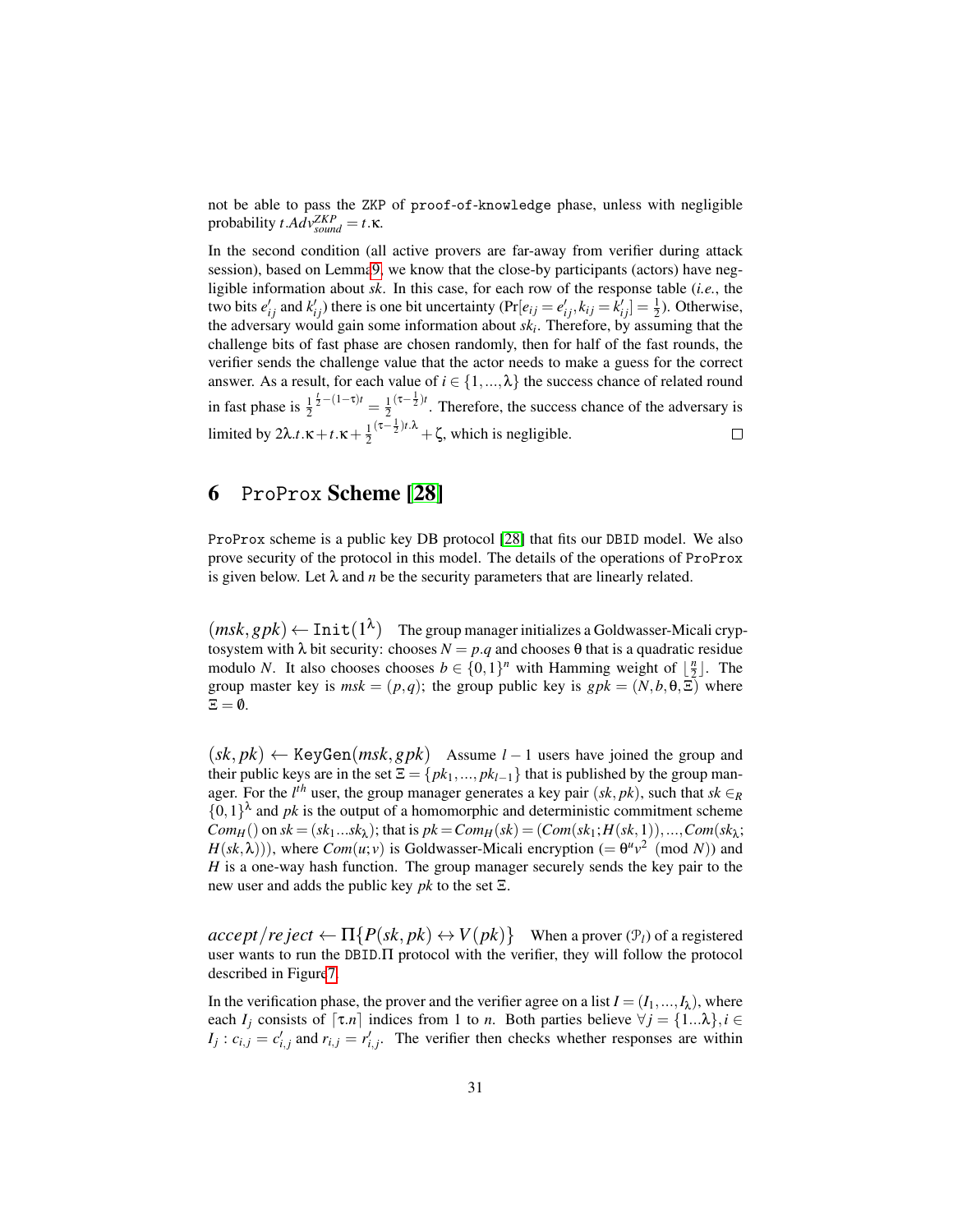<span id="page-31-0"></span>

Figure 7: Π protocol of ProProx scheme. *Com* is Goldwasser-Micali encryption. τ is the minimum threshold ratio of noiseless fast rounds. *ZKP* is an interactive zeroknowledge proof. The number of fast rounds is  $n.\lambda$ . In each fast round, the verifier sends one-bit challenge, and receives the corresponding response.

the required time interval. The prover and the verifier then run an interactive zeroknowledge proof (*ZKP*) to show that the responses  $r_{i,j}$ ,  $j = \{1...\lambda\}$ ,  $i \in I_j$  are consistent with the corresponding  $A_{i,j}$ 's and  $y_j$ 's. If the verification fails, the verifier aborts and outputs  $Out_v = 0$ , otherwise, outputs  $Out_v = 1$ .

 $(msk', gpk') \leftarrow \text{Revol}(msk, gpk, i)$  The group manager removes the *i*<sup>th</sup> public key from the set  $\Xi$ . *i.e.*,  $\Xi := \Xi \setminus \{pk_i\}.$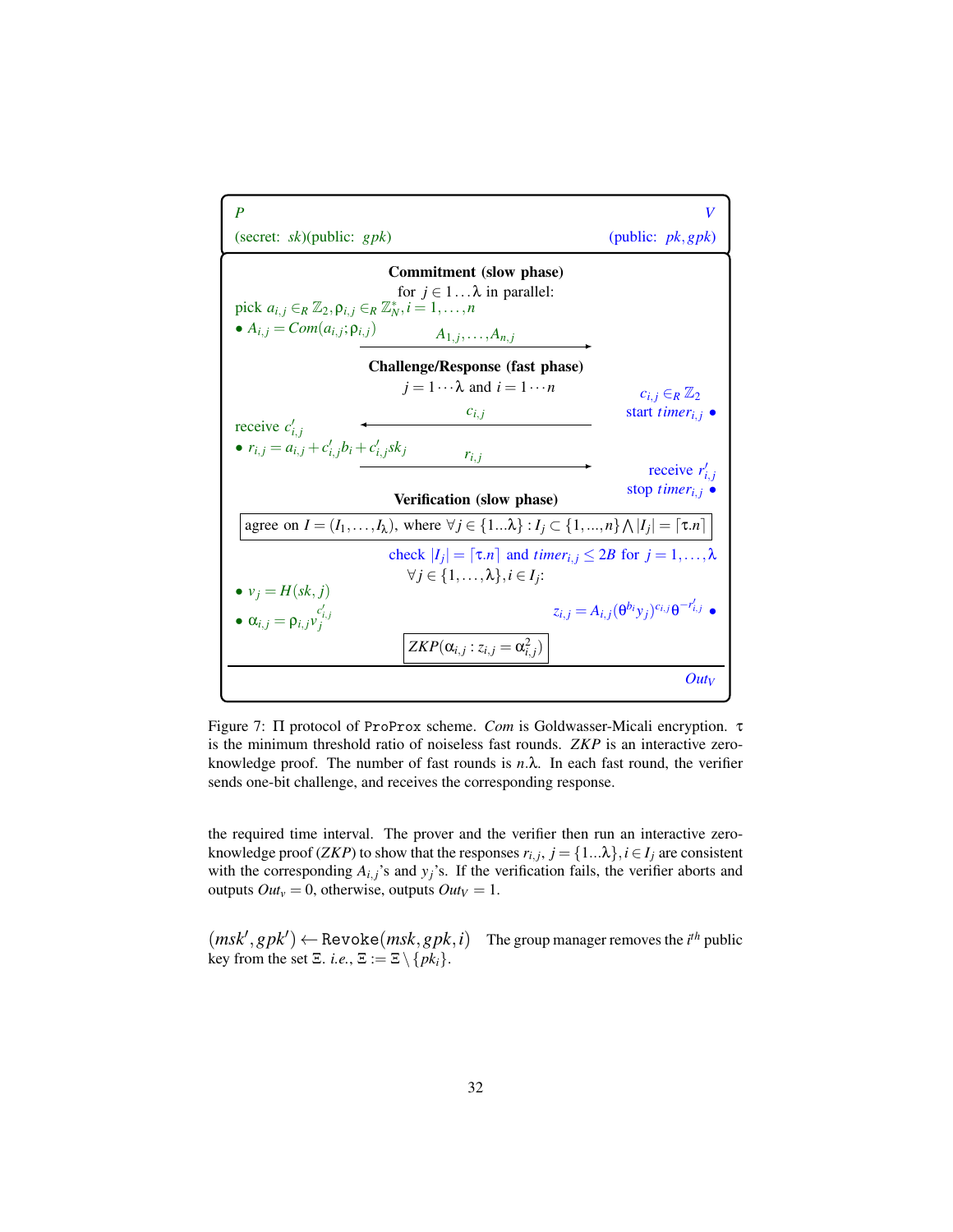#### 6.1 Security Analysis

To prove that the above protocol satisfies our security definition, we first note that the Π protocol of ProProx scheme (*i.e.*, Figure [7\)](#page-31-0) can be seen as a Σ ∗ -protocol (Definition [2.2\)](#page-3-1). This is true because, assuming the agreement step (on the value of *I*) and the ZKP step can be written as  $\Sigma^*$ -protocols, their concatenation is also a  $\Sigma^*$ -protocol because one can consider all first message commitment of the protocols as a single commitment phase, and all verification functions stay at the end. The remaining challenge and response messages are concatenated and form the challenge and responses of the combined protocol.

Theorem 2. *Assuming Com*(*u*; *v*) *is a perfect binding and computationally hiding homomorphic bit commitment scheme (Definition [.2\)](#page-40-9), ComH*() *is one-way function (Definition [.3\)](#page-41-2), and ZKP is a* κ*-sound (Definitio[n.1\)](#page-40-8) and* ζ*-zero-knowledge authentication protocol (Definitio[n.4\)](#page-41-0) for negligible values of* κ *and* ζ*;*

ProProx *is*(τ,δ)*-complete, µ-TF-resistant,* γ*-sound and* α*-DF-resistant* DBID *scheme for negligible values of* δ*, µ,* γ *and* α*, when n is linear in security parameter* λ*, and*  $n.(1-p_{noise} - \varepsilon) > n.\tau \ge n - (\frac{1}{2} - 2\varepsilon) \left\lceil \frac{n}{2} \right\rceil$  *for some constant*  $\varepsilon > 0$ *.* 

ProProx is proven to be *complete*, *DF-resistant* and *zero-knowledge* (Definitio[n.4\)](#page-41-0) in [\[28\]](#page-40-2). Our definitions of these properties remain unchanged. So we only need to prove *TF-resistance* and *soundness* properties of ProProx scheme.

We prove TF-resistance of ProProx in Lemma [12](#page-35-0) that uses the following lemma.

<span id="page-32-0"></span>Lemma 11. (Extractor). *Consider a* DBID *game* Γ *with TF attack (Property [4.4\)](#page-19-0), for* ProProx *scheme. If there is a* Π *protocol in the game* Γ *in which, the verifier returns Out*<sub>*V*</sub> = 1 *with non-negligible probability p, then there is a PPT extractor*  $\mathcal{E}$ *, that takes the view of all close-by participants, except the verifier (View* $^{\Gamma}_{\rm S}$ *) as input, and outputs sk<sup>* $\prime$ *</sup> = <i>sk with probability p –*  $\mu$ *, for negligible value of*  $\mu$ . *This holds assuming, Com*(*u*; *v*) *is a perfect binding computational hiding homomorphic bit commitment scheme (Definition [.2\)](#page-40-9), and ZKP is a* κ*-sound authentication protocol (Definition [.1\)](#page-40-8).*

Note that the extractor of this lemma, has a critical difference from the extractor that is considered in security analysis of ProProx scheme in the original paper [\[28\]](#page-40-2); the input of the extractor of the original paper takes the view of the verifier is the view of all close-by participants, including the verifier, but the input of the above extractor is the view of all close-by participants (excluding the verifier). By excluding the view of the verifier of a TF attack from the view of the extractor, the close-by participants can extract the secret-key of the prover, even when the prover is using directional antenna to communicate directly to the verifier.

In the security analysis of the extractor of the original paper, it is assumed that a correct response is solely sent from a single close-by participant. However, there might be a case that the received message  $r_{i,j}$  is the combination of a message that is sent from a far-away source and a message that is sent from a close-by source. In our extractor, we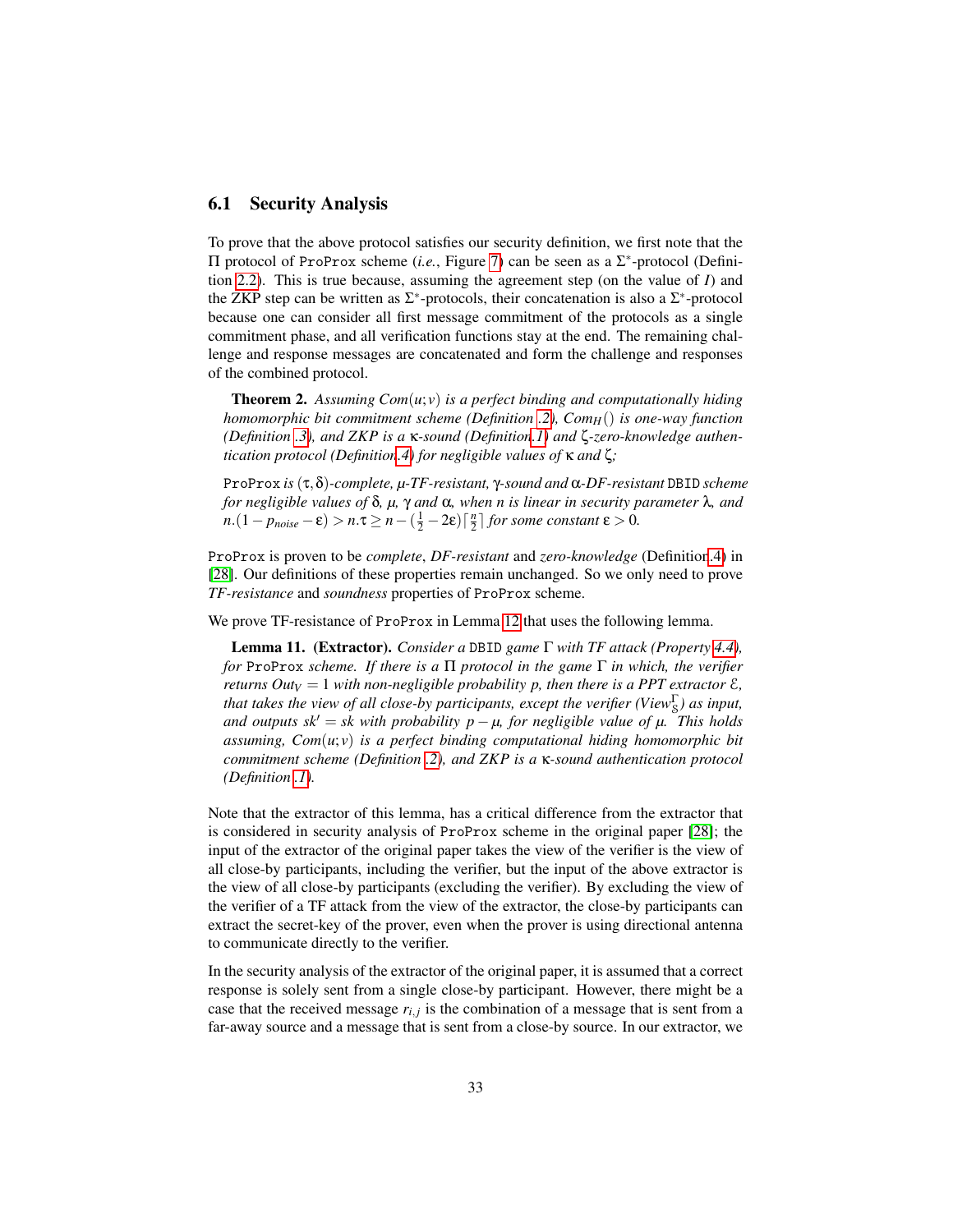include this case.

*Proof.* (Extractor). Let's assume there is a TF adversary A that succeeds in  $\Pi$  protocol with non-negligible probability *p*, *i.e.*, generates a transcript  $\xi = (A, [c], [r])$  that is accepted by the verifier with probability p. We construct a PPT extractor algorithm  $\mathcal E$ for the secret key.

In a protocol Π from game Γ, the sequence of all challenges  $[c]$  (slow and fast) is chosen randomly and broadcasted by the honest verifier. We define  $[r] = [r]^{fast} | [[r]^{slow}$  and  $[c] = [c]$ <sup>*fast*</sup> $||[c]$ <sup>*slow*</sup> where the superscripts show the type of the phase of the challenges.

Because of the perfect binding commitment (Definition [.2\)](#page-40-9), the value of the public key  $pk$  uniquely determines  $sk = Com^{-1}(pk)$ , and the value of  $A_{i,j}$  uniquely determines  $a_{i,j} = Com^{-1}(A_{i,j})$ . We emphasis that these values are not being calculate, but we just mathematically define them based on the view of the verifier.

Let S be the event that for all j, and  $i \in I_j$ , the verifier's checks  $r_{i,j} = a_{i,j} + c_{i,j}b_i + c_{i,j}sk_j$ hold true. This can be verified by checking success of *ZKP*, for all the corresponding *j* and *i* ∈ *I<sub>j</sub>*. In other words, when *ZKP* succeeds for all *j*, and *i* ∈ *I<sub>j</sub>*, we have  $z_{i,j}$  as commitment to  $a_{i,j} + c_{i,j}b_i + c_{i,j}sk_j - r_{i,j}$ , which implies the occurrence of *S*.

Since *ZKP* is  $\kappa$ -sound, we conclude that  $Pr[\text{succ } ZKP | \neg S] \leq \kappa$  and then  $Pr[\text{succ } ZKP, \neg S]$  $\leq$  κ, where  $\neg$ *S* indicates negation of *S*. So we have Pr[valid ξ,  $\neg$ *S*]  $\leq$  κ.

Based on the fundamental lemma (Lemma [4\)](#page-20-1), any valid response  $r_{i,j}$  that is received by the verifier consists of two parts  $r_F$  and  $r_S$  that  $r_F = Msg_{\mathcal{F} \to \nu(t')}(c_{i,j}^{\dagger})$  and  $\exists \mathcal{J}' : r_S =$  $\partial^{'}(View^{\Gamma}_{\mathcal{S}}(c_{i,j}^{-}), c_{i,j}, Msg_{\mathcal{F}\rightarrow\mathcal{S}}(c_{i,j}^{-}))$ . We have  $r_{i,j} = sum(r_{\mathcal{F}}, r_{\mathcal{S}})$ , for a deterministic function *sum*() that is determined by the physical communication channel. We assume there exist a deterministic subtraction function  $sub()$  such that for any  $x = sum(z, y)$ , we have  $z = sub(x; y)$  and  $y = sub(x; z)$ .

We consider the view of close-by participants before sending the response  $r_{i,j}$ , *i.e.*, *View*<sub>S</sub> $(\neg r_{i,j})$ , relative to the view of the close-by participants before seeing the challenge  $c_{i,j}$ , *i.e.*,  $View_{\mathcal{S}}^{\Gamma}(\neg c_{i,j})$ . In the time period between receiving the challenge  $c_{i,j}$ and sending  $r_{i,j}$ , the close-by participants can receive messages from two different sources: the verifier, and the far-away participants. The only message from the verifier in this period is  $c_{i,j}$  and we indicate the messages from the far-away participants as  $Msg_{\mathcal{F}\to\mathcal{S}}(\neg c_{i,j})$  which is independent from  $c_{i,j}$ . So we have  $View_{\mathcal{S}}^{\Gamma}(\neg r_{i,j})$  =  $View_{\mathcal{S}}^{\Gamma}(\neg c_{i,j})||c_{i,j}||Msg_{\mathcal{F}\rightarrow\mathcal{S}}(\neg c_{i,j}).$ 

We conclude that there is an algorithm  $\mathcal{J}'$  that takes  $View^{\Gamma}_{\mathcal{S}}(\neg r_{i,j})$  and generates  $r_{\mathcal{S}}$ , such that the correct response  $r_{i,j}$  is calculable as  $r_{i,j} = \text{sum}(\hat{M} s g_{\hat{\mathcal{F}} \to v(t')}(c_{i,j}^{-}), r_s)$ . Note that *View*<sup> $\Gamma$ </sup><sub>S</sub> $(\neg r_{i,j})$  includes the challenge *c*<sub>*i*, *j*</sub>.

Since there is an algorithm  $\mathcal{J}'$  that  $resp_{i,j} = \mathcal{J}'(View_{\mathcal{S}}^{\Gamma}(\neg c_{i,j})||c_{i,j}||Msg_{\mathcal{F}\rightarrow\mathcal{S}}(\neg c_{i,j}))$ , then we construct the algorithm  $\mathcal J$  that calls  $\mathcal J'$  two times with the following inputs:  $resp_{i,j}^0 = \mathcal{J}'(View_S^{\Gamma}(\neg c_{i,j})||0||Msg_{\mathcal{F}\rightarrow S}(\neg c_{i,j}))$  and then  $resp_{i,j}^1 = \mathcal{J}'(View_S^{\Gamma}(\neg c_{i,j})||1||)$  $Msg_{\mathcal{F}\to\mathcal{S}}(\neg c_{i,j})$ ). As a result,  $\mathcal{J}$  returns a pair  $(resp_{i,j}^0, resp_{i,j}^1)$  such that the output of the functions  $sum(resp_{i,j}^0, r_{\mathcal{F}})$  and  $sum(resp_{i,j}^1, r_{\mathcal{F}})$  are the correct answer for the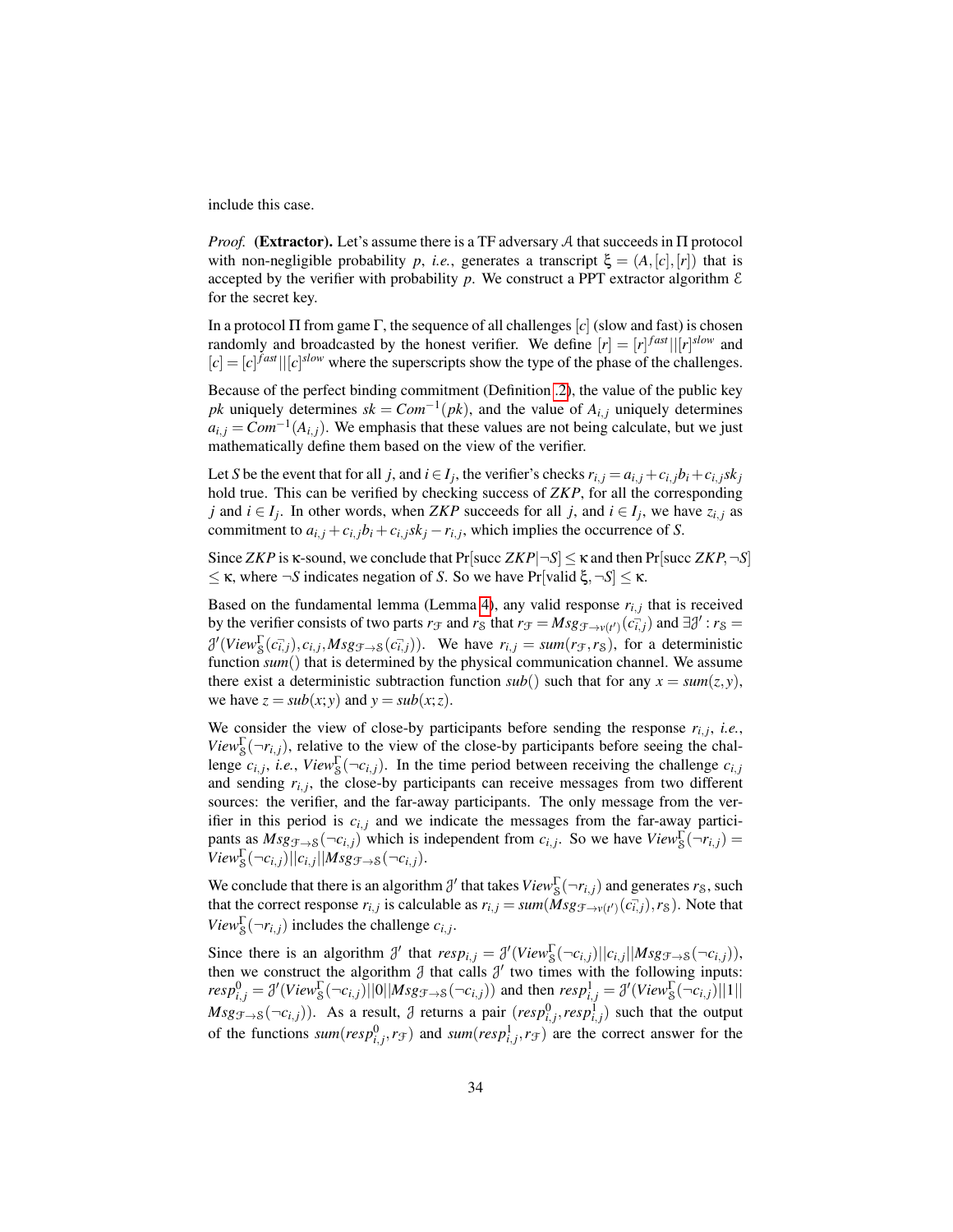two possible cases of the challenge bit  $c_{i,j}$ . We say  $resp_{i,j}^0$  (or  $resp_{i,j}^1$ ) is correct if  $sum(resp_{i,j}^0, r_{\mathcal{F}})$  (or  $sum(resp_{i,j}^1, r_{\mathcal{F}})$ ) is the correct response to the challenge  $c_{i,j} = 0$ (or  $c_{i,j} = 1$ ). Note that the value of  $r_{\mathcal{F}}$  is not known to the extractor.

From the final view of the close-by participants, we can find their partial view at the time of sending response  $r_{i,j}$  for all  $j = 1 \dots \lambda$  and  $i = 1 \dots n$ , and then call the algorithm *j*. So we can calculate  $(resp_{i,j}^0, resp_{i,j}^1)$  for all  $j = 1...λ$  and  $i = 1...n$ , from the final view of the close-by participants. Since we have

$$
sub(sum(respi,j1, r\mathcal{F}); sum(respi,j0, r\mathcal{F})) = sub(respi,j1; respi,j0),
$$

therefore, calculating the difference between the two correct responses for both values of the challenge bit  $c_{i,j}$  is equal to the difference between  $resp_{i,j}^1$  and  $resp_{i,j}^0$ , which are computable from the final view of close-by participants (*View*<sub>S</sub><sup>T</sup>).

We build the extractor  $\mathcal E$  as follows:  $\mathcal E$  runs  $(resp_{i,j}^0, resp_{i,j}^1) \leftarrow \mathcal J(View_8^{\Gamma})$  for all  $j = 1... \lambda$  and  $i = 1...n$ . Then it guesses the bits of secret  $sk'_j = majority(\delta_{1,j}... \delta_{n,j})$ for  $j = \{1...\lambda\}$ , where  $\delta_{i,j} = sub(resp_{i,j}^1; resp_{i,j}^0) - b_i$  for  $i = \{1...n\}$ .

Note that in a simple case that the received message at receiver is sent from a single source, we have  $sub(resp_{i,j}^1; resp_{i,j}^0) = resp_{i,j}^1 - resp_{i,j}^0$ . In the following we calculate the success chance of this extractor;

A response  $resp_{i,j}^d$  for  $d \in \{0,1\}$  is correct if  $sum(resp_{i,j}^d, r_{\mathcal{F}}) = a_{i,j} + d.b_i + d.sk_j$ . We define  $R_j = [R_{1,j} \dots R_{n,j}]$  where  $R_{1,j}$  is the number of challenge bits  $d \in \{0,1\}$  for which the response  $resp_{i,j}^d$  is correct. If we have  $R_{i,j} = 2$  then  $\delta_{i,j} = sk_j$ , but if  $R_{i,j} = 1$  then we might have  $\delta_{i,j} \neq sk_j$ .

Consider  $R = (R^1, ..., R^{\lambda})$  for vector  $R^i = (R_{i1}, ..., R_{in})$ , where  $R_{i,j}$  is defined as above and calculated by comparing the  $(resp_{i,j}^0, resp_{i,j}^1)$  with correct responses for all  $j =$ 1... $\lambda$  and  $i = 1...n$ . We define the set  $\mathbb{\hat{R}}$  as all vectors in  $\{0,1,2\}^n$  that have at least  $\lfloor \frac{n}{2} \rfloor + 1$  values of 2. For a vector  $R_j \in \mathcal{R}$ , we have a majority of *i*'s that  $\delta_{i,j} = sk_j$ , which  $\text{implies } sk_j' = sk_j.$ 

Since the verifier selects the challenges randomly, then knowing  $R_{i,j}$  allows us to find the probability that the response  $r_{i,j} = \text{sum}(\text{resp}_{i,j}, r_{\mathcal{F}})$  is correct: if  $R_{i,j} = 2$  then this probability is 1, otherwise this probability is at most  $\frac{1}{2}$  (this is true that a response can always be guessed randomly). If *W* is the random variable giving the number  $R_j$ s that  $R_j \notin \mathcal{R}$ , we have  $Pr[S|W = w] = p_B^w$  where  $p_B = Tail(\lceil \frac{n}{2} \rceil, \tau - \lfloor \frac{n}{2} \rfloor, \frac{1}{2})$ , defined in Lemma [14.](#page-41-1) So  $Pr[S, W = w] \le p_B^w Pr[W = w]$  and then  $Pr[S, \overline{W} \ge w] \le p_B^w$ . As a result, we have:

$$
Pr[W \geq w, \text{valid\xi}] \leq Pr[\neg S, \text{valid}\,\xi] + Pr[S, W \geq w] \leq \kappa + p_B^w
$$

Each index *j* where  $sk_j \neq sk'_j$ , corresponds to  $R_j \notin \mathcal{R}$ . Therefore, having the verifier outputting  $Out_V = 1$  (*i.e.*,  $\xi$  is valid) and the extractor giving at least 1 error occurs with probability bounded by  $\mu = \kappa + p_B$ . This implies that we can build a key extractor from *View*<sup> $\Gamma$ </sup> that follows the success chance of the TF attack, except with probability  $\mu$  that is negligible because of Chernoff bound (Lemm[a14\)](#page-41-1).  $\Box$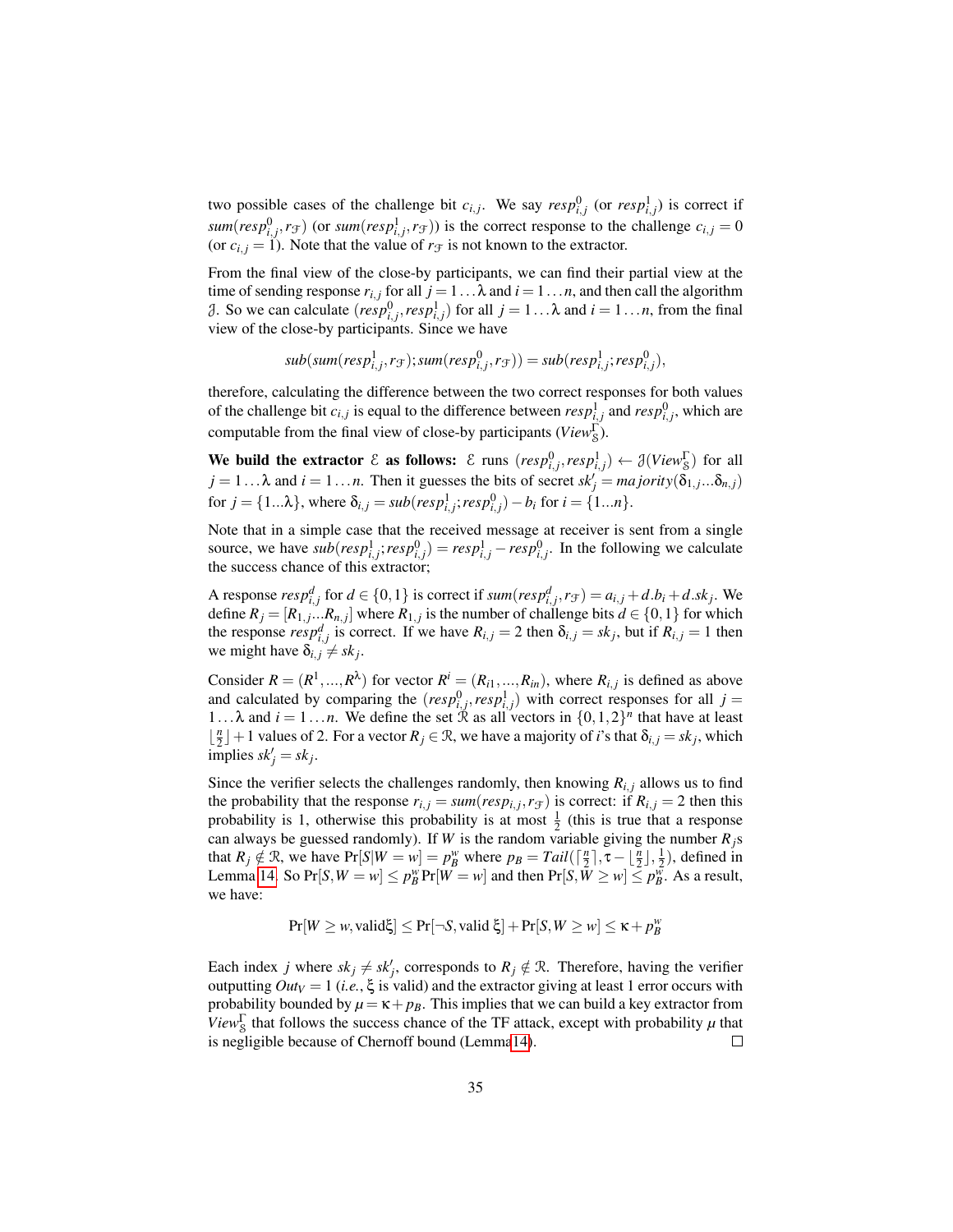<span id="page-35-0"></span>Lemma 12. (TF-resistance). ProProx *is a µ-TF-resistant* DBID *(Pro[p4.4\)](#page-19-0) scheme for negligible value of µ, assuming Com is a perfectly binding computational hiding homomorphic bit commitment (Definition [.2\)](#page-40-9), and ZKP is a* κ*-sound authentication protocol (Definition [.1\)](#page-40-8).*

*Proof.* According to the TF-resistance definition (Property [4.4\)](#page-19-0), we need to show that if there is a game  $\Gamma$  for a  $\Pi$  protocol in which that the verifier returns  $Out_V = 1$  with non-negligible probability κ, then there exists a close-by actor  $R$  that for any challenge sequence [*c*] can create a valid transcript with probability at least  $\kappa - \mu$  for a negligible  $\mu$ , using the view of all close-by participants, excluding the verifier (*View*<sub>S</sub><sup>)</sup>.

Based on Lemma [11,](#page-32-0) the existence of TF attacker with non-negligible success probability **κ**, implies the existence of a key extractor  $sk' \leftarrow \mathcal{E}(View_S^{\Gamma})$  with the success chance of at least  $\kappa - \mu'$  for a negligible  $\mu'$ .

So we make  $\Re$  as follows: After a successful TF attack,  $\Re$  calls the above extractor  $\mathcal E$ to find  $sk'$ . Then  $\Re$  runs the ProProx.  $\Pi$ .  $P(sk', ghk)$  interactive algorithm in order to generate valid transcript with correct timing for any challenge that is generated by the verifier. Since ProProx is  $(\tau, \delta)$ -complete, the verifier outputs  $Out_V = 1$ , unless negligible probability δ. Therefore, the success chance of  $R$  is at least  $κ - μ$  for negligible  $\mu = \mu' - \delta$ .  $\Box$ 

Lemma 13. (Soundness). ProProx *is a* γ*-sound* DBID *(Pro[p4.2\)](#page-18-0) scheme for* γ = *negl*( $\lambda$ )*, if the followings hold:*  $\tau.n \geq n - (\frac{1}{2} - 2\varepsilon) \lceil \frac{n}{2} \rceil$  *for some constant*  $\varepsilon$ *; Com<sub>H</sub> is one-way; Com is homomorphic bit commitment with all properties of Definitio[n.2;](#page-40-9) ZKP is a* κ*-sound (Definitio[n.1\)](#page-40-8) and* ζ*-zero-knowledge authentication (Definitio[n.4\)](#page-41-0) for negligible* κ *and* ζ*.*

*Proof.* In a  $\Pi$  protocol, the verifier receives a transcript  $\xi = (A, [c], [r])$ . There are two possible participant arrangements for the winning conditions of a soundness adversary that result in the verifier returning  $Out_V = 1$ : (i) all active provers are far-away from the verifier, (ii) there is no active prover during the Π protocol (*i.e.*, there might be close-by provers but they are not active). In the following we show that the success probability of the adversary in both cases is negligible. In other words, the success probability of generating a valid transcript  $\xi = (A, [c], [r])$  when the challenge sequence [*c*] is generated by the verifier, is negligible.

In the first case, the adversary cannot simply relay the messages because of the extra delay and the fact that the responses are from out of bound locations. In this case the verifier will reject the instance. If there is a PPT adversary A that can guess at least τ.*n* out of *n* responses for each key bit with non-negligible probability (*i.e.*, guessing all bits of  $\forall j \in \{1, ..., \lambda\}$ *I*<sub>*j*</sub>  $\subset \{1, ..., n\}$  such that  $|I_j| \geq \tau.n$ , then they can find the response table for at least  $\tau.n$  elements for each  $j \in \{1,..., \lambda\}$  with the same probability. So for  $\tau$ *n* out of *n* values of *i* they can find correct  $sk_j = \frac{r_{i,j} - r_{i,j}^2 - (c_{i,j} - c_{i,j}^2) b_i}{c_i^2 + c_i^2}$  $\frac{f_j - (c_{i,j} - c_{i,j})\omega_i}{c_{i,j} - c_{i,j}^2}$  with probability  $\geq$  *poly*( $\lambda$ ). Therefore by taking the majority, they can find the correct key bit with probability  $\geq 1 - (1 - poly(\lambda))^{\tau.n}$ .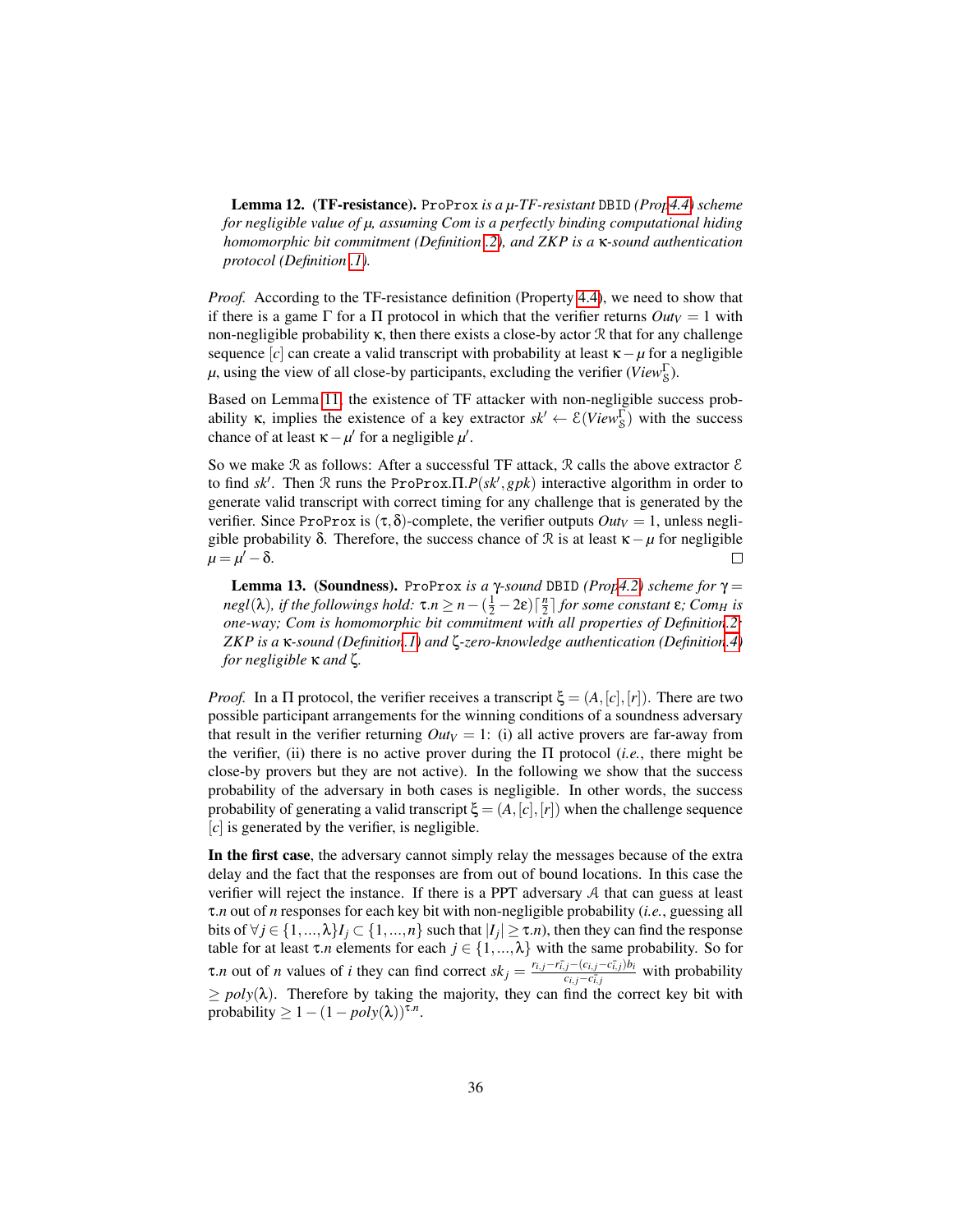Thus if the adversary succeeds in the first case with non-negligible probability, then they can find the secret key with considerably higher probability than random guessing and this contradicts the zero-knowledge property of ProProx. Therefore, the adversary's success chance will be negligible in this case.

In the second case, the adversary succeeds in the protocol by providing the correct response to V for at least τ.*n* correct queries out of *n* fast rounds for all key bits.

We noted that the learning phase of the adversary cannot provide information about the secret key  $(\{sk_j\}_{j=1}^{\lambda})$  or the committed values  $(\{a_{i,j}\}_{j=\{1...\lambda\}, i=\{1...n\}})$  as otherwise the zero-knowledge property of the protocol, or the commitment scheme will be violated, respectively.

In order to succeed in the protocol with non-negligible probability, the adversary must succeed in ZKP, for at least  $\tau.n$  values of *i*, so they need to find at least  $\tau.n$  valid tuples  $\pi_i = (X, Y, Z)$  for random challenge bits such that  $Z^2 = X(\theta^{b_i} y_j)^{c_{i,j}} \theta^{-Y}$  without having information about  $sk_j$ . For  $\pi = [\pi_i]$  with size at least  $\tau.n$  and  $[c]$ ,  $Pr[\pi \text{ is valid}][c]$  is  $r$ *andom*] =  $\prod_{i=1}^{n} Pr[\pi_i]$  *is valid*  $|c|$  *is random*]. So if  $Pr[\pi]$  *is valid*  $|c|$  *is random*]  $\geq$  *negl*, then there is a value of *i* that  $Pr[\pi_i \text{ is valid} | [c] \text{ is random}] \geq \frac{1}{2} + \text{poly}(\lambda)$ .

Since *X* is sent to the verifier before seeing  $c_{i,j}$ , therefore we have  $Pr[valid(X, Y, Z)|c_{i,j}$  $0 \leq \frac{1}{2} + \text{poly}(\lambda)$  and also Pr[*valid*  $(X, Y', Z') | c_{i,j} = 1 \leq \frac{1}{2} + \text{poly}(\lambda)$ . Since both tuples are valid, then we have  $Z^2 = X\theta^{-Y}$  and  $Z^{i2} = X(\theta^{b_i}y_j)\theta^{-Y'}$ . Therefore we have the following for  $pk_j = \theta^{sk_j}(v_j)$ ;

$$
(\frac{Z'}{Z})^2 = pk_j \theta^{b_i - Y' + Y} = \theta^{sk_j + b_i - Y' + Y} (v_j)^2
$$

Therefore, the adversary can conclude  $sk_j + b_i - Y' + Y \notin \{1,3\}$  for the known bits  $b_i$ ,  $Y'$  and  $Y$ . So they gain some information about  $sk_j$ , which is in contradiction with *zero-knowledge* property of ProProx.  $\Box$ 

# <span id="page-36-0"></span>7 Related Works

The main models and constructions of public key DB protocols are in [\[21\]](#page-40-10), [\[3\]](#page-38-0), [\[16\]](#page-39-7), and [\[28\]](#page-40-2). In the following, we discuss and contrast the security model of these works to be able to put our new work in context.

[\[21\]](#page-40-10) presented an informal model for *Distance-Fraud*, *Mafia-Fraud* and *Impersonation* attack and provided a secure protocol according to the model. [\[3\]](#page-38-0) formally defined *Distance-Fraud*, *Mafia-Fraud*, *Impersonation*, *Terrorist-Fraud* and *Distance-Hijacking* attack. The *Distance-Fraud* adversary has a learning phase before the attack session and is therefore stronger than the definition in [A2.](#page-1-1) During the learning phase, the adversary has access to the communications of the honest provers that are close-by. The security proofs of the proposed protocol have been deferred to the full version, which is not available yet.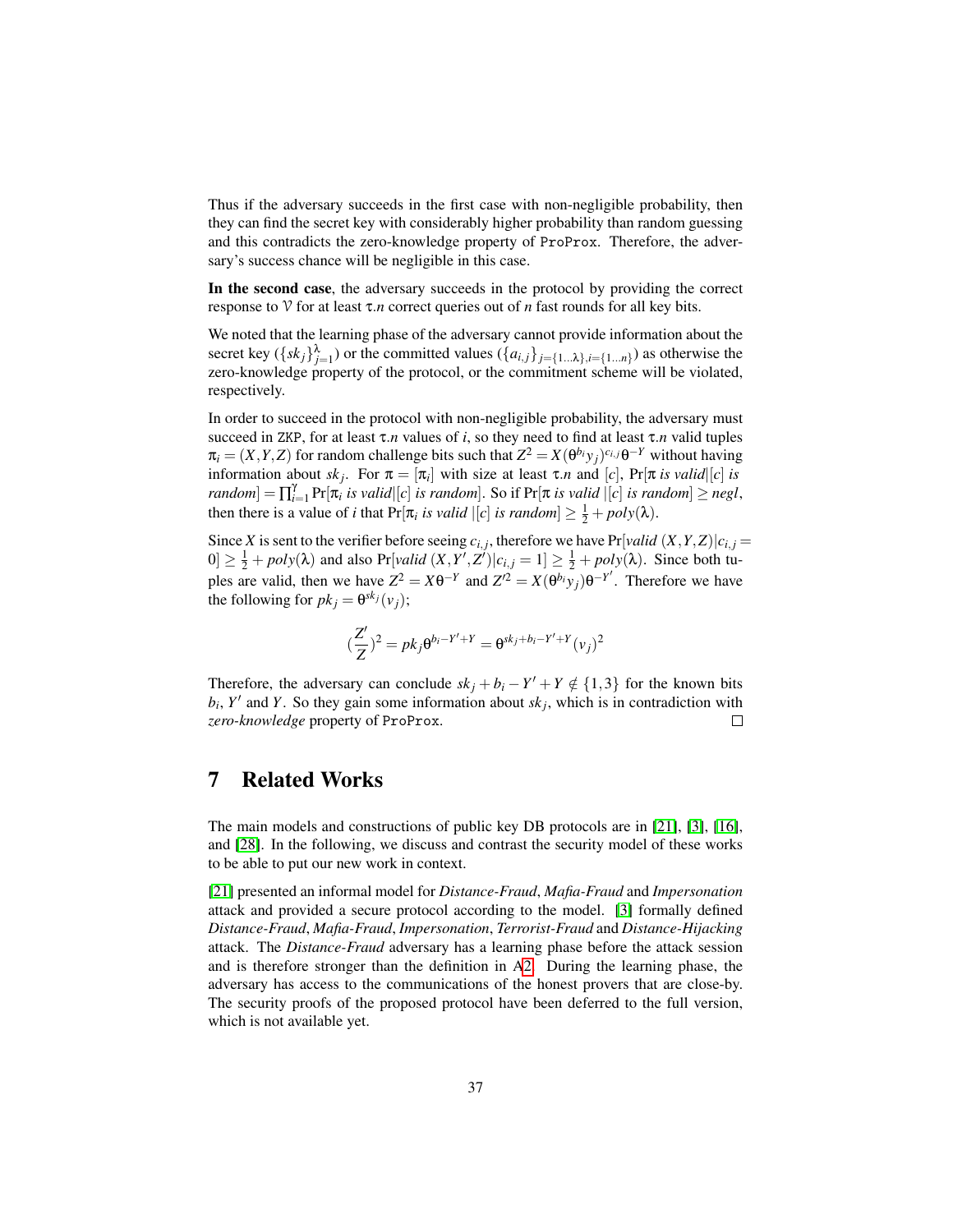[\[16\]](#page-39-7) uses an informal model that captures *Distance-Fraud*, *Mafia-Fraud*, *Impersonation*, *Terrorist-Fraud*, *Distance-Hijacking* and a special type of attack, called *Slow-Impersonation* [\[14\]](#page-39-12). In their model, the definition of *Terrorist-Fraud* is slightly different from [A4:](#page-1-0) a TF attack is successful if it allows the adversary to succeed in future Mafia-Fraud attacks.

For the first time in distance-bounding literature, [\[14\]](#page-39-12) considered normal MiM attacking scenario where both the honest prover and the adversary are close to the verifier. The adversary interacts with the prover in order to succeed in a separate protocol session with the verifier. The adversary has to change some of the received messages in the slow phases of protocol in order to be considered successful. The attack is called *Slow-Impersonation* and is inspired by the basic MiM attack in authentication protocols. In *Slow-Impersonation*, a close-by MiM actor that communicates with both verifier and close-by prover, tries to succeed in the protocol. During the slow-phase, the actor modifies the received messages from a party, and then sends it to the other party. Although the basic MiM attack is proper for DB models, it may not be strictly possible in one phase of the protocol as their action could influence or be influenced by other phases of the protocol.

A MiM adversary may, during the learning phase, only relay the slow-phase messages but, by manipulating the messages of the fast phase, learn the key information and later succeed in impersonation. According to the definitions in [\[16\]](#page-39-7) and [\[14\]](#page-39-12), the protocol is secure against *Slow-Impersonation*, however it is not secure against *Strong-Impersonation* ([A3\)](#page-1-2). This scenario shows that *Slow-Impersonation* does not necessarily capture *Impersonation* attacks in general. Moreover, it's hard to distinguish the success in slow phases of a protocol without considering the fast phase, as those phases have mutual influences on each other.

As an alternative definition, [\[2\]](#page-38-1) proposed *Strong-Impersonation* ([A3\)](#page-1-2), in which the MiM adversary has an active learning phase that allows them to change the messages. *Strong-Impersonation* captures the MiM attack without the need to define success in the slow rounds. One of the incentives of *Strong-Impersonation* is capturing the case when the prover is close to the verifier, but is not participating in any instance of the protocol. In this case, any acceptance by the verifier means that the adversary has succeeded in impersonating an inactive prover.

In [\[28\]](#page-40-2) an elegant formal model for public key distance-bounding protocols in terms of proof of proximity of knowledge has been proposed. The model captures *Distance-Fraud*, *Distance-Hijacking*, *Mafia-Fraud*, *Impersonation* and *Terrorist-Fraud*. In this approach, a public key DB protocol is a special type of proof of knowledge (proximity of knowledge): a protocol is considered sound if the acceptance of the verifier implies existence of an extractor algorithm that takes the view of all close-by participants and returns the prover's private key. This captures security against *Terrorist-Fraud* where a dishonest far-away prover must succeed without sharing their key with the close-by helper.

According to the soundness definition in [\[28\]](#page-40-2) however, if the adversary succeeds while there is an inactive close-by prover, the protocol is sound because the verifier accepts,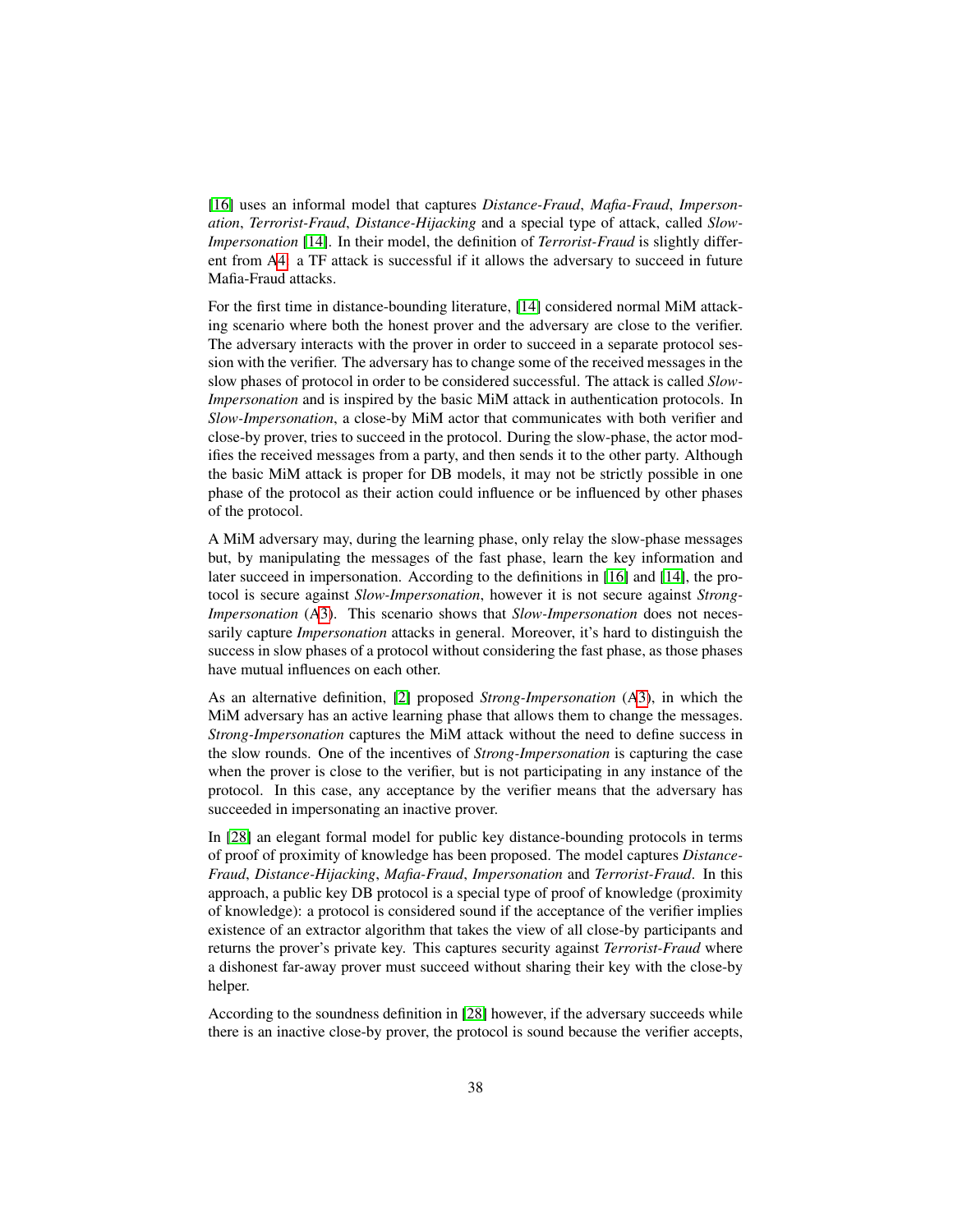and there is an extractor for the key simply because there is an inactive close-by prover and their secret key is part of the extractor's view. Existence of an extractor is a demanding requirement for the success of attacks against authentication: obviously an adversary who can extract the key will succeed in the protocol, however it is possible to have an adversary who succeeds without extracting the key, but providing the required responses to the verifier. Our goal in introducing identification based model is to capture this weaker requirement of success in authentication, while providing a model that includes realistic attacks against DB protocols.

## <span id="page-38-4"></span>8 Concluding remarks

This paper is a revised and extended version of [\[2\]](#page-38-1) which proposed a new formal model (DBID) for distance-bounding protocols, inline with the cryptographic identification protocols, that captures and strengthens the main attacks on public key distancebounding protocols. This approach effectively included physical distance as an additional attribute of the prover in identification protocol.

In this paper we assume a stronger adversary that has access to a directional antenna. We showed this additional capability can break security of protocols that had been proven secure. To include this capability of the adversary, we needed to revise the definition of TF in [\[2\]](#page-38-1) which resulted in proving a new security proof for the ProProx protocol. Other parts of model and security definition remained unchanged.

We also proposed Poxy, as a new DBID scheme, and provided the security proof. Poxy and ProProx use two different cryptosystems, and the fast phase of the Π protocol in Poxy and ProProx schemes have more computations compared to typical DB schemes. This is the price we pay for achieving TF-resistance. Our future work includes designing more efficient DBID protocols, and extending the model to include the anonymity of the prover against the verifier.

## References

- <span id="page-38-2"></span>[1] Mamta Agiwal, Abhishek Roy, and Navrati Saxena. Next generation 5g wireless networks: A comprehensive survey. *IEEE Communications Surveys & Tutorials*, 2016.
- <span id="page-38-1"></span>[2] Ahmad Ahmadi and Reihaneh Safavi-Naini. Distance-bounding identification. In *Proceedings of the 3rd International Conference on Information Systems Security and Privacy - Volume 1: ICISSP,*, pages 202–212. INSTICC, SciTePress, 2017.
- <span id="page-38-0"></span>[3] Ahmad Ahmadi and Reyhaneh Safavi-Naini. Privacy-preserving distancebounding proof-of-knowledge. In *16th ICICS*, 2014.
- <span id="page-38-3"></span>[4] Ahmad Ahmadi and Reyhaneh Safavi-Naini. Directional distance-bounding identification. In *Information Systems Security and Privacy*, volume 867 of *Communi-*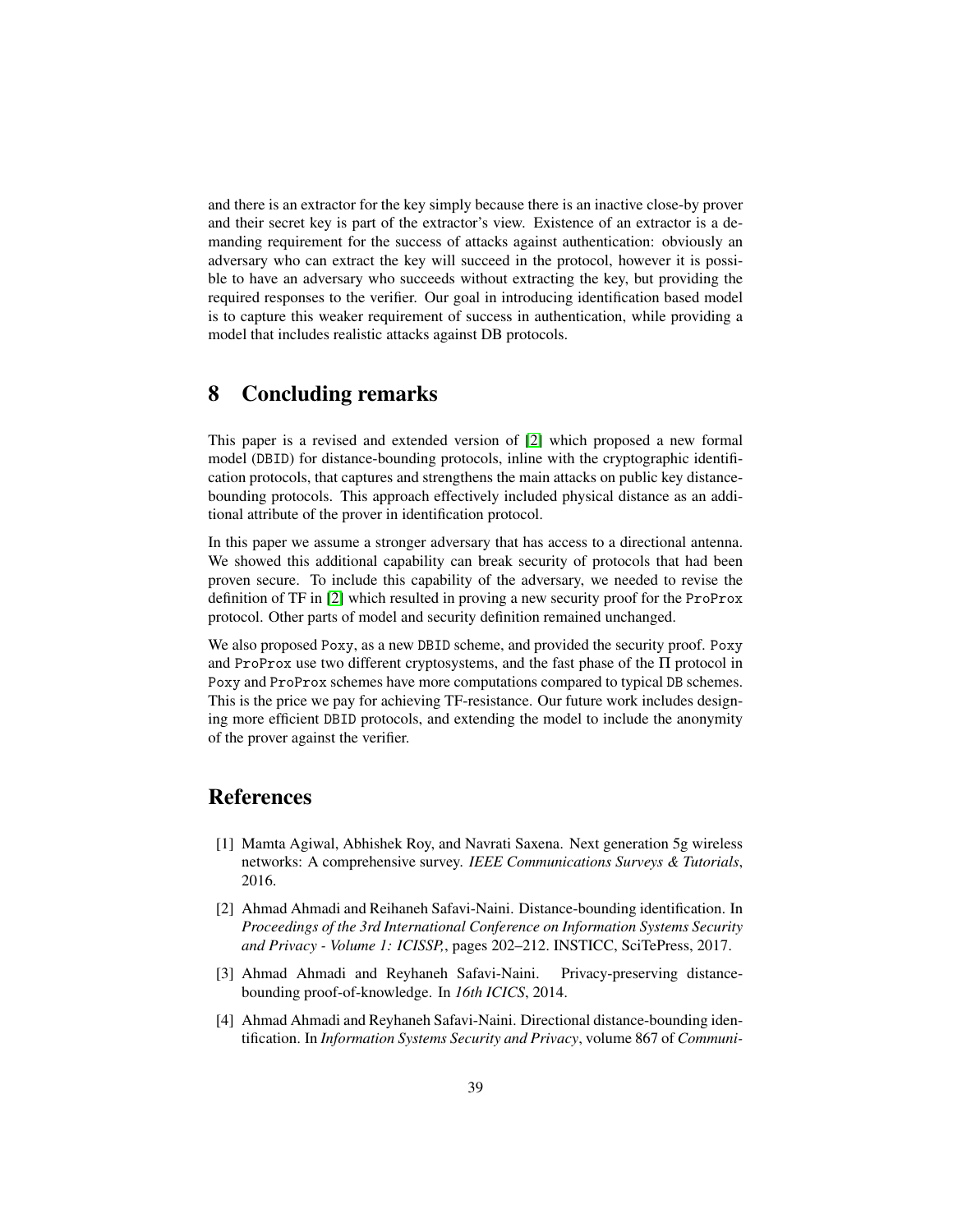*cations in Computer and Information Science*. Springer International Publishing, 2017.

- <span id="page-39-10"></span>[5] Gildas Avoine, Muhammed Ali Bingöl, Süleyman Kardaş, Cédric Lauradoux, and Benjamin Martin. A framework for analyzing RFID distance bounding protocols. *Journal of Computer Security*, 2011.
- <span id="page-39-1"></span>[6] Ioana Boureanu, Aikaterini Mitrokotsa, and Serge Vaudenay. Secure & lightweight distance-bounding. In *International Workshop on Lightweight Cryptography for Security and Privacy*, 2013.
- <span id="page-39-4"></span>[7] Stefan Brands and David Chaum. Distance-bounding protocols. In *Advances in Cryptology–EUROCRYPT'93*, pages 344–359. Springer, 1994.
- <span id="page-39-5"></span>[8] Laurent Bussard and Walid Bagga. Distance-bounding proof of knowledge protocols to avoid terrorist fraud attacks. Technical report, Technical report, Institut Eurecom, France, 2004.
- <span id="page-39-13"></span>[9] Herman Chernoff. A measure of asymptotic efficiency for tests of a hypothesis based on the sum of observations. *The Annals of Mathematical Statistics*, 23(4):493–507, 1952.
- <span id="page-39-3"></span>[10] Cas Cremers, Kasper Bonne Rasmussen, Benedikt Schmidt, and Srdjan Capkun. Distance hijacking attacks on distance bounding protocols. In *Security and Privacy*, 2012.
- <span id="page-39-8"></span>[11] Ivan Damgård. On Σ-protocols. *Lecture Notes, University of Aarhus, Department for Computer Science*, 2002.
- <span id="page-39-0"></span>[12] Yvo Desmedt. Major security problems with the ünforgeable (feige-)fiat-shamir proofs of identity and how to overcome them. In *Securicom'88*, 1988.
- <span id="page-39-11"></span>[13] Whitfield Diffie and Martin Hellman. New directions in cryptography. *IEEE transactions on Information Theory*, 1976.
- <span id="page-39-12"></span>[14] Ulrich Dürholz, Marc Fischlin, Michael Kasper, and Cristina Onete. A formal approach to distance-bounding rfid protocols. In *International Conference on Information Security*, pages 47–62. Springer, 2011.
- <span id="page-39-2"></span>[15] Aurélien Francillon, Boris Danev, and Srdjan Capkun. Relay attacks on passive keyless entry and start systems in modern cars. In *NDSS*, 2011.
- <span id="page-39-7"></span>[16] Sébastien Gambs, Marc-Olivier Killijian, Cédric Lauradoux, Cristina Onete, Matthieu Roy, and Moussa Traoré. Vssdb: A verifiable secret-sharing and distance-bounding protocol. In *International Conference on Cryptography and Information security*, 2014.
- <span id="page-39-6"></span>[17] Sébastien Gambs, Cristina Onete, and Jean-Marc Robert. Prover anonymous and deniable distance-bounding authentication. In *ASIA CCS '14*, 2014.
- <span id="page-39-9"></span>[18] Rosario Gennaro. Multi-trapdoor commitments and their applications to proofs of knowledge secure under concurrent man-in-the-middle attacks. In *Annual International Cryptology Conference*, 2004.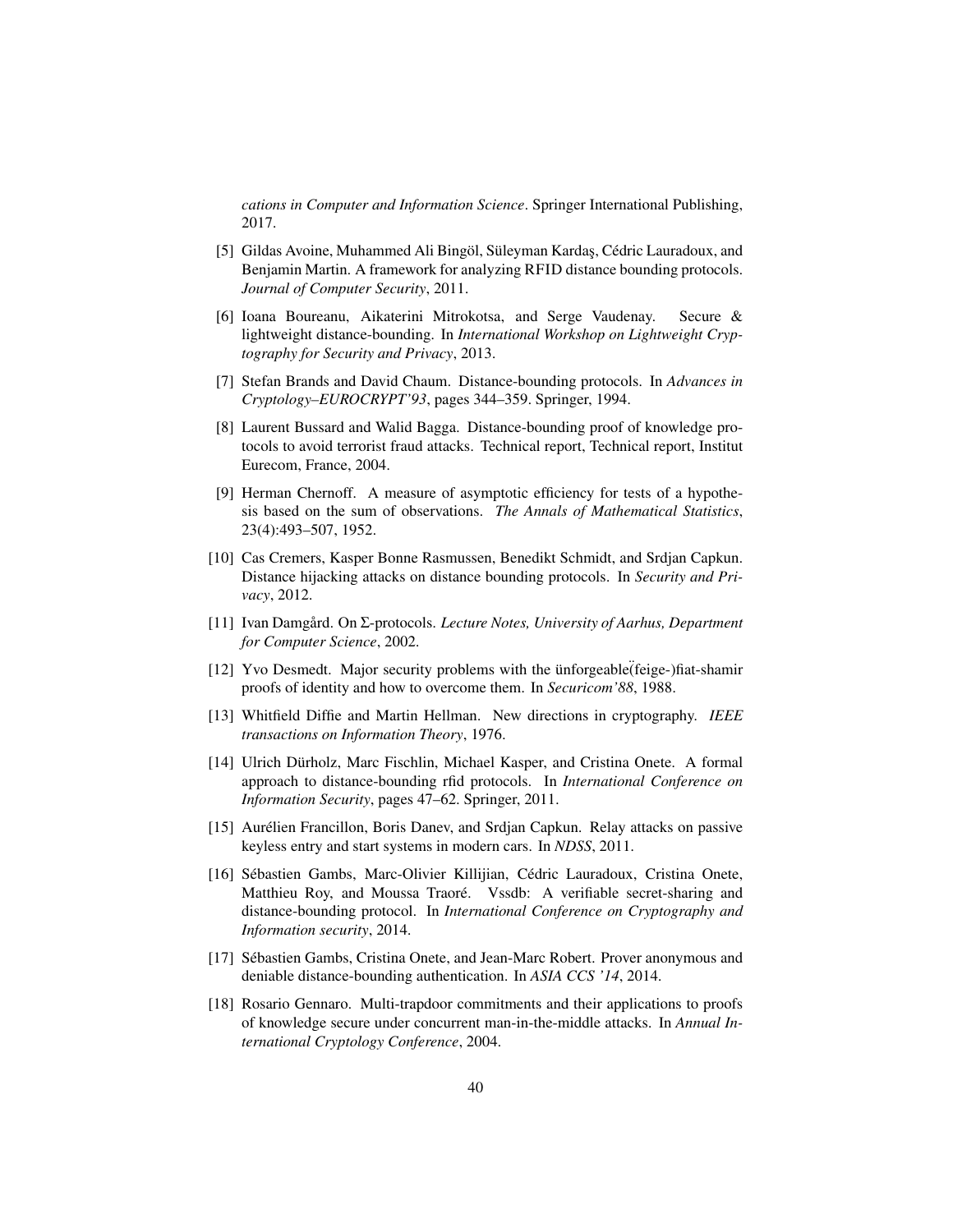- <span id="page-40-5"></span>[19] Louis C Guillou and Jean-Jacques Quisquater. A practical zero-knowledge protocol fitted to security microprocessor minimizing both transmission and memory. In *EUROCRYPT '88*, 1988.
- <span id="page-40-1"></span>[20] Jens Hermans, Andreas Pashalidis, Frederik Vercauteren, and Bart Preneel. A new RFID privacy model. In *Computer Security–ESORICS 2011*, pages 568– 587. Springer, 2011.
- <span id="page-40-10"></span>[21] Jens Hermans, Roel Peeters, and Cristina Onete. Efficient, secure, private distance bounding without key updates. In *Proceedings of the sixth ACM conference on Security and privacy in wireless and mobile networks*, pages 207–218. ACM, 2013.
- <span id="page-40-11"></span>[22] Wassily Hoeffding. Probability inequalities for sums of bounded random variables. *Journal of the American statistical association*, 58(301):13–30, 1963.
- <span id="page-40-4"></span>[23] Kaoru Kurosawa and Swee-Huay Heng. The power of identification schemes. In *Public Key Cryptography-PKC 2006*, pages 364–377. Springer, 2006.
- <span id="page-40-7"></span>[24] Torben Pryds Pedersen. Non-interactive and information-theoretic secure verifiable secret sharing. In *Advances in Cryptology – CRYPTO'91*, pages 129–140. Springer, 1992.
- <span id="page-40-0"></span>[25] Kasper Bonne Rasmussen and Srdjan Capkun. Realization of rf distance bounding. In *USENIX Security Symposium*, pages 389–402, 2010.
- <span id="page-40-6"></span>[26] C P Schnorr. Efficient signature generation by smart cards. *Journal of Cryptology*, 1991.
- <span id="page-40-3"></span>[27] Serge Vaudenay. On modeling terrorist frauds. In *Provable Security*. Springer, 2013.
- <span id="page-40-2"></span>[28] Serge Vaudenay. Proof of proximity of knowledge. *IACR Eprint*, 695, 2014.

# Appendix

<span id="page-40-8"></span>**Definition .1.** (Authentication). An authentication protocol is an interactive pair of proto*cols*  $(P(\zeta), V(z))$  *of PPT algorithms operating on a language L and relation*  $R = \{(z, \zeta) : z \in$  $L, \zeta \in W(z)$ , where  $W(z)$  is the set of all witnesses for z that should be accepted in authenti*cation. This protocol has the following properties:*

- *complete:*  $\forall (z, \zeta) \in R$ *, we have*  $Pr[Out_{\gamma} = 1 : P(\zeta) \leftrightarrow V(z)] = 1$ *.*
- **•** *K-sound:*  $Pr[Out_{V} = 1 : P^* \leftrightarrow V(z)] \leq \kappa$  *in any of the following two cases; (i)*  $z \notin$ *L,* (*ii*)  $z \in L$  *while algorithm*  $P^*$  *is independent from any*  $\zeta \in W(z)$ *.* Pr[*Out*<sub>V</sub> = 1 :  $\mathcal{A}_2(View_{\mathcal{A}_1}) \leftrightarrow V(z)] \leq negl.$

<span id="page-40-9"></span>Definition .2. (Homomorphic Bit Commitment). *A homomorphic bit commitment function is a PPT algorithm Com operating on a multiplicative group G with parameter* λ*, that takes*  $b \in \mathbb{Z}_2$  *and*  $\rho \in G$  *as input, and returns Com*(*b*;  $\rho$ )  $\in G$ . This function has the following *properties:*